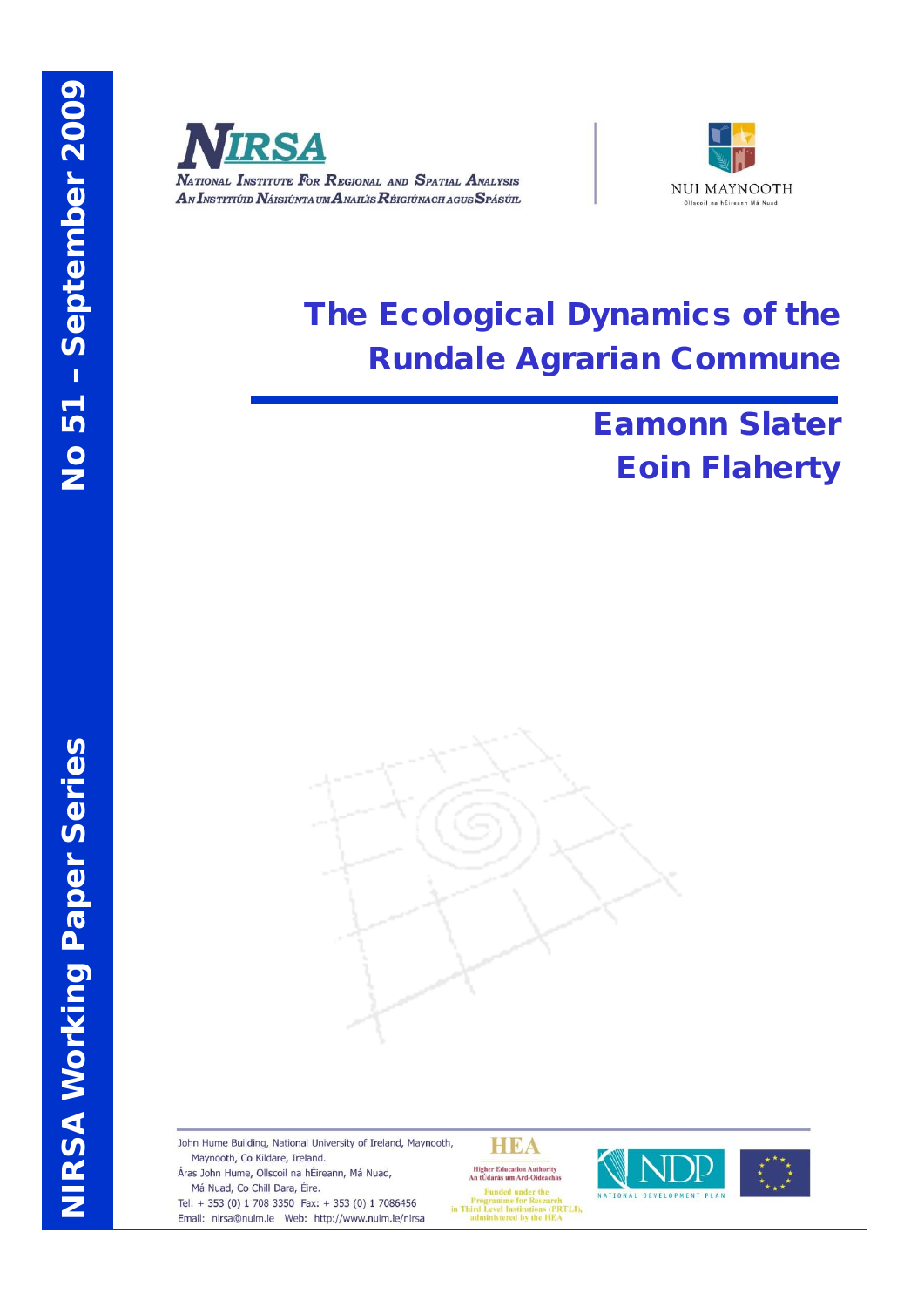## **The Ecological Dynamics of the Rundale Agrarian Commune.**

**Eamonn Slater and Eoin Flaherty**[∗](#page-1-0)

**Department of Sociology and NIRSA**

**ABSTRACT:** *In the following account we apply a Marxist 'mode of production' framework that attempts to create a better understanding of the complex relationships between society and nature. Most of the discussion of the dualism of nature/society has tended to replicate this divide as reflected in the intellectual division between the natural sciences and the social sciences. We hope to cross this analytic divide and provide an analysis that incorporates both natural and social variables. Marx's work on ecology and 'mode of production' provides us with the theoretical framework for our examination into the essential structures of the Irish rundale agrarian commune. His analysis of modes of production includes not only social relations (people to people) but also relations of material appropriation (people to nature) and therefore allows us to combine the social forces of production with the natural forces of production. The latter relations are conceptualized by Marx as mediated through the process of metabolism, which refers to the material and social exchange between human beings and nature and vice-a-versa. However, what is crucial to Marx is how the natural process of metabolism is embedded in its social form – its particular mode of production. Marx suggested that this unity of the social and the natural was to be located within the labour process of the particular mode of production and he expressed this crucial idea in the concept of socio-ecological metabolism. Some modes of production such as capitalism create a rift in the process of metabolism. The metabolic rift is a disruption of the soil nutrient cycle as nutrients are removed from the soil when they pass into the crops and animals and are not returned. Declining soil fertility therefore becomes a social/economic problem for society.*

 $\overline{a}$ 

<span id="page-1-0"></span><sup>∗</sup> Funded by the Irish Research Council for the Humanities and Social Sciences.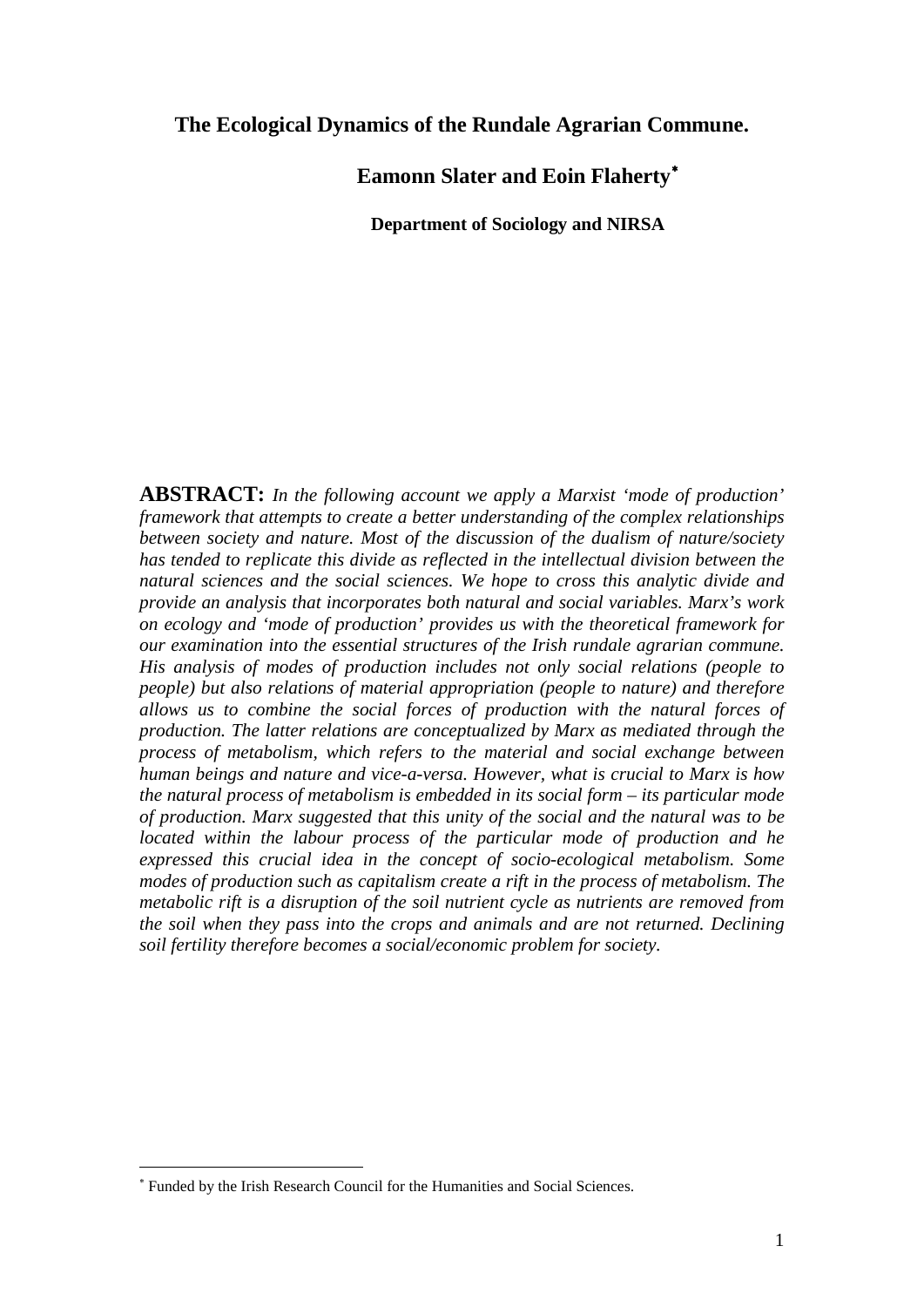## **The Ecological Dynamics of the Rundale Agrarian Commune.**

# **Eamonn Slater and Eoin Flaherty**[∗](#page-2-0)

#### **Department of Sociology and NIRSA**

**It is not a question here of definitions, which things must be made to fit. We are dealing here with definite functions, which must be expressed, in definite categories. Karl Marx**  *Capital***, vol. 2.**

**In the dialectical method of development the movement from the abstract to concrete is not a straight-line process. One returns to the concrete at expanded levels of the total curve, reconstructing the surface of society by 'stages', as a structure of several dimensions. And this implies, finally, that in Marx's** *Capital* **we shall find a continuous 'oscillation between essence and appearance'. Banaji 1979.**

#### **1. Introduction**

 $\overline{a}$ 

The rundale system has proven elusive and divisive as a topic of study since the emergence of interest toward the beginning of the twentieth century. Historically, the rundale system occupied a large spatial area in pre-Famine Ireland. For instance, Almquist suggests that 58% of all the land in Co. Mayo in 1845 was held in common by joint tenancies (Almquist 1977: 103). According to McCourt, the rundale system, as indicated by clachan settlements, was concentrated in a crescent that included the north, west, and south-west (McCourt 1971: 136). Freeman estimated that in 1845 on the eve of the Great Famine the rundale system occupied some 2,000,000 acres of land (Freeman 1965: 180). Despite the empirical depth of this interest, much subsequent scholarship has tended toward analyses ranging from empiricist, to idealist, to reductionist. Consequently, we are no closer to a shared consensus on the origins, and internal dynamics of the rundale system as it existed throughout both recorded, and pre-history. This paper is an attempt to incorporate, criticise, and develop the confines of the approaches outlined above, through a re-visitation of the later anthropological readings of Karl Marx on the agrarian commune in European context. Our discussion will attempt to introduce, through a 'mode of production' analysis, a theoretical understanding of the internal dynamics, and individual/communal tensions inherent within the rundale, that have determined, at a general level, the specific form of its productive, social and spatial relations. In doing so, we proceed through numerous ideal-typical analytical dimensions, to arrive at an understanding of the dialectical relationship between the rundale [primitive] communal mode of production, and its concomitant ecosystem. This necessary abstraction is an attempt to resolve analytical problems inherent within studies of such empirically elusive subjects, as McCourt has suggested;

to get a proper picture of the Irish open-field system, it is best not to think of a homogeneous population at a given time, but of one exhibiting manifold features of variation inside a framework of broad similarity. (McCourt 1947: 1)

<span id="page-2-0"></span><sup>∗</sup> Funded by the Irish Research Council for the Humanities and Social Sciences.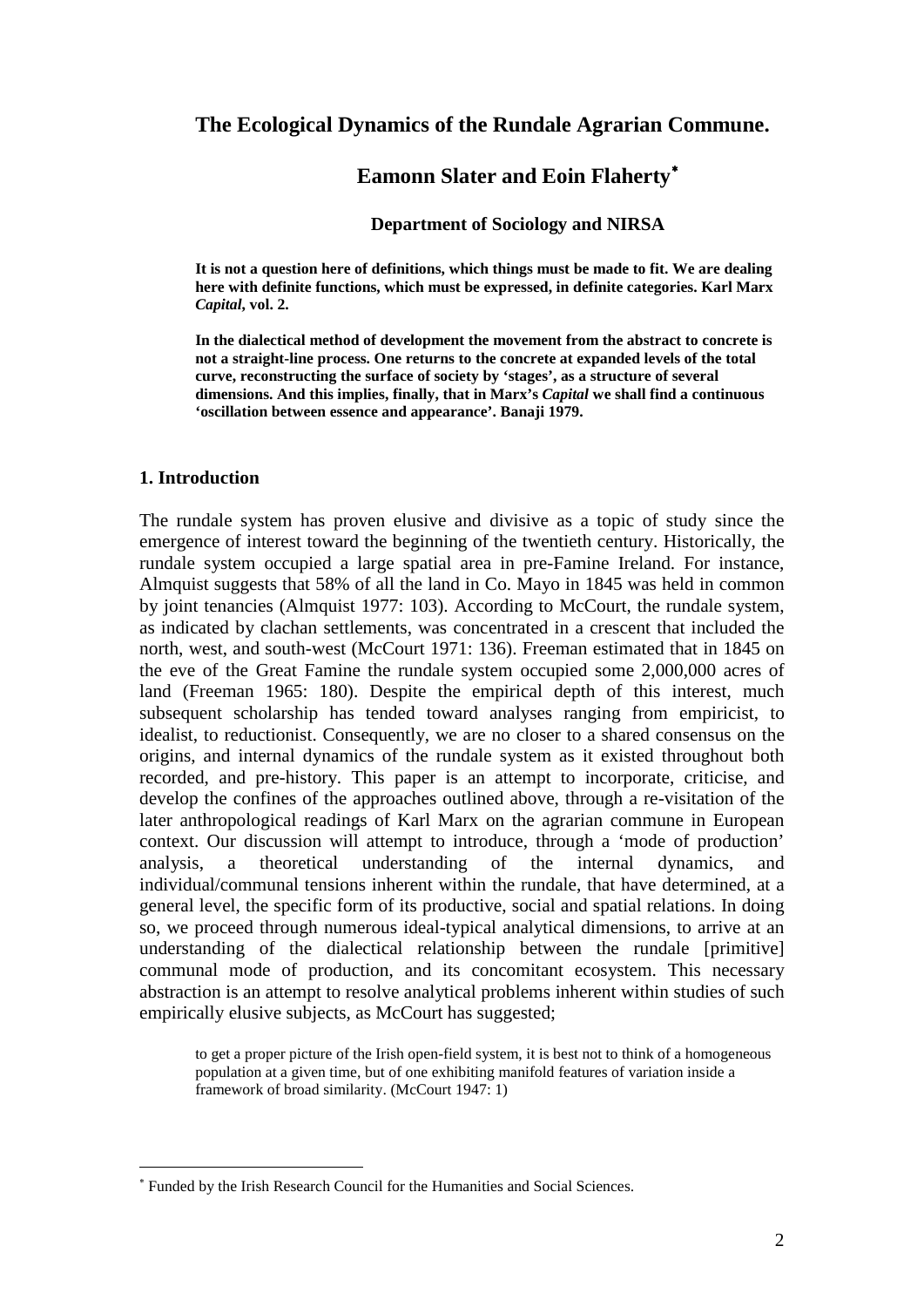In his introduction to Marx's Ecology, Foster (2002) stated that '…to be truly meaningful, the dialectical conception of a totality in the process of becoming …had to be placed in a practical, materialist context' (Foster 2002: 5). Contrary to this suggested approach, 'mainstream' sociological inquiry concerned with the analysis of human-natural relations has tended to proceed in the opposite direction, maintaining an analytical separation between the social, and the natural.<sup>[1](#page-32-0)</sup> The effects of this separation have amounted to what Benton describes as an 'obstructive dualism', within which non-social entities remain beyond the remit of sociological inquiry (Benton 1991: 7). Despite notable contributions from the aforementioned authors, $<sup>2</sup>$  $<sup>2</sup>$  $<sup>2</sup>$  the</sup> state of research from within the social sciences has remained largely conceptual. Consequently, little attempt has been made to reconcile such restrictive dualisms within a particular case study. The case of the rundale agrarian commune, therefore, is presented in an attempt to resolve both deficiencies in our knowledge of the internal dynamics of the system itself within its broader context, and to overcome these separations through a mode of production analysis.

## **2. The Contrasting Conceptualizations of Academic Scholarship on the Rundale System: either Overculturalized or Overspatialized**

To date, the most prolific debates on the rundale system have concerned theories of its origins, most often expressed as a conflict between, on the one hand, documentary and archaeological evidence and, on the other, supposedly epistemologically inferior ethnological work. The nature of this debate has hinged on the widely-contested notion of the antiquity of the rundale system, and its concomitant pattern of nucleated settlement. Institutional Irish scholarship on the rundale system and clachan finds its roots in the Queen's school of Historical Geography; most notably the contentions raised by Estyn Evans's 1939 paper 'Some Survivals of the Irish Openfield System' and, years later, the work of Desmond McCourt. Evans's prominence is reflected in Whelan's description of his rejection many years later by historical geographers as 'discarding some of the most venerable concepts in Irish geography' (Whelan 1999: 187). Given the unfortunate scarcity of documentary sources detailing the rundale system in comprehensive detail, and the extent to which the work of the Queen's geographers<sup>[3](#page-32-2)</sup> dominates our empirical knowledge, it is necessary to critically assess their work and the more recent revisiting of the rundale by their later geographer colleagues.

In a comment originally made in 1981, Evans stated that his 'particular brand of anthropogeography, which is that of H.J. Fleure and Carl O. Sauer, [was] currently out of fashion' (1992: 1). According to Graham, Evans's life work remained preoccupied, for the most part, with intent to document the 'undocumented', his writings remaining rooted within a holistic regional framework and legitimating a distinctively Darwinian interpretation of 'regional particularities'. [4](#page-32-3) McCarthy notes that, methodologically, 'Evans … felt that the landscape was the best tool for conducting research' (2002: 543). It was this combination of theoretical influences and methodological diversity that led Evans to conclude that the rundale system and its contemporary survivals, as evidenced in folk accounts of practices remaining in memory, constituted a system of great antiquity with potential origins in the early Iron Age (Evans 1939: 24). Connections between the eighteenth and nineteenth century rundale system and its hypothesized Celtic counterpart were thus established on the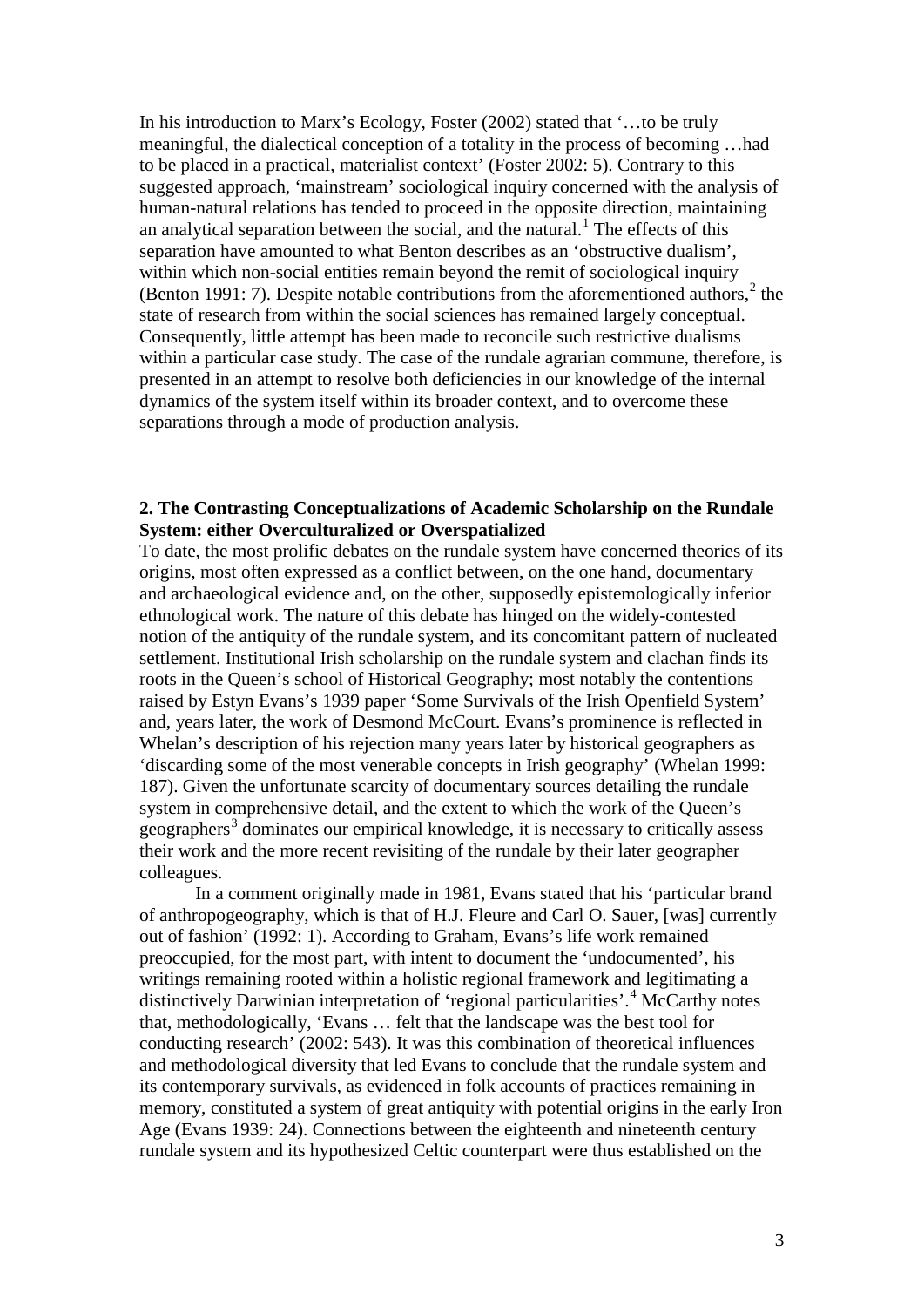basis of extrapolation from contemporary field evidence, incorporating both archaeological and folklore data.<sup>[5](#page-32-4)</sup>

In a series of papers delivered to the Geographical Society of Ireland, Andrews (1974, 1977) criticized what he saw as the homogenizing effect of studies, such as those of Evans, conducted within a 'regional personality construct'.<sup>[6](#page-32-5)</sup> Buchanan later noted that, despite criticisms to the contrary, such formulations were essential to 'make connections across great distances of time and space, to stress ecological settings … and to show the relevance of space-relations in the evolution of culture' (Buchanan 1984: 133). Whelan and Doherty provide potent criticisms of Evans in this respect, by noting that Evans's work claimed to produce a study of settlement, which offered a direct window to a form of great antiquity, empirically rooted (if limited to a Western-Atlantic fringe context). According to Whelan, Evans's idealist model engendered a sense of a peasant world as:<sup>[7](#page-33-0)</sup>

… fundamentally a timeless one, a little tradition which endured through the centuries, and with underlying continuities with remote pre-history ... by studying these timeless survivals in the modern world, one could trace the whole sweep of Irish settlement history from its genetic origins in prehistory. (Whelan, 1999: 187)

Citing 'numerous subtle and political and philosophical differences', Graham (1994: 194) rejects the notion of a distinctively 'Evans school' of geography and suggests that McCourt's approach departs significantly from that of Evans. Throughout his writings, McCourt maintains a separation between the 'rundale' as social practice, as spatial configuration (the clachan), and as a system of infield-outfield cultivation (McCourt 1971, 1955). McCourt's approach arrives at a dynamic conceptualization of 'the rundale': 'Not [as] a homogeneous population at a given time, but … one exhibiting manifold features of variation inside a framework of broad similarity' (1947: 1), and in its broader historical context as 'scattered dwellings and compact farm units … [with the] possibility of the former at any time evolving into or emerging from the latter' (1971: 127).

McCourt of course is right to emphasize the dynamic nature of the rundale, but we suggest that it involves more than just physical settlement patterns – rotating from scattered dwellings to compact farms. If this is a feature of change within the rundale system, the conditions that allow such a strange pattern to emerge need to be investigated.

Kevin Whelan has developed a perspective on the rundale system in terms of its adaptability to nuances of context (environment), particularly the marginal conditions of the western seaboard within which the rundale system thrived (Whelan 1995, 1999). Whelan's approach marks a significant departure from previous pronouncements on the emergence, nature and antiquity of the rundale system, by depicting it as a functional adaptation to specific ecological conditions. But this approach is very close to a form of environmental determinism, which has a consequential tendency to underplay the complexity of the social determinisms, especially the social relationships within the rundale.

Countering Whelan's adaptive determinism is Yager's culturalism. Writing on the village of Faulmore, Co. Mayo in 1976, Yager commented that '… its palpable collective spirit led me to suspect that a more thorough-going communalism lurked in the past' (Yager 2002: 154), concluding:

It is safe to assume that co-operative work ties were cemented by a strong sense of neighbourly affiliation and a lively evening social life, as I saw myself in Faulmore in the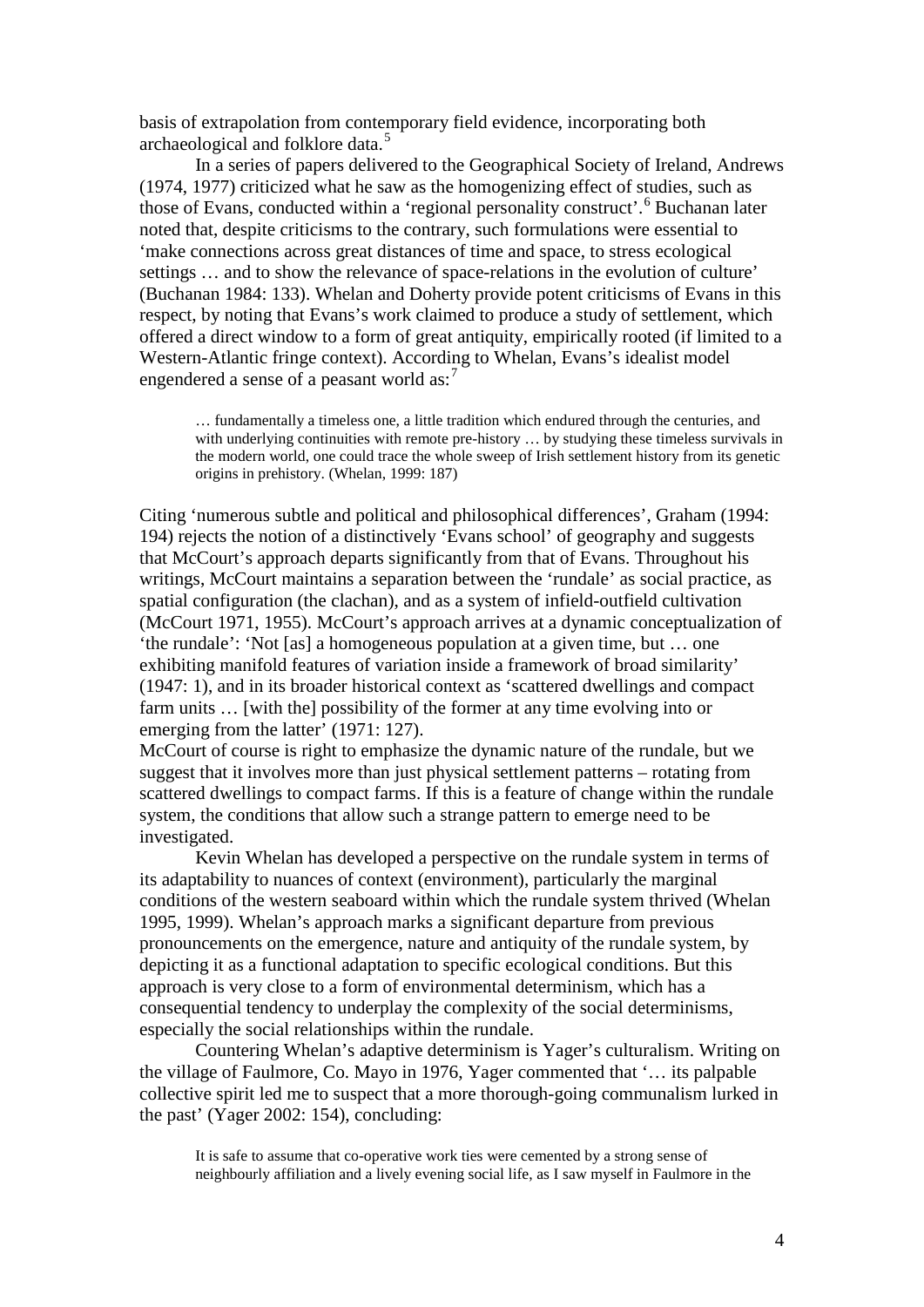1970s. Rundale was more than a technical arrangement; it was a way of life. (Yager 2002: 162)

Yager concludes that a utilitarian 'group mind' formed the basis of the rundale system, thereby idealizing communality at the level of interpersonal interaction, and perhaps over-emphasizing the historical permanence of collective sentiment.<sup>[8](#page-34-0)</sup> This charge has underpinned much of the debate over the antiquity and subsequent emergences of rundale throughout history, in the issue of the validity of evidenceforms (McCarthy 2002: 534). It has been noted by various authors (Graham 1994: 184; Crossman and McLoughlin 1994: 80, 89; Nash 2005: 52) that critiques themselves are contested knowledge forms, constituted within particular parameters of appropriate academic practice.

In situating the origins and trajectory of the development of the rundale system, therefore, we are left with a body of material situated within a philosophical and methodological debate of polar opposites: those of 'anthropogeographic' extrapolation from fieldwork on surface features both material and cultural (those associated with the 'Evans school'), against an adherence to formal (spatial) documentation (Andrews). Consequently, we are left with an idealist-reductionist dichotomy in our literature corresponding to the authors located within the respective opposing positions above: idealist to the extent that the supposed antiquity of the rundale system emerges within a framework of anthropogeographic generalization.<sup>[9](#page-34-1)</sup> and reductionist to the extent that its form, function, and origins may only be understood through abstract spatial units,<sup>[10](#page-34-2)</sup> and within a deterministic framework of functional adaptation. In this respect, McCourt's approach held greater promise for reconciling these contested aspects, as his analysis had already moved far beyond Evans's initial hypotheses and provided for the possibility of a number of contextdependent rundale emergence scenarios, and, as we will see, for a number of mechanisms of decline and re-emergence over time.

Evans employed a particular methodology with the explicit aim of overcoming what he saw as the 'arid minutia of an elaborate bibliographical apparatus' (1992: 15). In this respect, and as noted by Graham, subsequent historical-geographical criticisms were notably deficient in their ability to cope with social structures and even more so social processes, through an over-reliance on privileged documentary sources (Graham 1994: 194, Crossman and McLoughlin 1994: 87). Notwithstanding Evans's own inability to cope with the diversity of social structures in rural Ireland (especially class), his comment that 'one must admire these scholarly aims so long as curiosity is not stifled by technique, and the scaffolding does not obscure the building' (Evans 1981: 15) lends further credence to the argument for a theoretical, systemic development of discussion of the rundale and a revision of the conceptual constraints implicit within critiques from an empiricist-spatial tradition.<sup>[11](#page-34-3)</sup>

More recently, James Anderson identified the contradictory tendencies of the rundale system with regard to the contrasting values of communal and individualistic attitudes:

(Rundale) was based more on communal than on individual enterprise, originally in kinship groups, later on partnership farms. Co-operation and equity were among the guiding principles, though by the nineteenth century … more competitive and individualistic attitudes often prevailed. (Anderson 1995: 448).

We want to argue that these contrasting tendencies do not just operate on the level of the psychological mind-set of the participants but are actually determinants of the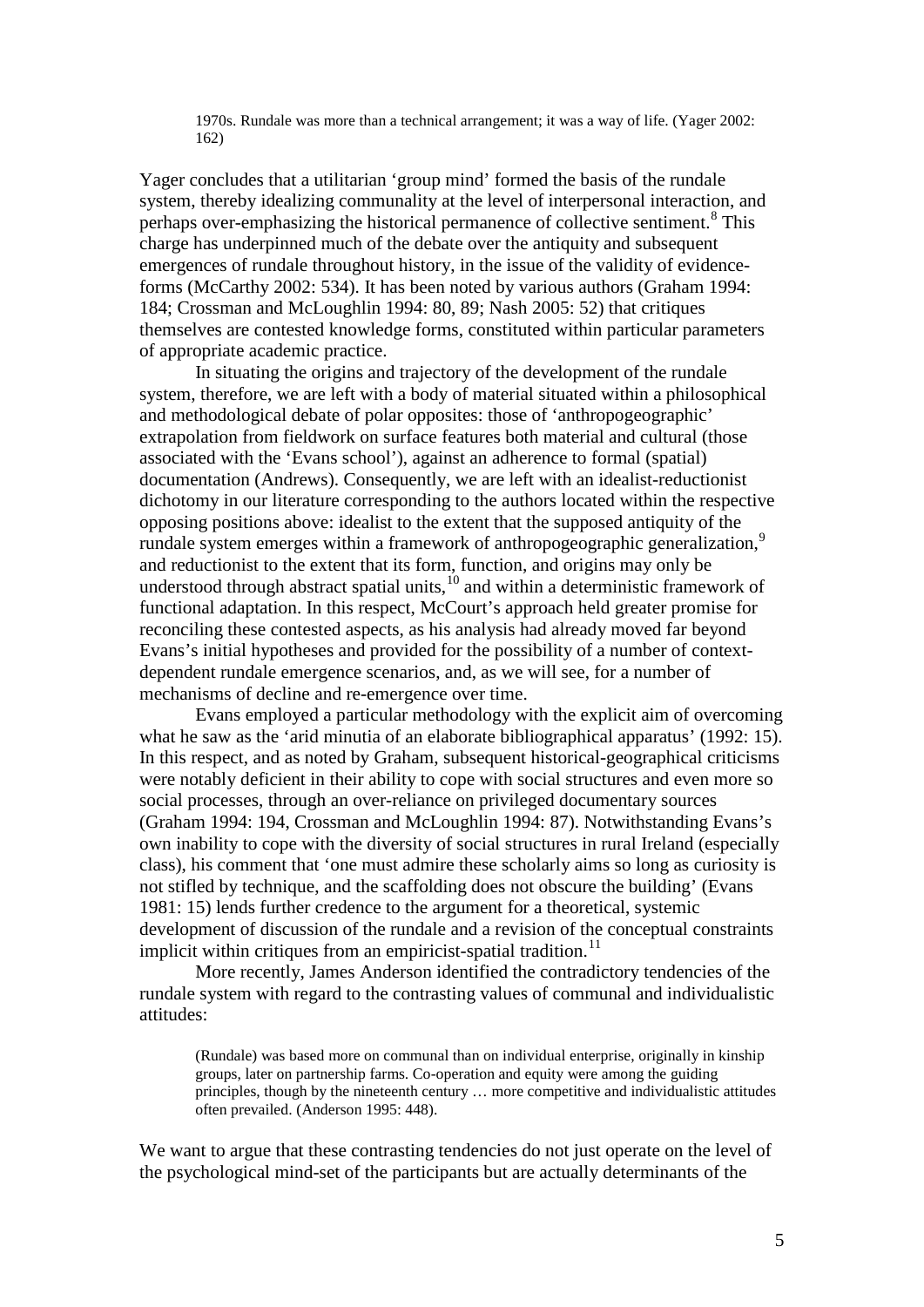diverse economic and social structures of this agrarian system. The aforementioned frameworks applied to the rundale have failed to examine the internal processes that have determined how the rundale system has gone through many metamorphoses – it was never a timeless entity. To unlock the unity of these diverse forms, we turn to Marx to provide us with the materialistic key.

## **3. Marx (and Engels) on the Agrarian Commune**

According to John Maguire, Marx proposed a typology of agrarian communal forms in which communal property is combined with private property in varying combinations. These types are identified by Maguire in the works of Marx as the *Oriental* or *Asiatic,* the *Ancient* and the *Germanic* forms of agrarian communities. These primitive forms of community have evolved from an archaic form in which communal property existed without private property (Maguire 1978: 212). Marx stated this evolutionary tendency in the agrarian communal forms in the following way and suggested that the Russian commune is a variant of the Germanic form:

Primitive communities are not all cut according to the same pattern. On the contrary, they form a series of social groups which, differing in both type and age, make successive phases of evolution. One of the types, conventionally known as *agrarian commune, (la commune agricole),* also embraces *the Russian commune.* Its equivalent in the West is the very recent *Germanic commune*. (Marx, cited in Shanin 1983: 118)

Marx in his unsent letter drafts to Vera Zasulich classified the Russian commune as the latest developed form of communal property – developed from its earlier archaic form. It had three main characteristics:

- 1. The Russian variant of the agrarian commune was 'the first social group of free men not bound together by blood ties' (Marx, cited in Shanin 1983: 119), while the archaic community was determined by close blood relations between its members.
- 2. In the agrarian commune the house and garden yard belong to the individual farmer, while in the more 'archaic' type of village community there was no private ownership at all.
- 3. The cultivable land, 'inalienable and common property' (Marx, cited in Shanin 1983: 119), is periodically divided among the communal members, each of whom works his own plot and appropriates its fruits.

Marx suggested that inherent in these three concrete characteristics is a '*dualism'* which 'bestows the agrarian commune with a vigorous life'. This dualism is based on the opposing trends of individualism and communality where, in the case of the Germanic/Russian commune, the house and garden yard was the private preserve of the individual family and subsequently 'fostered individuality' and the rest of the commune's land was for communal use. In the third draft of Marx's letter to Vera Zasulich, $12$  according to Shanin's re-ordering of their presentation, we have the most theoretically developed conceptualization of the agrarian commune by Marx. In this draft, Marx seems to be attempting to bring out the dialectical moments (and contradictions) inherent in the continuing evolving relationship of communality and individualism and their varying concrete manifestations.[13](#page-34-5) In attempting to explain these moments he uses a variety of concrete categories to identify the differing relationship that the dualism conveys on the social relations of production. Individualism is expressed through the use of such categories as *personal, individual,*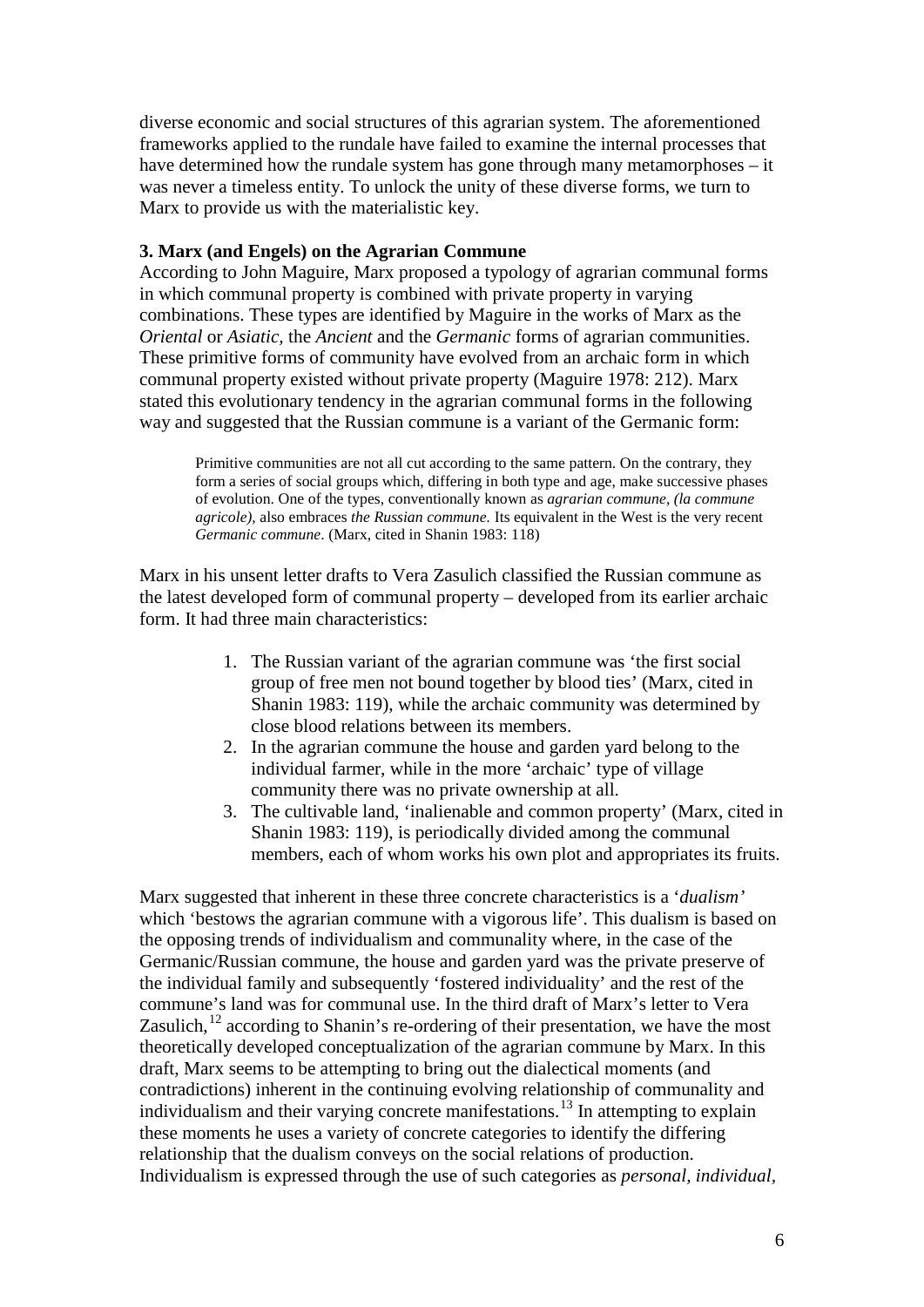*private* and *property (private).* These are contrasted on the communal side of the dualism with categories such as *collective, communal, common* and *co-operative*. All of these adjectives are applied across various moments of the social relationships of production.[14](#page-35-0) Those categories which attempt to conceptualize the impact of individualism on the immediate production process generally suggest a process of disintegration, e.g. *fragmented, scattered, petty* and *parcellized.* The tremendous variety of categories used by Marx in these drafts suggests that he had a very deep understanding of the complex nature of the evolution of the agrarian commune from its archaic form of prehistory to its contemporary variant forms – Oriental, Germanic, Russian (and Rundale). The problem as Marx saw it was that their evolution and devolved essential structures varied considerably from location to location.<sup>[15](#page-35-1)</sup> What is definite is that Marx sees them emerging from a common archaic form which he identified as primitive communal property:

It (primitive communal property) is (not) a specifically Slavonic, or even an exclusively Russian, phenomenon. It is an early form which can be found among Romans, Teutons and Celts, and of which a whole collection of diverse patterns (though sometimes only remnants survive) is still in existence in India. (Marx, cited in Shanin 1983: 49)

What remnants remain of communal property depended on how the process of individualization had eroded the communal aspects of the commune. Consequently, the dualism of communality and individualism allows the researcher to assess the degree of communal disintegration. And, crucially, the comparative aspect of this procedure of assessment revolves around the concept of property (communal and private) and how it relates to concrete spatial forms which were under the auspices of the agrarian commune. In the original archaic form of the commune, all land was communal; so, emerging from that communal property base meant an increasing integration of private property over the communal lands. Therefore, the concepts of communal and private property are phenomenal forms which operate at the concrete level, while the concepts of communality and individualism are abstract formulations since they are part of a concealed 'inner dualism' (Marx, cited in Shanin 1983: 104). As part of the hidden essential structure of the commune, they, as abstract concepts, are the initial concepts used by Marx to uncover the determining laws and tendencies of this particular mode of production. In the following, Marx's draft highlights the concreteness of the property relationships and the analytical role of the 'inner' dualism:

It is easy to see that the dualism inherent in the 'agricultural commune' may give it a sturdy life: for communal property and all the resulting social relations provide it with a solid foundation, while the privately owned houses, fragmented tillage of the arable land and the private appropriation of its fruits all permit a development of individuality incompatible with conditions in the more primitive communities. It is just as evident that the very same dualism may eventually become a source of disintegration. (Marx, cited in Shanin 1983: 109)

It is crucially important to observe not only how the abstract dualism manifests itself in the concrete forms of the changing property relationships (concrete dualism which we would expect to exist within the spatial plane) but also how that abstract dualism incorporates production and consumption relationships. Therefore, the abstract dualism of communality and individualism merely gets us under the surface of the agrarian commune to uncover a possible structural link between the communal property relationships and production relations; it does not provide us with a dynamic conceptualization which can explain change in this particular mode of production.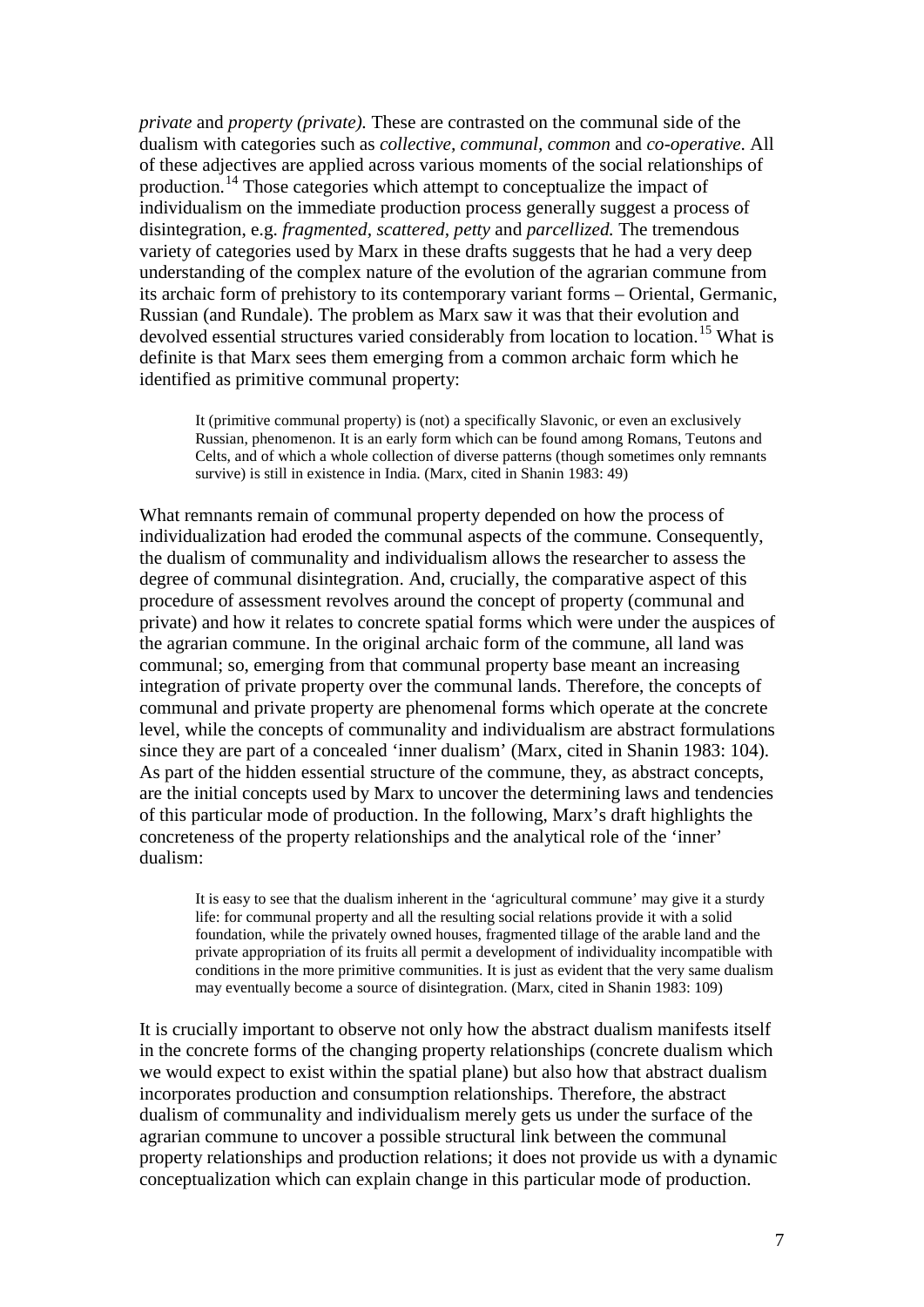As a consequence, the dualisms of individuality and communality and communal and private properties provide us with simple classification devices that can highlight how far the particular commune under examination has moved on from its archaic origins. These classification procedures operate essentially at the level of the spatial, although the more abstract dualism of communality and individualism appears to be moving towards incorporating production and consumption relationships as well. In the following, Marx discusses how this dualism has had a dissolving effect on the stability of the commune:

> It is no less evident, however, that this very dualism could eventually turn into the seeds of disintegration. Apart from all the malignant outside influences, the commune bore within its own breast the elements that were poisoning its life. (Marx 1983: 120)

This was especially so, according to Marx, when labour was engaged on individuallyheld plots and the subsequent fruits of that private labour were enjoyed by the individual and his immediate family.

> It gave rise to the accumulation of movable goods such as livestock (and) money … Such movable property, not subject to communal control, open to individual trading in which there was plenty of scope for trickery and chance, came to weight heavily upon the entire rural economy … It introduced heterogeneous elements into the commune, provoking conflicts of interest and passion liable to erode communal ownership first of the cultivable land, and then of the forests, pastures, waste grounds etc. (Marx, 1983: 120)

What is interesting to observe is that this mobile capital merely erodes – it does not determine its destruction.

Consequently, to conclude this section, it seems that the crucial determining factor of change within the agrarian commune does not reside within the dualisms identified, nor is it the emergence of exchange-value, as this merely 'undermines', 'dissolves', 'erodes' etc.; neither of them 'causes' the balance within the dualism to swing one way or the other. However, since the transition involves a property relationship, which in turn is about changing the usufruct of a spatial entity within the communal lands (Marx stated that it 'leads first to the conversion of the arable into private property'), it must be determined by changes in the customary rights of landholding through the social mechanism of the communal council or the intervention of an external power to enclose the communal lands (the state or a landlord), or both. However, before we turn to this, we need to explore the nature of ownership both communal and private within the context of the agrarian commune.

## **4. Marx on the Changing Forms of Property Relationships: Property Form as determined by its Mode of Production**

Again, John Maguire provides some useful theoretical insights into Marx's ideas on communal and private ownership within the draft letters. Maguire suggests that Marx and Engels were always interested in the concept of ownership – private property as the legal cornerstone of capitalism and communal property as the future basis of communism. According to Maguire, Marx throughout his career emphasized the inability of primitive communal ownership to handle the complexity of human development, but: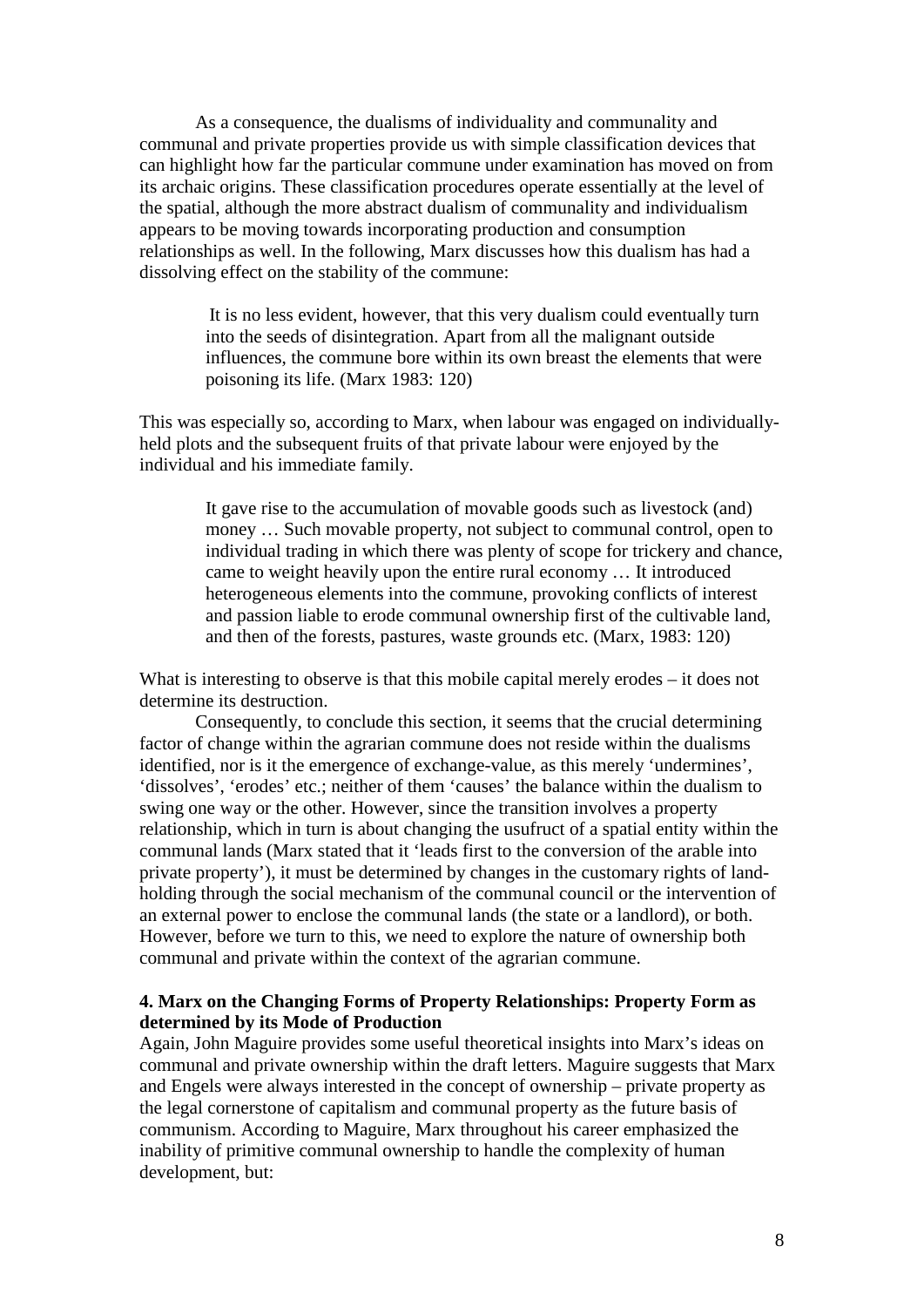The theoretical import of communal property was to illustrate the merely historical necessity of private property, and to back up the abstract theoretical possibility of post-capitalist communism by showing that communal property had once already been the basis of social formations. In this vein, Marx frequently emphasizes the 'artificial' nature of private property … (Maguire 1978: 213)

What did Marx mean by the artificial nature of property relationship? Answering this question will hopefully bring us closer to explicating a methodology from Marx's apparent eclectic work on the agrarian commune.

Marx and Engels in their various works engaged in a constant critique of the speculative philosophy of law and especially how it attempted to put forward idealist analyses of law based on the reification of legal concepts.<sup>[16](#page-35-2)</sup> The danger in the speculative philosopher's approach to understanding law and the legal system was that of treating law as autonomous – a mere working out of its own logic or, as Marx put it, based 'on a so-called general development of the mind' without any recognition that the decisive factors shaping law were economic relations (Marx 1977: 20). Consequently, Marx reacted against this idealistic reification by continually demonstrating the dialectical relationship between the economic base of society and its ideological superstructure – including the legal system.<sup>[17](#page-35-3)</sup> For example, in Volume 3 of *Capital*, Marx gives his most explicit statement on the nature of private property in land and in doing so links up its legal form with the economic conditions prevailing at the time – capitalism:

Landed property is based on the monopoly by certain persons over definite portions of the globe, as exclusive spheres of their private will to the exclusion of all others. (Marx 1981: 614)

And:

With the legal power of these persons to use or misuse certain portions of the globe, nothing is decided. The use of this power depends wholly upon economic conditions, which are independent of their will. The legal view itself means that the landowner can do with the land what every owner of commodities can do with his commodities. And this view, this legal view of free private ownership of land, arises in the ancient world only with the dissolution of the organic order of society. (Marx 1981: 618)

Accordingly, following the logic of Marx's argument, communal property and private property can only be adequately understood by putting them into the economic contexts (conditions of production) of societies, with differing economic contexts producing differing forms of property. Marx makes this point more explicit in the following passage, where he locates the specific forms of property relationships not only in differing types of agrarian communes but also in differing conditions of production:

Property – and this applies to its Asiatic, Slavonic, Ancient Classical and Germanic forms – therefore originally signifies a relation of the working (producing) subject (or a subject reproducing himself) to the conditions of his production or reproduction as his own. Hence, according to the conditions of production, property will take different forms. The object of production itself is to reproduce the producer in and together with these objective conditions of his existence. This behaviour as a proprietor – which is not the result but the precondition of labour, i.e. of production – assumes a specific existence of the individual as part of a tribal or communal entity (whose property he is himself up to a certain point) … (Marx 1964: 95)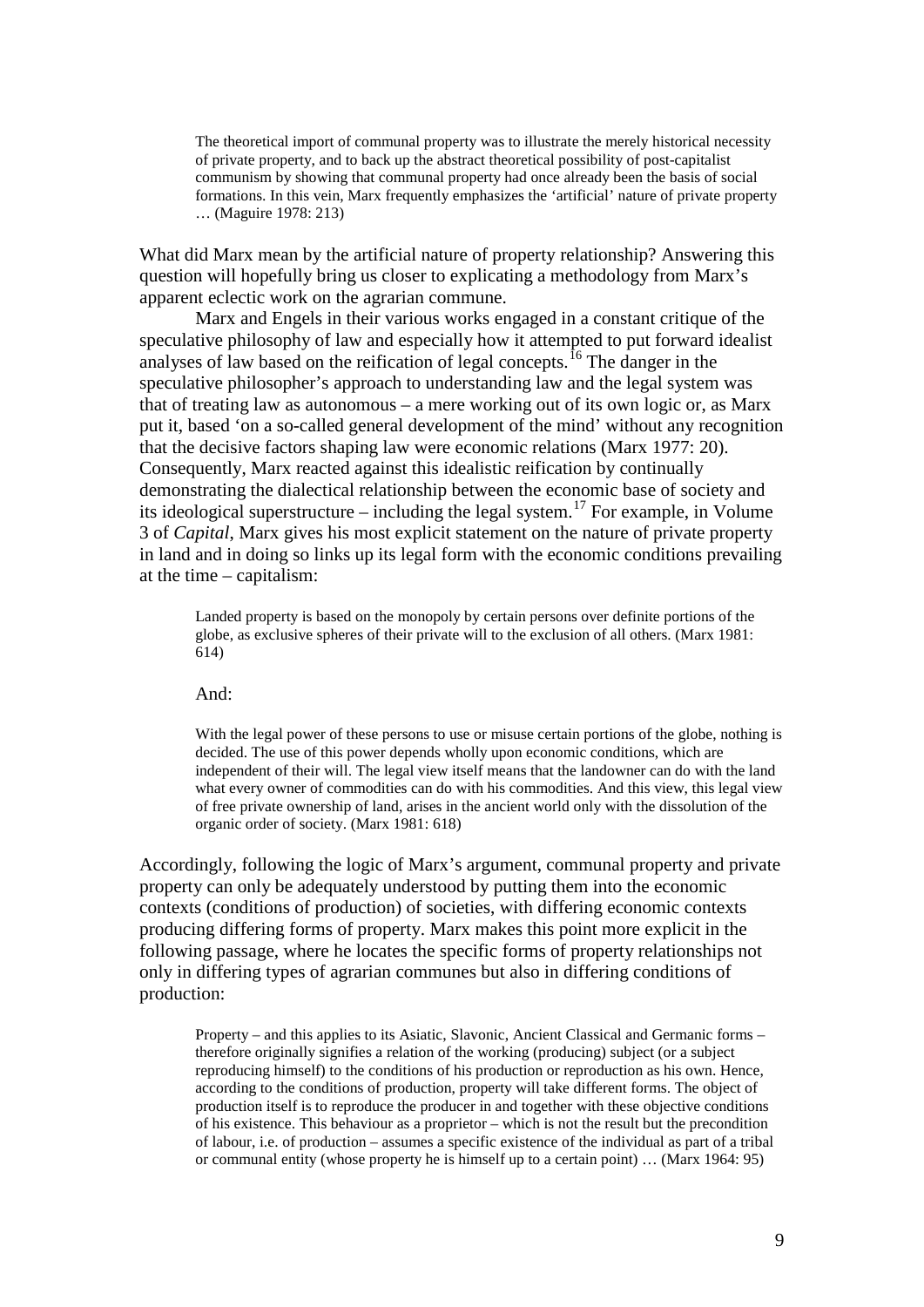Consequently, in order to uncover the essential structure of the agrarian commune wherever it is located along the evolutionary path, it is necessary to clarify not only the social relations of the commune (its property relationships) but also its production relations with the land. It is crucially a 'double relationship' in which the individual is a member of the community, and in which this social relationship mediates his relationship to the land (Sayer 1987). To deal with this type of complexity, Marx developed the framework of the mode of production. In this light, the numerous examples of agrarian communes mentioned by Marx in the drafts and beyond are differing concrete variants of the same mode of production – primitive communism.

## **5. Marx and Engels on the Irish Rundale**

Included in this list of concrete variants was the rundale system. From what sources we have available to us,<sup>[18](#page-35-4)</sup> with regard to Marx's and Engels's research on the rundale, the first explicit mention of this agrarian commune comes from Engels's *Anti-*Duhring (1878).<sup>[19](#page-35-5)</sup> Marx's first published reference to the rundale is in part three of his *Ethnological Notebooks* (Krader 1974), where Marx is taking excerpts from Maine's *Lectures on the Early History of Institutions*. In this reference to the rundale, Marx seems to be reinterpreting Maine's description of the rundale by challenging his use of the legal term of severalty to explain the relationship of the communal members to their arable land. Marx, in *Grundrisse*, described this as a form of individual possession (Marx 1973: 492) rather than private property, which the legal term of severalty would suggest. And, crucially, this type of possession was mediated through the agrarian commune and communal property. The next reference to the rundale comes from Engels's *The Origin of the Family Private Property and the State* (1884), which was based on Marx's comment in the *Ethnological Notebooks*. As the reader can see, it displays a deep understanding of the rundale system:

Forty or fifty years ago village fields were very numerous and even today a few rundales, as they are called, may still be found. The peasants of a rundale, now individual tenants on the soil that had been the common property of the *gens* till seized by the English conquerors, pay rent for their respective piece of land, but put all their shares in arable and meadowland together, which they divide according to position and quality into *gewanne*, as they are called on the Moselle, each receiving a share in each *gewann*; moorland and pasture land are used in common. Only fifty years ago new divisions were still made from time to time, sometimes annually. The field-map of such a village looks exactly like that of a German *Gehoershaft* (peasant community) on the Moselle or in the Mittelwald. (Engels 1884: 194)

What Engels is suggesting here is that the feudalization of Irish land began with the Plantations, since which all occupiers of Irish land have had to pay a rent to a landlord, thereby becoming tenants. However, such tenancy is only one form of property relationship and it can co-exist with communal property, because the emergence of private property does not imply the demise of the commune, especially since peasants are still 'putting all their shares in arable and meadowland together'– communally. This idea of a communal property relationship continuing to exist even after the attempted introduction of feudal land-tenure relationships during the Plantations of Ireland reiterates an earlier point made by Engels in his *Anti-Duhring*, that the rundale as a form of community ownership was able to continue to exist under 'indirect feudal bondage' (Engels 1878: 481).

The final reference appears in the revised edition of the *Communist Manifesto* of 1888, when, in a footnote, Engels changed the famous line 'The history of all hitherto existing society is the history of class struggles' to 'all *written* history' (Engels 1888: 34). As the footnote discusses, the emergence of class was predicated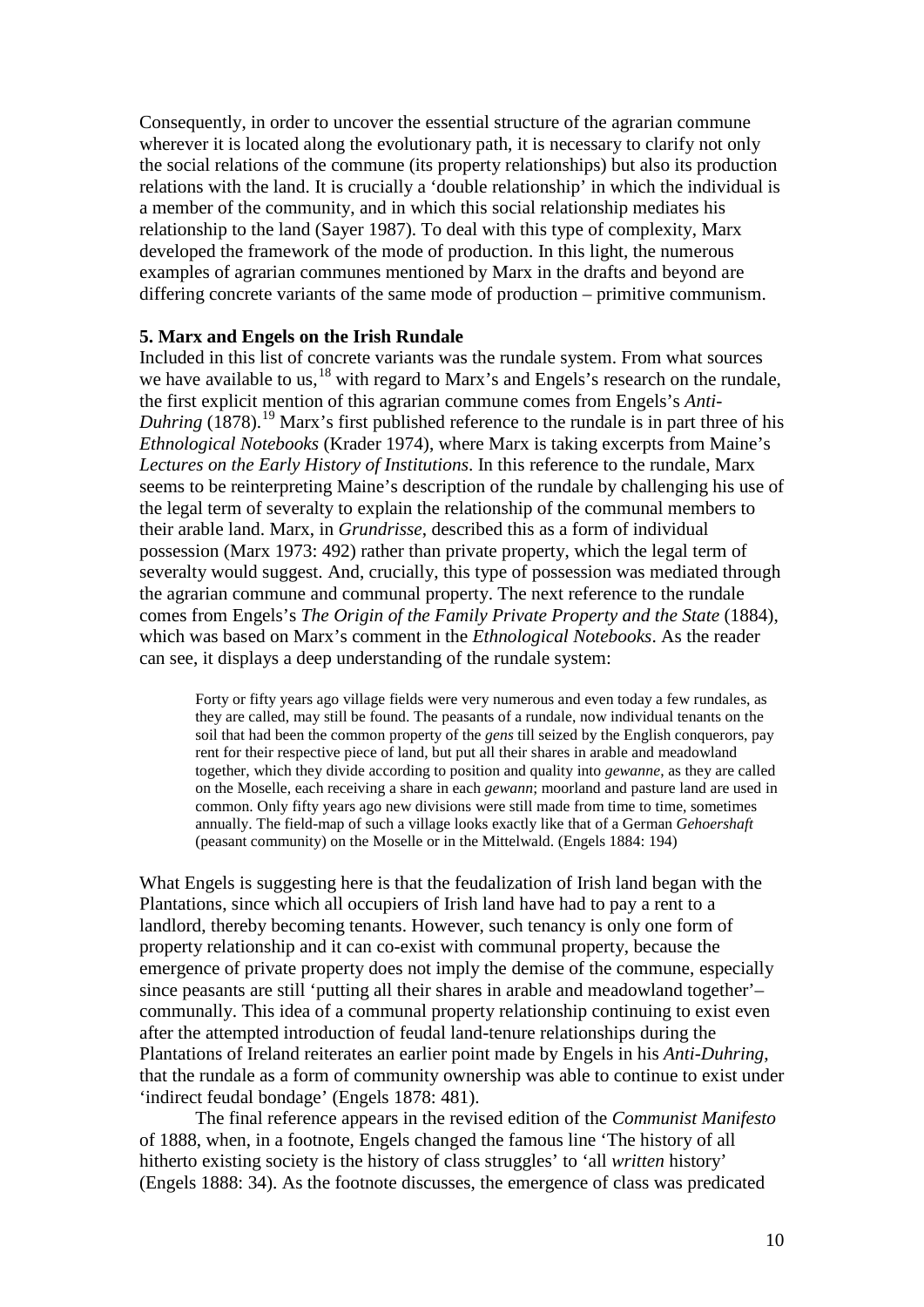on the dissolution of primitive communities and the rise of private property. This empirical fact was, according to Engels, unknown in 1847 when the first edition of the *Communist Manifesto* was published, but:

Since then, Haxthausen discovered common ownership of land in Russia, Maurer proved it to be the social foundation from which all Teutonic races started in history, and by and by village communities were found to be, or have been the primitive form of society everywhere from India to Ireland. (Engels 1888: 34)

The theoretical pronouncements, then, that Engels and especially Marx made on the agrarian commune and its variant forms across time and space include the Irish rundale as a concrete manifestation of this particular mode of production of primitive communism.

## **6. The Rundale Forms of Communality and Individuality**

As we have uncovered from Marx's work on the agrarian commune, communality without individualism has only existed under the archaic form of this mode of production. All the other devolved forms – the Ancient, the Oriental, the Slavonic, the Germanic and the Russian – are penetrated to varying degrees by the element of individuality, to the extent that this integration of the two gives each type of agrarian commune its concrete particularity. Therefore, although communality and individualism are diametrically opposing each other as aspects of the social relations of the devolved agrarian communes, they were essential components of this communal production. What we need to investigate is how they specifically manifested themselves in the rundale form and subsequently impacted on the actual conditions of production – the land. These processes – the social (the property relationships), the economic (production relationships) and the ecological – form a unity within a mode of production which the following testifies:

Now this unity, which in one sense appears as the particular form of property, has its living reality in a specific mode of production itself, and this mode appears equally as the relationship of the individuals to one another and their specific daily behavior towards inorganic nature, their specific mode of labour (which is always family labour and often communal labour). (Marx 1964: 94)

And crucially, because of this essential unity, the reproduction of any one of these processes is simultaneously a reproduction of the other two:

To be a member of the community remains the precondition for the appropriation of land, but in his capacity as member of the community the individual is a private proprietor. His relation to his private property is both a relation to the land and to his existence as a member of the community, and his maintenance as a member is the maintenance of the community, and vice versa, etc. (Marx 1964: 73)

So the interpenetration of these 'property', production and ecological (natural) processes determines the essential structure of the primitive communist mode of production. Let us begin our analysis of the rundale agrarian commune with the property relationships, but not forgetting the problems associated with dealing with this level and its inherent tendency to reify property categories. The most identified and controversial category associated with the rundale is *gavelkind*, which Gibbs suggests is an entity that has evolved from the Brehon Laws: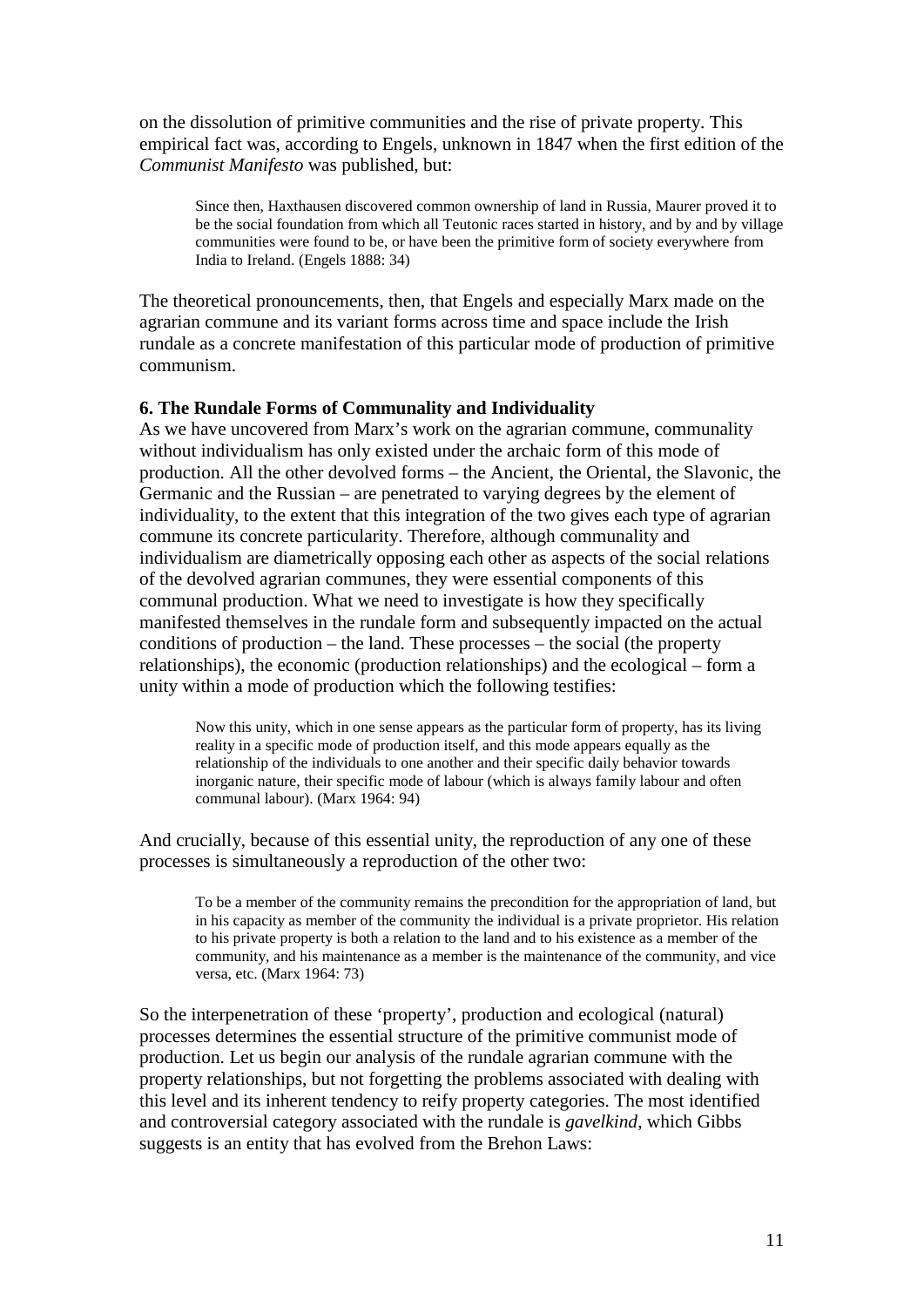What traces did Brehon Law, though abolished by the Judges and the Lord Deputy, Sir Arthur Chichester, leave in the habits and sentiments of the people, and can any of those traces be observed at the present day? Of the custom of Tanistry we hear no more; but the custom of gavelkind long survived, reappearing, under English law, in the form of tenancy common down to the early part of this century; and it may still be traced in the love of holding property in families, in the tendency to subdivide the land, and in an unfavorable shape, in Rundale, where the tenement is made up of a number of scattered patches of each particular quality of the land. (Gibbs 1870: 4–5)

According to De Laveleye, the English word gavelkind comes from the Irish *Gabhailcine*, which denotes 'accepted from the tribe' (DeLaveleye 1878: 124–25). And this 'tribal' social relationship continued to exist under the rundale system in the nineteenth century:

There are, however, very extensive common lands, covered with grass and heath, which serve as pasture for the cattle. Portions of the communal domain are cultivated in turn, according to the practice still in force in many countries, and especially in the Belgian Ardennes; the occupancy is, however, only temporary, and the ownership still remains in the tribe. The system of periodic redistribution, with alternate occupancy, is still maintained under the form of rundale. A great part of the soil was subject to methods of tenure and agrarian customs, strongly impregnated with traditions of the old joint ownership. (De Laveleye 1878: 124–25)

This system of periodic redistribution of land, mentioned by De Laveleye, was described by Arthur Young as 'change-dale' (Young 1892: 215–16). Therefore, the concrete social practices of gavelkind and changedale – where 'occupancy (of land) is only temporary' in the rundale system – suggest that communal property and private possession co-existed together.<sup>[20](#page-35-6)</sup> Gavelkind meant that all members of the rundale commune had a right to access the land and none of them were able to alienate their share of it. And this communal property relationship allowed equality of access for all communal members.<sup>[21](#page-35-7)</sup>

But gavelkind under the rundale system did not mean access to equal amounts of land but to equal accessibility to communal lands.<sup>[22](#page-35-8)</sup> According to Eric Almquist in his work on Co. Mayo, these rights of access were given to both men and women, and in certain instances may have been given to illegitimate children and orphans (Almquist 1977: 95). The most important implication of this devolved form of gavelkind within the rundale context is that this system accommodated the claims of new families and existing family members. All the commune's members had a claim to both the arable and grazing shares of the communal land by birth (Almquist 1977: 93). And these shares were divided among the members with regard to soil fertility, as William Tighe observed:

The custom of these partners, when the ground is broken for tillage, is to divide it into shares or what they call 'lochs' and they are so desirous of making divisions equal in value, that each portion though small, does not always lie together but in scattered fragments according to the quality of the soil, so that a man having two acres of tillage may have two roods in coarse ground, two in deep, two in stony and two in wet, if these varieties happen to occur, when the division is made out … (Tighe 1802: 18)

Therefore, with regard to the procedures of landholding under the rundale communal conditions, the amount of arable land held by an individual member was never quantified by a determinate or definitive measurement system, such as acres, furlongs, roods etc, but was determined by the potential ecological output (or value) of the land area and the sharing out of its ecological output equally among the communal members. A similar method of share allocation was done for the pasture grounds of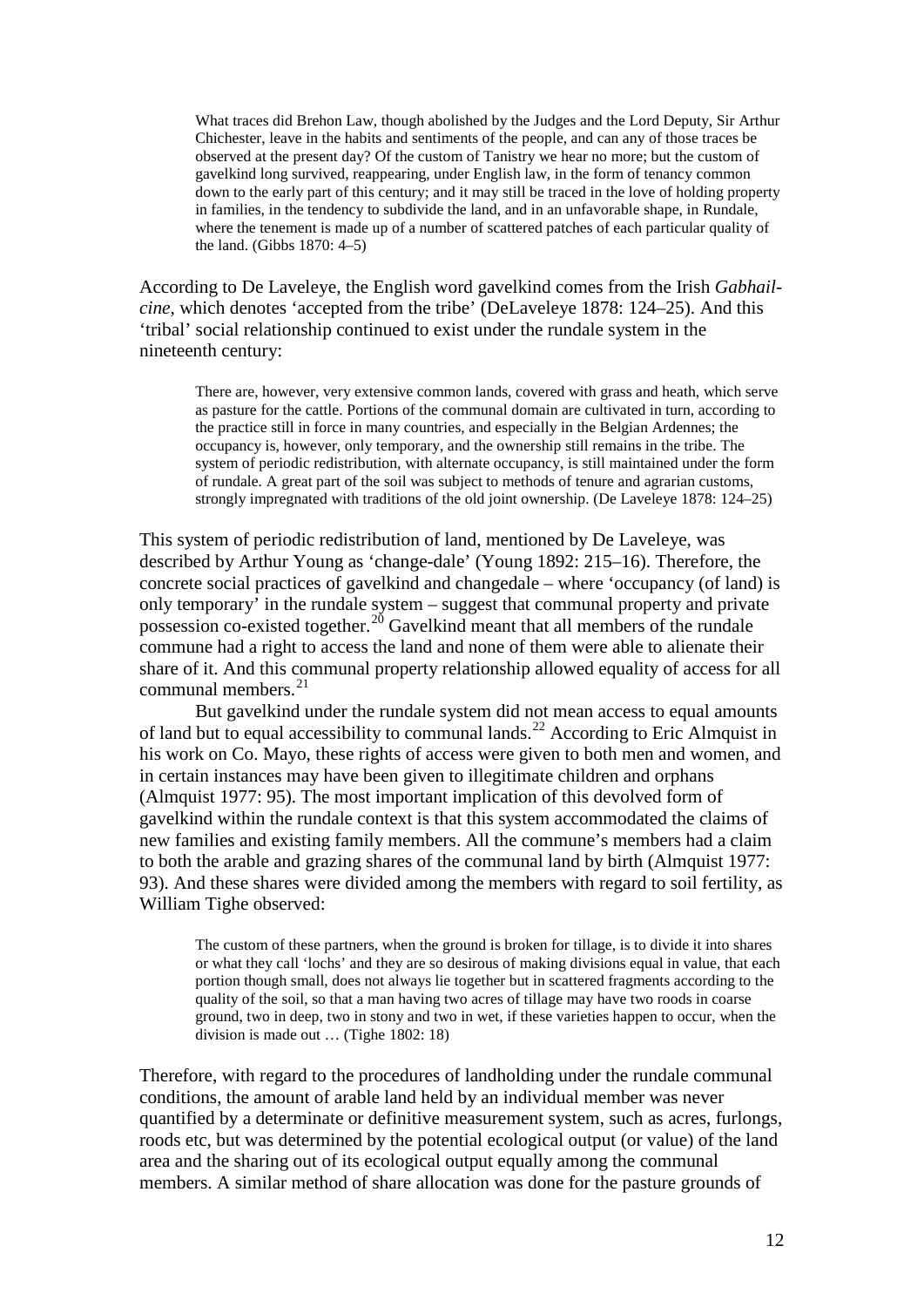the commune, where the share/unit was known as 'a cow's grass' – the amount of pasturage needed to support a cow.<sup>[23](#page-35-9)</sup> Marx suggested that a similar tendency among the Russian communal members to engage in a process of spatial fragmentation was determined by the need to equalize the 'chances of labour' and thereby secure the same economic benefits for each of the communal members who possessed individualized usufruct rights. $^{24}$  $^{24}$  $^{24}$  Therefore, within the rundale, 'personal usufruct is thus combined with communal ownership' (Marx, cited in Shanin 1983: 119). The process of 'changedale' determined that any possession of communal lands by the individual members was to be of a temporary nature. Otway identified the existence of periodic redistribution among rundale communes in Co. Mayo in 1841:

… in the land appropriate to tillage, each head of the family casts lots every year for the number of ridges he is entitled to …. and moreover the ridges change ownership every third year, a new division taking place. The head of the village … makes the division, requiring each tenant to cast lots for his ridge, one in a good field, another in an inferior, and another in a worse. (Otway 1841: 35)

As a consequence of the existence of gavelkind and changedale within the rundale agrarian commune, there was no private property in the soil, and this determined that the individual member had only possession of continually changing pieces of the communal lands. The only space that may have been permanently occupied by an individual family was the clachan house and its adjoining walled garden and haggard. There is some evidence, though, to suggest that commune members exchanged their clachan cottages in a similar fashion to the changedale operating in the arable infield (Buchanan 1973: 592–93). Marx summarized this social relation to the soil (the conditions of production) thus: 'What exists is only communal property and private possession' (Marx 1964: 75).

Accordingly, the essential social form of production of the rundale system was the necessary reproduction of individuals as communal members, as Marx stated with regard to this particular mode of production:

The member of the community reproduces himself not through co-operation in wealthproducing labour, but in co-operation in labour for the (real or imaginary) communal interests aimed at sustaining the union against external and internal stress. (Marx 1964: 74)

In a real sense, then, this particular mode of production was essentially about producing people as its major 'product' of production, not just as 'dot-like' entities but as communal members of a particular agrarian commune, whose communality valorized itself in the need 'for the continued existence of the community' which required 'maintenance of equality among its free self-sustaining peasants' (Marx, 1964: 73). However, the valorization (Marx 1964: 72) of communal property requires maintenance not only of the material conditions of the commune in a production process, but also of the 'possessory rights' associated with the complex aspects of communal property. To reproduce the latter, it was necessary to have an institutional entity that stood above the everyday activities of the commune in order to maintain the customary codes of communal property relationships – the commune's council.

# **7. The Communal Self-Government: The 'King', the Council of Elders, and the Supernatural**

The customary mechanisms of communal accessibility as manifested through the concrete processes of gavelkind and changedale needed a governing apparatus of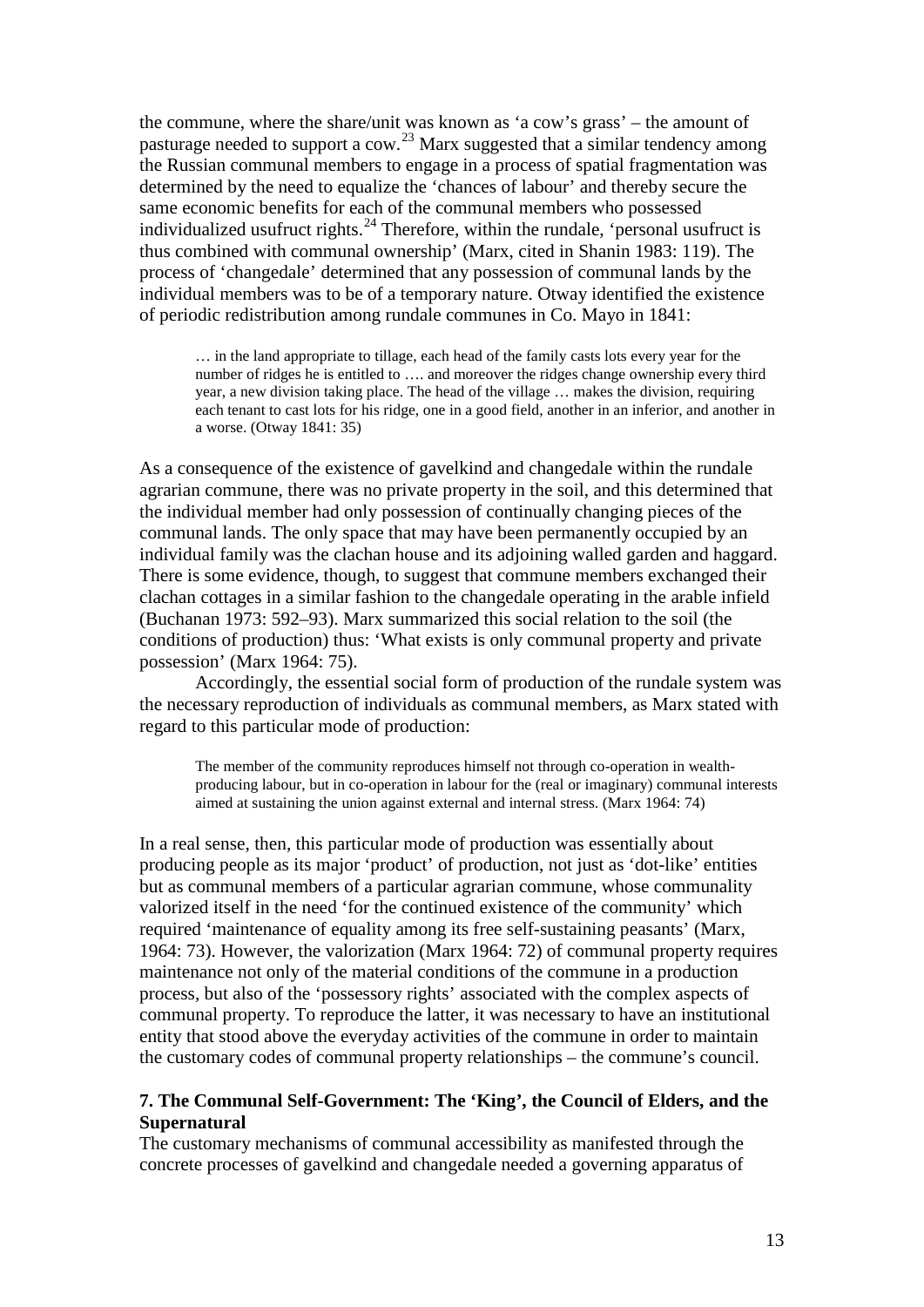some sort to oversee the continuation of these particular customs and others concerning the regulation of everyday life of the communal members. There is evidence to suggest that within each commune there was a council of elders, headed by a local 'King'. Peter Knight, in his survey of Erris in the Irish Highlands in 1836, describes the function of such a King and his council:

There is a headman or King [Raight I had understood to be 'King', until Mr. Hardiman, the celebrated antiquarian and author of the History of Galway, told me that it meant 'Kanfinne', or 'head' of the local tribe, according to the Brehon administration $]^{25}$  $]^{25}$  $]^{25}$  appointed in each village, who is deputed to cast the lots every third year, and to arrange with the community what work is to be done during the year in fencing, or probably reclaiming a new piece [though for obvious reasons, this is rare] or for setting the 'bin', as it is called, that is, the number of head of cattle of each kind, and for each man, that is to be put on the farm for the ensuing year, according to its stock of grass or pasture – the appointment of a herdsman, also for the whole village cattle, if each person does not take the office on himself by rotation – a thing not infrequent. The King takes care generally to have the rent collected, applots the proportion of taxes with the other elders of the village; for all is done in a patriarchal way, 'coram populo'. He is generally the advisor and consultor of the villagers; their spokesman on certain occasions, and a general man of reference on any matters connected with the village. He finds his way to the Kingly station by imperceptible degrees, and by increasing mutual assent, as the old King dies off. (Knight 1836: 47–48)

The various functions that the local king performs in this account underline the importance of the fact that his 'office' and the council of elders comprised a form of self-government, which 'is simply the particular part of the whole social system which deals with general questions' (Maguire, 1978: 230–31). Maguire continues:

… Marx believes that in primitive communal society there is no in-built antagonism between individual and collective interest … it is a case of genuine self-government, where the members of the commune are not subject to a centre of authority outside them. (Maguire 1978: 229)

Dewar, in his observations of Tory Island, identifies this aspect of self-governance:

… the inhabitants are still unacquainted with any other law than the Brehon code. They choose their chief magistrate from among themselves and to his mandate, issued from his throne of turf, the people yield a cheerful and ready obedience. (Dewar 1812: 166)

There are a number of other references made to the existence of this kingly (and queenly) station in the West of Ireland. Ó Danachair  $(1981)$  makes extensive reference to a multitude of kin-based 'king' selection methods: in Claddagh, the king survives until the late  $19<sup>th</sup>$  century (1981: 17); reference is made to a queen in Erris (1981: 20); the ordnance survey letters make reference to a king on Iniskea (1981: 23); and, on Inishmurray, reference is made to a 'monarch' (Robinson 1924, cited in Ó Danachair 1981). The king in all instances exhibits a definite set of characteristics attesting to his suitability:

As to the qualities desired in the king, we are not left in any doubt. Stature, strength, comeliness of person are mentioned, as are justice, wisdom and knowledge. Literary attainment is desirable; a good talker, a good storyteller, knowledge of two languages, the ability to read and write, all of these were laudable in the King. A degree of economic wellbeing or independence was also thought fitting. He had very positive and definite functions. The regulation, division and apportioning of fishing and shore rights and the allotment of tillage and pasture land was left to him, and in some cases, he appointed subsidiary officers such as herdsmen. He was expected to maintain traditional laws … in some instances we are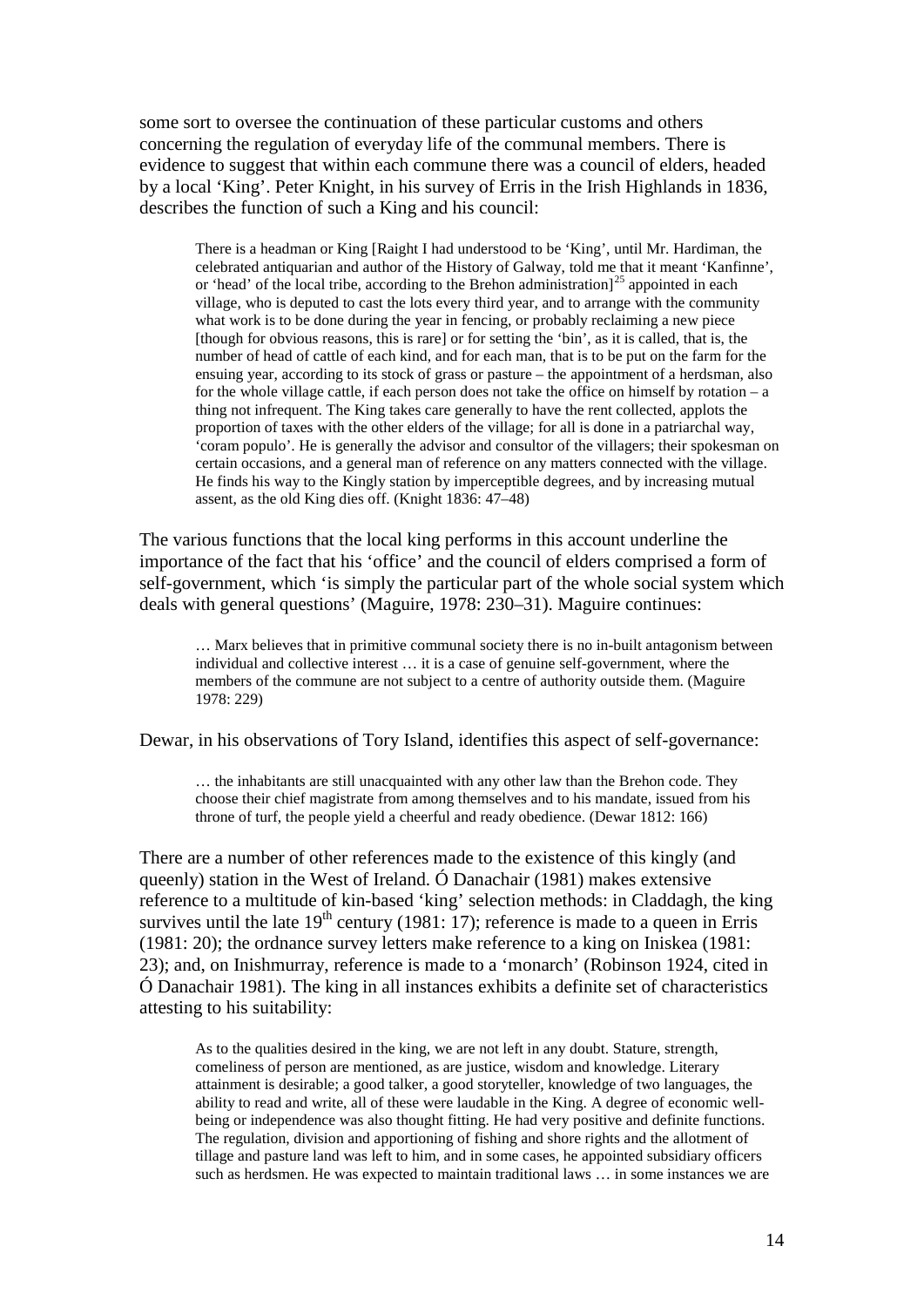told that he specifically punished wrongdoers. He was expected to speak for his community in their relations with the outside authority. (Ó Danachair 1981: 25–26)

It is interesting to note the discrete personal characteristics needed to become the local king, which indicate the diverse roles such a functionary had to play. But what is crucial to emphasize is that the vast majority of the accounts of the communal king stated that it was not a hereditary position; he was chosen from among the communal members, as Lewis testifies in the following:

… the islanders had a resident king chosen by and from among themselves, and an ancient code of laws handed down by tradition, which it was his duty to administer; though the king had neither funds for the maintenance of his dignity, nor officers to enforce his authority, the people generally submitted voluntarily to these laws, and were always ready to carry out his judgements into execution. (Lewis 1837: 250)

The democratic procedure of the kingly election is important to point out, in that it highlighted that this was essentially a form of self governance, where the decisions were not imposed upon the members from a central authority but from their own king and council. This becomes critical, in light of the fact that disputes were a constant feature in the rundale system of farming on account of the indeterminate nature of land holding<sup>[26](#page-36-2)</sup> as the following suggests:

The least trifle is a cause of disagreement. They were formerly perpetually quarrelling about their share of stock, and about what ground should be tilled, and who should occupy the different parts of it. The fences round the cornfields are made in the most temporary manner because the fields would be pastured in common after it was let out in tillage. (McCourt 1947: 233)

Constant disputing meant that they needed a mechanism that stood apart from their own personal needs and adjudicated in these communal disputes. Wakefield comments on this:

… and the elders of the village are the legislators, who established such regulations as may be judged proper for their community, and settle all disputes that arise among them. (Wakefield 1812: 260)

Therefore, the King and the council of elders oversee not only the continuation of customs but also establish regulations for the commune as a whole, and settle all disputes that may arise among the commune members (Sigerson 1871).

Finally, there is another aspect of this style of informal self-governance, which has a supernatural dimension to it. According to Ó Catháin and O'Flanagan in their study of place-names for the townland of Kilgalligan, Co Mayo, where an old clachan existed, there was a high density of 'supernatural places that were only visible to the local eyes'. Especially important were the connections between the fairies and land boundaries. These boundaries were protected by the fairies, and the local people did not like to work the land too near the boundary in case they would anger the fairies (Ó Catháin and O'Flanagan, 1975: 267). Further:

Such tangible supernatural features … were palpable reminders of the existence of the otherworld, and they were both respected and feared. Their presence in Kilgalligan, as in other parts of Ireland, has frequently served as a determinant governing the arrangement of fields and crops, tracks and ditches, and even the location of dwelling houses and other buildings. (Ó Catháin and O'Flanagan 1975: 268)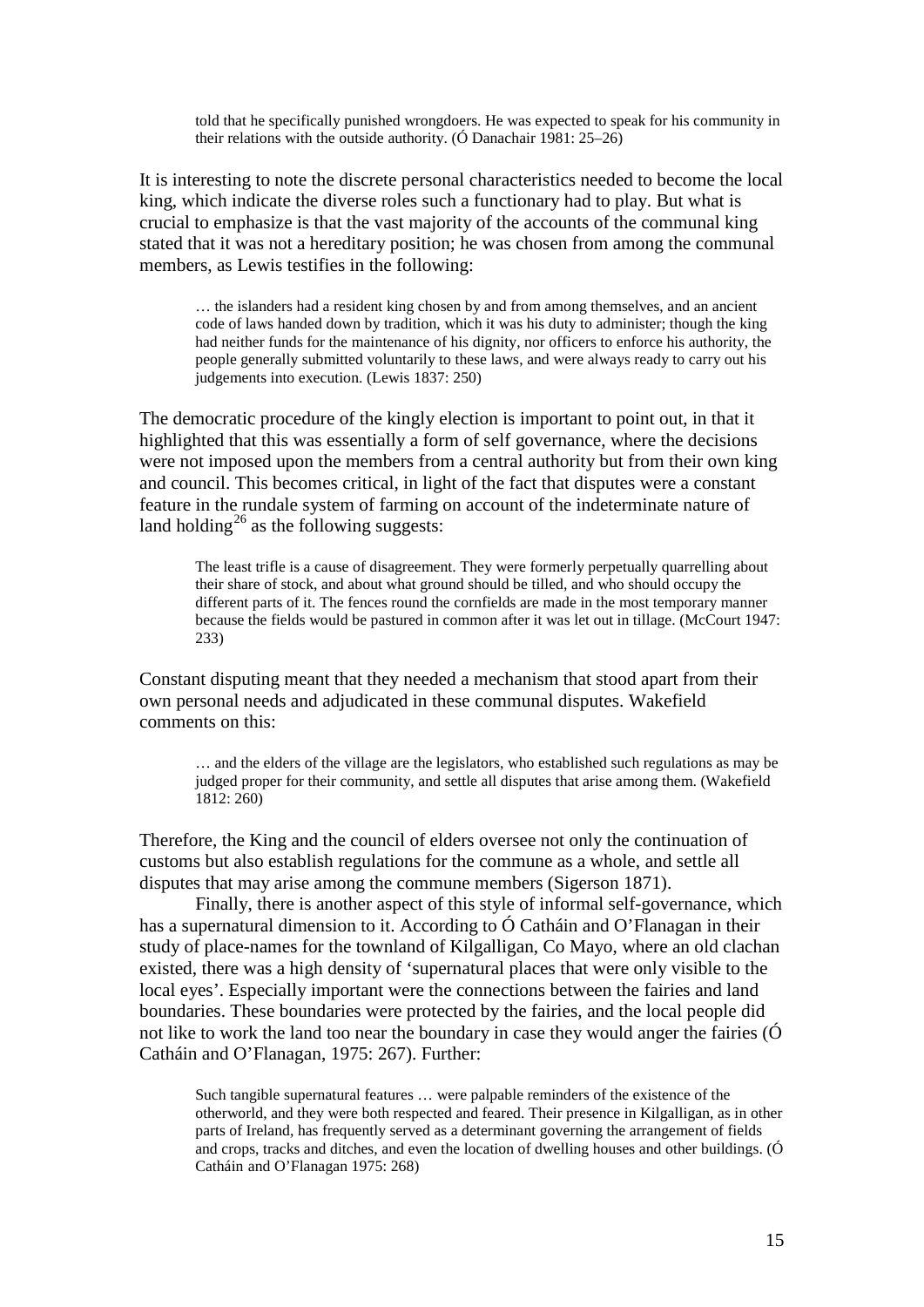Within the rundale landscape, then, there were certain spatial nodes, which were perceived not only as 'spiritual' but as also performing the role of protecting the boundaries of the commune, without the need for on-the-spot surveillance. This form of communal governance is essentially a moral code embedded in the landscape through the medium of oral culture (Slater 1993). The 'fairies' patrolled the individual plots and the communal lands while the commune's members slept. But let us leave the world of the fairies and come down to the mundane – the spatial and temporal aspects of the agrarian commune of the rundale.

## **8. Simple Communal Production: The Spatial and Temporal Configurations**

In our discussion of the social relationships of this particular mode of production, we highlighted how the dualism of communality and individualism realized itself in the property forms of communal ownership and individual possession over spatial aspects of the commune's lands. Therefore, it is necessary to outline the physical layout of the rundale communal lands and the activities which occur within these spatial entities. $27$ Buchanan provides a summary of the diverse aspects of the rundale spatial layout in the following:

Their land lay mainly within a single townland, a territorial unit whose mean size for the country is about 325 acres. If the townland was large, it was sometimes divided among several Rundale groups, each holding its land in lots separate from the others. The system varied greatly in detail, but had five main components: common arable or infield, an outfield used for pasture and periodic cultivation, common meadow, rough grazing which usually included peat-bog, and small enclosures near the farmhouse for gardens and haggards. Finally, the settlement was usually in the form of a loose cluster of dwellings and outbuildings. (Buchanan 1973: 586)

The latter cluster of dwellings or village has been described by the term clachan.<sup>[28](#page-36-4)</sup> The infield area of the communal land was the main location for the production of arable crops. According to Buchanan the physical appearance of the infield looked like the following:

The infield was normally held in rectangular strips, varying in length from 50 to 250 yards according to slope and soil conditions, and not more than 20 yards in width. Most were cultivated with the plough, and where the spade was used, the plots were demarcated by low, earthen banks, known by such terms as 'mearings', 'ribs', 'roddens', 'teelogues', or bones, and a higher earthen bank frequently bounded the infield. (Buchanan 1973: 586)

The ploughs used were either an ordinary lea-plough, or else a special paring-plough, and both these ploughs broke up the sod to be later shoveled into ridges or lazy-beds (Evans 1967: 144). The spade was the main instrument of production in the arable infield. The importance of the various types of markings in the infield becomes explicit when we realize that the infield was divided up into individual plots – sums or collops, which had a tendency to change hands under changedale. And the constant variability of land-holding under gavelkind and changedale had the effect of leaving much of the arable infield unenclosed or very badly fenced off from the openfield. During winter, the commune's livestock roamed freely throughout the infield and outfield which also tended to damage the fencing between these two fields.<sup>[29](#page-36-5)</sup>

The lack of permanent and solid fencing must be seen as an effect of the indeterminacy of landholding under the rundale system. This can be accounted for, firstly, by the need to constantly expand the infield to accommodate the increase in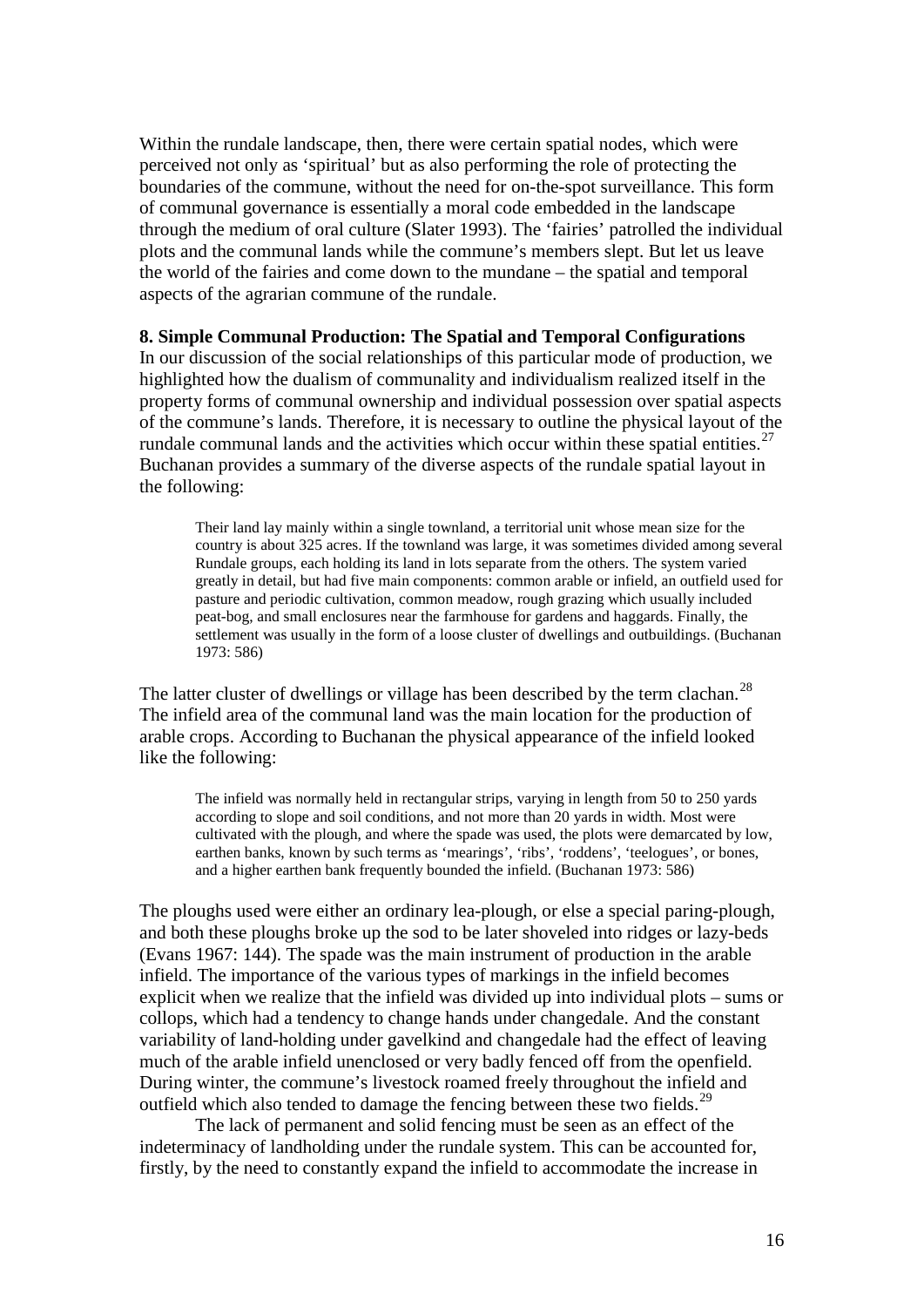the commune's population and, secondly, by the prevailing custom of allowing the livestock to winter on the arable infield. The Ordnance Surveyors for Co. Donegal were especially observant of the lack of hedgerows and trees as a form of permanent fencing in rundale areas.<sup>[30](#page-36-6)</sup> The consequence of the lack of permanent fencing was that the commune's livestock had to be strictly supervised, either by constant herding or by the tethering of animals. Evans describes this feature:

The old customs of tending ['herding'] the cattle and tethering or spancelling them also derive from the Rundale phase with its lack of field-divisions and fences. 'Cattle, sheep and goats', wrote Arthur Young, 'are all in bondage, their forelegs tied together with straw … cocks, hens, turkeys and geese all have their legs in thraldom.' Various devices for limiting the freedom of farm animals are still widely used; even the hen with her chickens around her will be seen tethered by the leg to a stone or iron weight. (Evans 1967: 55)

The lack of hedgerows and subsequent herding or tethering of livestock is caused by the inability of the communal members to grow these types of permanent fences on account of the number of years it takes to grow into effective fencing, a time period never allowed by the indeterminacy of this type of communal land-holding. The outfield tended to complement the infield in the production of livestock – mainly cattle and sheep (Buchanan 1973: 586–87). The outfields, combined with mountain pastures, were the physical areas where livestock production was essentially carried out. The allocation of communal grazing land was calculated by the number of units of infield land allotted to each communal landholder. As with the plot held by the communal member in the arable infield, the amount of pasture land held was not devised by the acre, but by 'a cow's grass – a collop', which again reflected the indeterminate nature of landholding within the rundale system. The outfield was therefore the source of fodder for the livestock and sometimes hay:

Where natural meadows existed along river or lake their use was carefully regulated to give each farmer a share of the infield. Sometimes the land was divided into plots scattered as in the infield, worked in severalty and grazed by herding the animals, each on its own plot. Occasionally the hay was mowed by communal labour and then divided in shares, with common grazing. But most of the grazing had to be found elsewhere in summer, and especially in mountain districts there are traditions of moving livestock long distances to seasonal pasture. (Buchanan 1973: 587)

During the summer period, there was a tendency for the animal stock to be moved from the vicinity of the clachan village to mountain pasture, depending on whether the commune had a right of pasturage on a particular mountain. In the old traditional custom of booleying, the animals were herded to these mountain pastures. This form of transhumance was done communally; again, like the openfield, each individual member was allowed to pasture so many heads of cattle and sheep. In this way, most rundale communes had certain grazing rights to mountain pastures and, at times, other rundale communes may have shared the same mountain pasture (Hill 1887: 18). The process of transhumance or booleying was mainly carried out by the young people of the commune, especially the young girls and women (Graham 1954: 76). The young people of the 'booley' not only herded cattle and sheep, they also churned milk into butter, spun the flax and knitted wool. The young men collected these products produced in the mountain booley and brought them back to the clachan on a weekly basis (Graham 1954: 14). At Halloween the livestock returned to the clachan from the summer booleying and between St. Patrick's Day and Halloween the livestock were either herded in the outfield or on mountain pasture, in order to allow the communal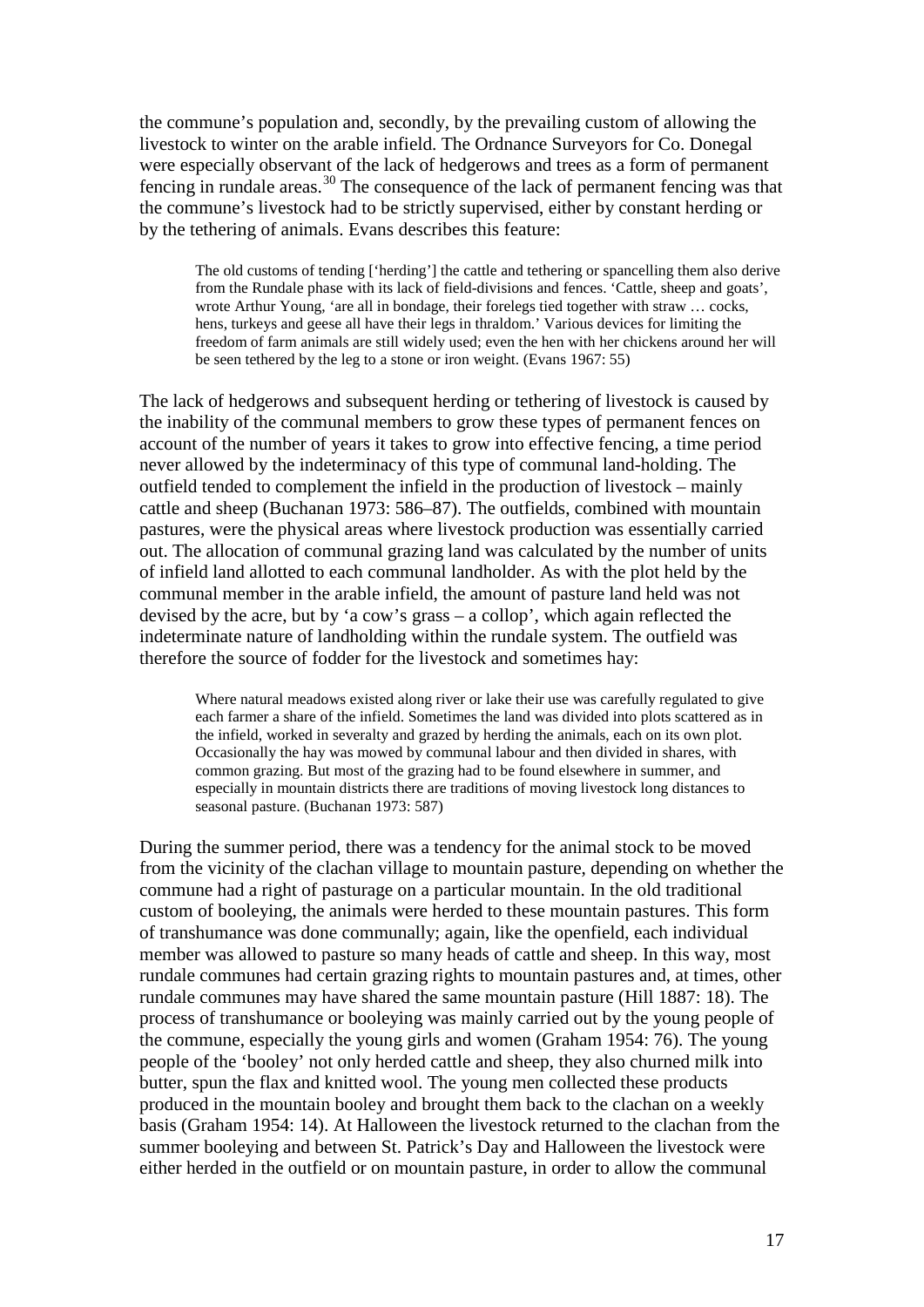crops to be grown in the infield (Evans 1979: 50). Consequently, during the winter months the commune's livestock was allowed to feed on the stubble of the crops harvested in the infield. Generally, no hay was grown for winter feeding and this lack of winter fodder was made up by allowing the livestock into the infield:

In the Upper portion of the Parish the spade is necessarily used ... The tenantry in the high grounds grow no hay and feed their cattle in winter usually on oaten straw, which is shorn very close to the ground, and much grass is consequently in the butts of the sheaves. (*Ordnance Survey Memoirs*, Parish of Urney, Co. Donegal, 1836: 6)

The arrival and departure of the commune's livestock to and from the infield during winter had important consequences for the cropping of the infield, as the infield was unsuited for the winter sowing of crops:

… in this parish from the first week in November until the latter end of April, the entire fair of the country resembles a great common, where cows, horses and sheep graze promiscuously, a man's cabbage garden is not secure from the depredations of his neighbour's cattle. It is no uncommon thing in winter to see a man drive his cows or sheep to a distance from his own farm, where he thinks the grass is better or the shelter warmer. (*Ordnance Survey Memoirs*, Parish of Pyemoaghy. Co. Donegal, 1836: 53)

Hence, not only was autumn sowing restricted by winter cattle-feeding practices, the types of crops grown were also extremely limited under the rundale system of crop rotation. From the evidence of the Ordnance Survey memoirs and reports it seems that white crops predominated. Potatoes began the rotation followed by barley (except in mountain areas where it was found to be unsuitable), then oats and flax and back to potatoes again (*Ordnance Survey Memoirs*, Parish of Urney, Co. Donegal, 1836: 67). It is interesting to note that within this type of crop rotation there was no fallow or lea allowed. This led to the extraordinary situation that this arable infield was never rested nor rotated with any other spatial location within the agrarian commune. Within the rundale crop rotation system there appear to be two essential crops missing – wheat and green crops. Wheat is not sown because it is sown in autumn and harvested in spring and it therefore would interfere with the winter pasturing of livestock on the stubble of the infield. Green crops are also excluded not only because of the livestock occupation of the arable land in wintertime but also because green crops demand the use of plough technology which did not exist under the rundale system. Spade husbandry was the essential labour process of the rundale commune, as is indicated by the existence of 'lazy-beds' or ridges in the commune's infield.

Finally, with regard to the spatial configuration of communal lands, there was the clachan – a 'loose cluster of dwellings and outbuildings'. T.C. Foster gave the following description of a clachan:

There is no row of houses … but each cottage is stuck independently by itself, and always at an acute, obtuse or right angle to the next cottage as the case may be. The irregularity is curious; there are no two cottages placed in a line, or of the same size, dimensions or build. As this is the largest village I ever saw, so it is the poorest, the worst built and most irregular and most completely without head or centre, or market or church or school of any village I ever was in. It is an overgrown democracy. No man is better or richer than his neighbour. It is in fact, an Irish Rundale village. (Foster 1846, cited in Buchanan 1973: 594)

As previously stated, there is some evidence to suggest that the commune members interchanged their cottages in a similar fashion to the changedale system operating in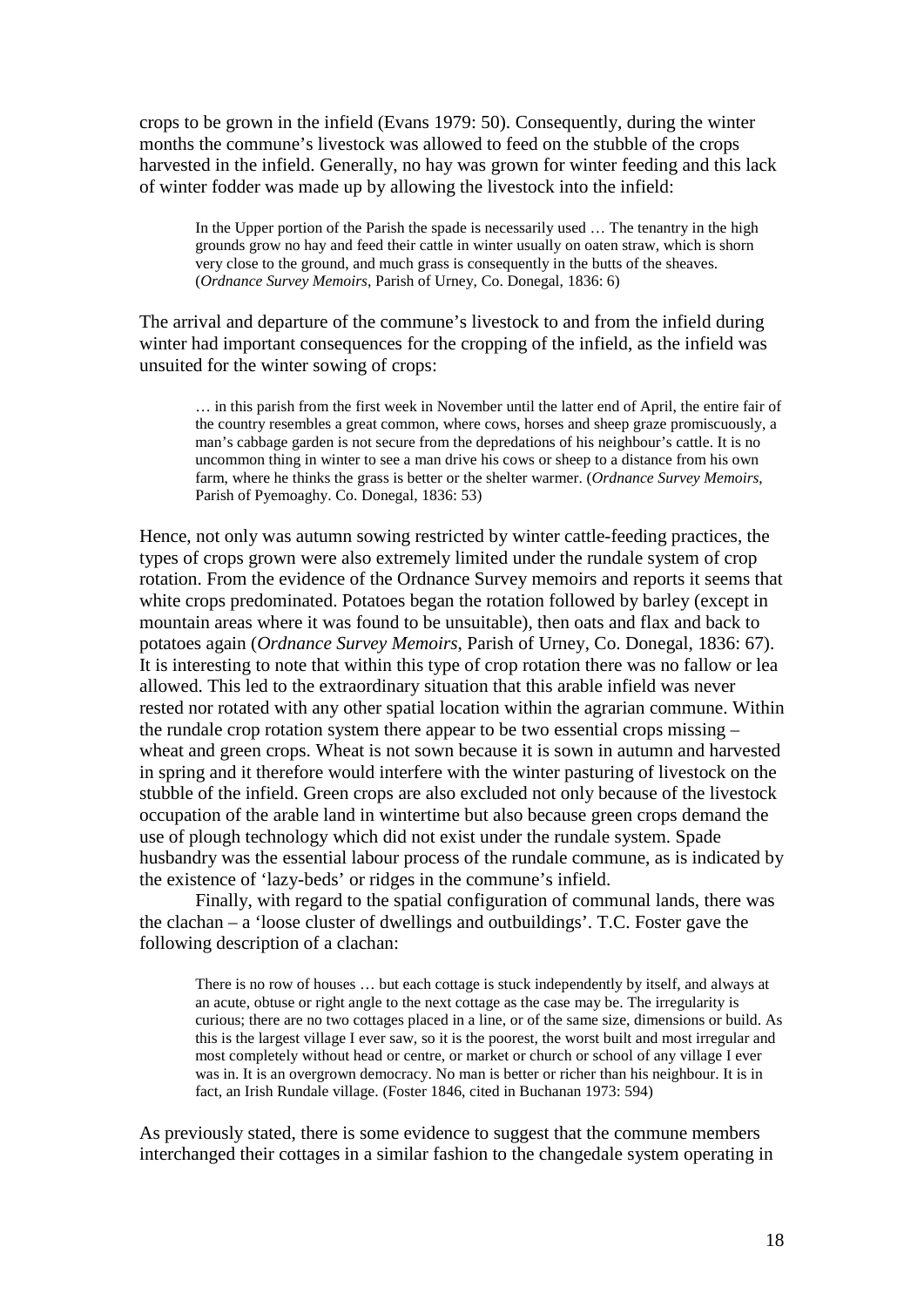the arable infield. The clachan was also the physical location for a number of communal activities, as Evans indicates:

Apart from the co-operation implicit in the openfield system there was a good deal of sharing in other ways. Thus there would be a communal corn-kiln for drying the grain before grinding, a knocking stone for pounding barley, and in some districts a corbelled stone sweat-house which took the place of the village doctor in treating rheumatic pains. (Evans 1979: 32)

According to Gailey, the communal kilns were sometimes worked by individuals but mostly by the commune when a larger quantity of grain had to be dried (Gailey 1970: 52). The drying of large quantities of corn is attributed to the malting of corn preparatory to the illicit distillation of poitín (*Ordnance Survey Memoirs*, Parish of Inniskeel, Co. Donegal, 1836: 25).

What we have discovered in our survey of the spatial configuration of the rundale's lands and the diverse productive activities within them is that they were essentially determined by the indeterminacy of individual possession of land. And the central hub of the amount of land possessed is determined by the individual's access to the infield, which in turn determines the amount of livestock allowed on the commune's pasture land. This indeterminacy of land-holding manifests itself in the concept of collop or sum, which as we have discovered was originally the amount of land necessary to feed a cow – 'cow's grass'. Knight suggests the origin of this type of rundale measurement and its extension into the arable infield:

The holdings are by sums or collops, which originally meant the number of heads of cattle the farm could rear by pasture, but, as some tillage became afterwards necessary, they divided the crop-ground into collops as well as the pasture, and each farm then had its number of tillage collops and grazing collops. The tillage collop is supposed to be capable of supporting one family by its produce. (Knight 1836: 46–47)

The concept of the collop is not really a measurement of land area such as the acre, but it is a measurement of the physical output of land, taking in the quality of the land necessary to keep a family or a cow. Consequently, its spatial dimensions may vary from location to location depending on the quality of the land. But probably its most crucial characteristic is its ability to be flexible, not only with regard to soil qualities but also with regard to ensuring an equal standard of living among the rundale members. For example, the incorporation of the potato within the commune's crop rotations would allow the tillage collop to reduce in size, because the potato would produce more yields per unit area than any other crop. The arrangement of both grazing and tillage collops with regard to their redistribution in changedale and the amount of collops held by each individual commune member, therefore, needed a communal organization. This complex set of procedures was provided by the commune's council of elders, headed by the commune's 'king'.

Therefore, the commune's council had to arrange not only the productive behaviour of its direct producers but also the technical exploitation of the physical means of production. This involved two processes. The first process concerned the actual physical location of the commune's means of production (i.e. the areas designated for tillage and for pasture) and the distribution of those means of production on an equal basis between the communal direct producers. The second process involved organizing the respective working periods of the individual producer in a coordinated way so that no one individual member could upset the working periods of the other communal members (e.g. vacating the infield after the last day of October). All these complex arrangements had to be based on customary rules and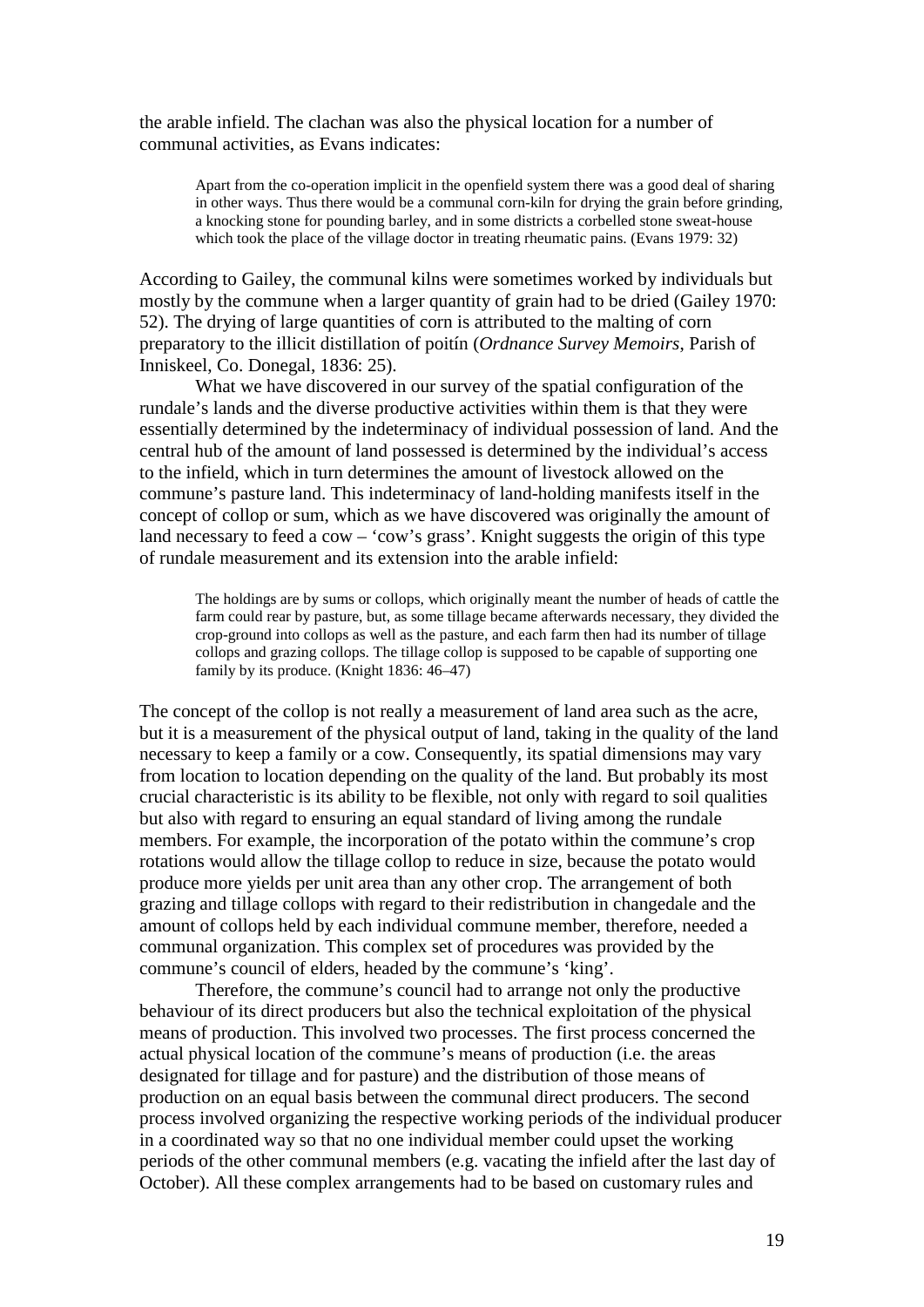laws, where the actual production process of the commune as a whole had to be communally organized to the last detail. Therefore, the inherent tendency of the rundale commune was to reproduce its members as equal members of the commune. It was not primarily concerned with the production of wealth but with the physical reproduction of its members as members of the commune (i.e. use-value production in essence). In order to achieve this aim, it was necessary to attempt to continually maintain and preserve the established equilibrium of shared physical resources between the communal members. But, if the essential social form of communal production is the reproduction of communal members, any increase in their numbers will demand a reallocation of these communal resources, which will in turn undermine the initial equilibrium. Marx stated this in the following way:

If the community as such is to continue in the old way, the reproduction of its members under the objective conditions already assumed as given, is necessary. Production itself, the advance of population (which also falls under the head(ing) of production), in time necessarily eliminates these conditions, destroying instead of reproducing them, etc., and as this occurs the community decays and dies, together with the property relations on which it was based. (Marx 1964: 82–83)

The dynamic of this particular mode of production is population growth, which is ironic. This situation comes about because the essential social form is the reproduction of communal members, yet an increase in the number of members, which is a 'natural' consequence of family reproduction practices – especially where agricultural work is done with family labour – causes a realignment of communal resources. Marx highlighted this tendency with regard to the Ancient variant of this mode of production:

For instance, where each individual is supposed to possess so many acres of land, the mere increase in population constitutes an obstacle. If this is to be overcome, colonization will develop … Thus the preservation of the ancient community implies the destruction of the conditions upon which it rests, and turns into its opposite. (Marx 1964: 92–93)

Therefore, in order to accommodate new family members, the rundale agrarian commune had to engage in an expanded form of communal production.

#### **9. Expanded Communal Production**

The overall reproduction process of the rundale system concerns not only the physical reproduction of the direct producer, his immediate dependents and the social relations of communality and individualism that 'rest' upon those physical conditions of production, but also the financial reproduction of the commune and its members. In the eighteenth and nineteenth centuries, all members of Irish society were tied into a monied economy, whether they were from the city of Dublin or Tory Island. The rundale communities of the West were no exception to this trend.<sup>[31](#page-36-7)</sup>

All of these processes of reproduction, although distinct in their respective determinations within their own processual forms are inherently connected to each other because they mediate each other. A contraction or collapse of one will have a major impact on the other processes of reproduction.

## *a) Increasing Parcellization of Land and the Subsequent Fragmentation of the Labour Process*

The major constraint of the rundale system on its physical reproduction process was the inherent tendency of the system to subdivide the means of production in order to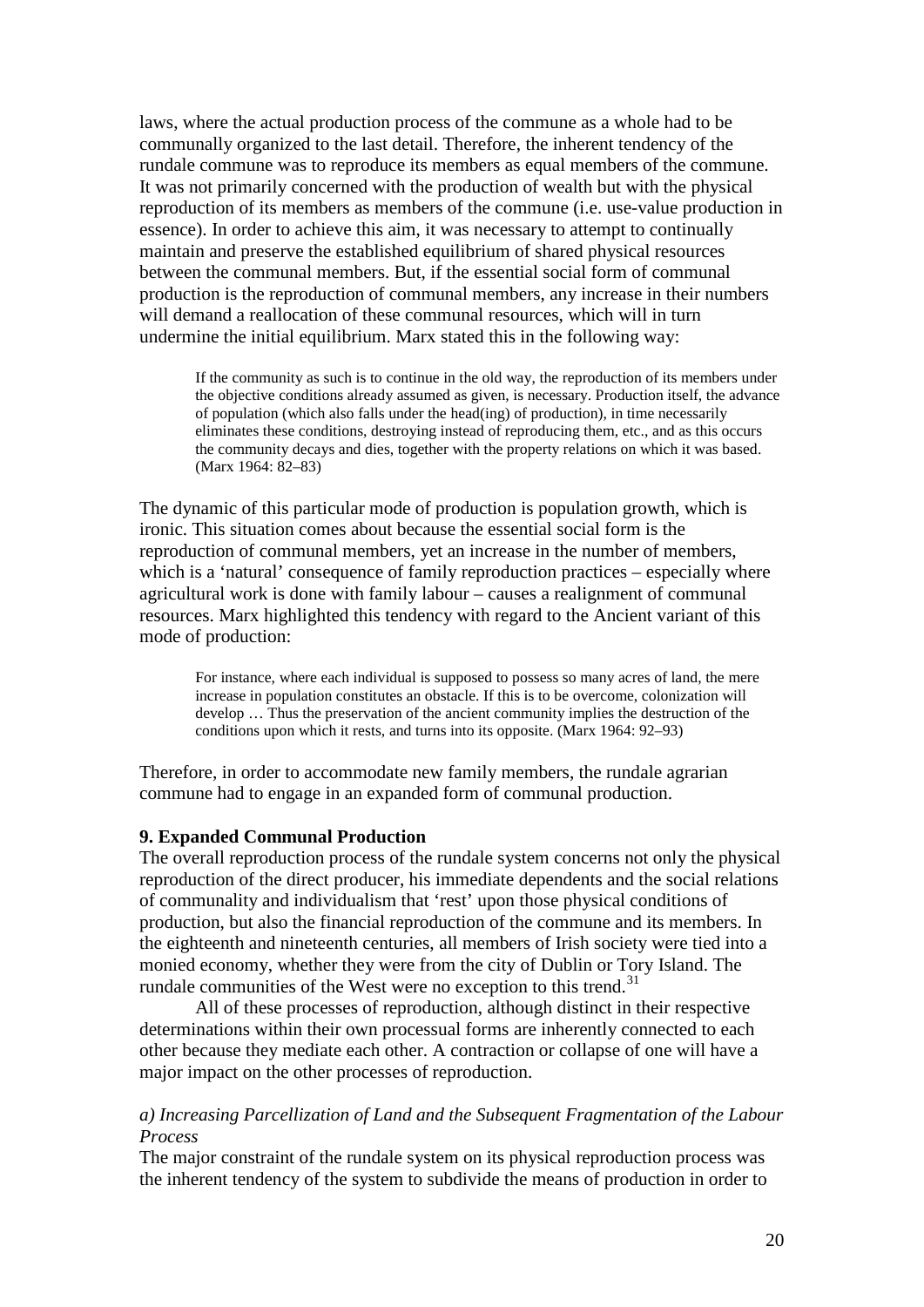accommodate its growing population. An example of such subdivision is the Gweedore estate, Co. Donegal:

By 1851, subdivision had almost reached its physical limits and the arable area per holding had become very small. The average arable per holding had fallen to 2.3 acres, while the average per person was .43 acres. (Douglas 1963: 11)

And this subdivision of the arable land, coupled with the arable land increasingly 'colonizing' the pasture lands of the commune, caused a devastating decline in the physical subsistence of the communal members:

To make matters worse, in the early decades of the nineteenth century … the numbers of livestock had to be reduced, with a resultant decline in protein-giving milk and butter in the local diet. Thus in the eighteenth century the diet had included 'milk, curds, butter, fish, rabbits, potatoes and bread', in 1802 'potatoes, benefits of seashore and a little oaten bread, milk and butter', but by 1840 'potatoes, and peppered water with occasional sprats and salt' were said to be the main foods. (Douglas 1963: 11–12)

We have already discovered from Marx's analysis of primitive communism that the essential consequence of attempting to maintain the equality of communal membership was to allow members' children access to the communal land, but this custom imposed an internal stress in that it was necessary to continually subdivide the commune's means of production in order to accommodate its growing population of direct producers. Buchanan identifies this trend in the rundale system, specifically in the growth of the clachans:

In Western districts meantime, clachans not only survived but actually grew in number and size. For example, four to eight dwellings was an average size in the early eighteenth century, but by the first decade of the nineteenth century, clachans in Co. Donegal averaged thirty dwellings, rising as high as 120 to 200 in Co. Clare. The chief reason for this increase was rising population, which in the rundale system was accommodated by subdivision of holdings in the customary practice of gavelkind inheritance. Towards the end of the century, pressure of population was so great that even farms formerly held in severalty might become rundale holdings, in this way, the new generation of joint-tenants building their houses alongside the original dwellings to become clachans. (Buchanan 1970: 153)

But the degree of immiseration depended upon the development of communal subdivision, which varied from rundale commune to commune, and was determined by population increase. The rundale system did not posit a surplus population outside the social conditions of reproduction, but attempted to accommodate all its increasing communal membership within its own communal system. As a consequence, not only was there a tendency to encourage population growth, there was also little tendency towards emigration:

The survival of the infield-outfield system of farming in parts of South-east [Derry] until late in the nineteenth century may have been an important factor in limiting emigration from that area, due to the way of life it represented, as well as through its economic effects. The subdivision of land held in common, associated with this form of agriculture, meant that some increase of population could be absorbed, even though there might be a fall in the standard of living of the whole community; in those districts where subdivision had halted, however, the problem of obtaining land for the members of an increasing population could only be solved by emigration. (Johnson 1959: 155)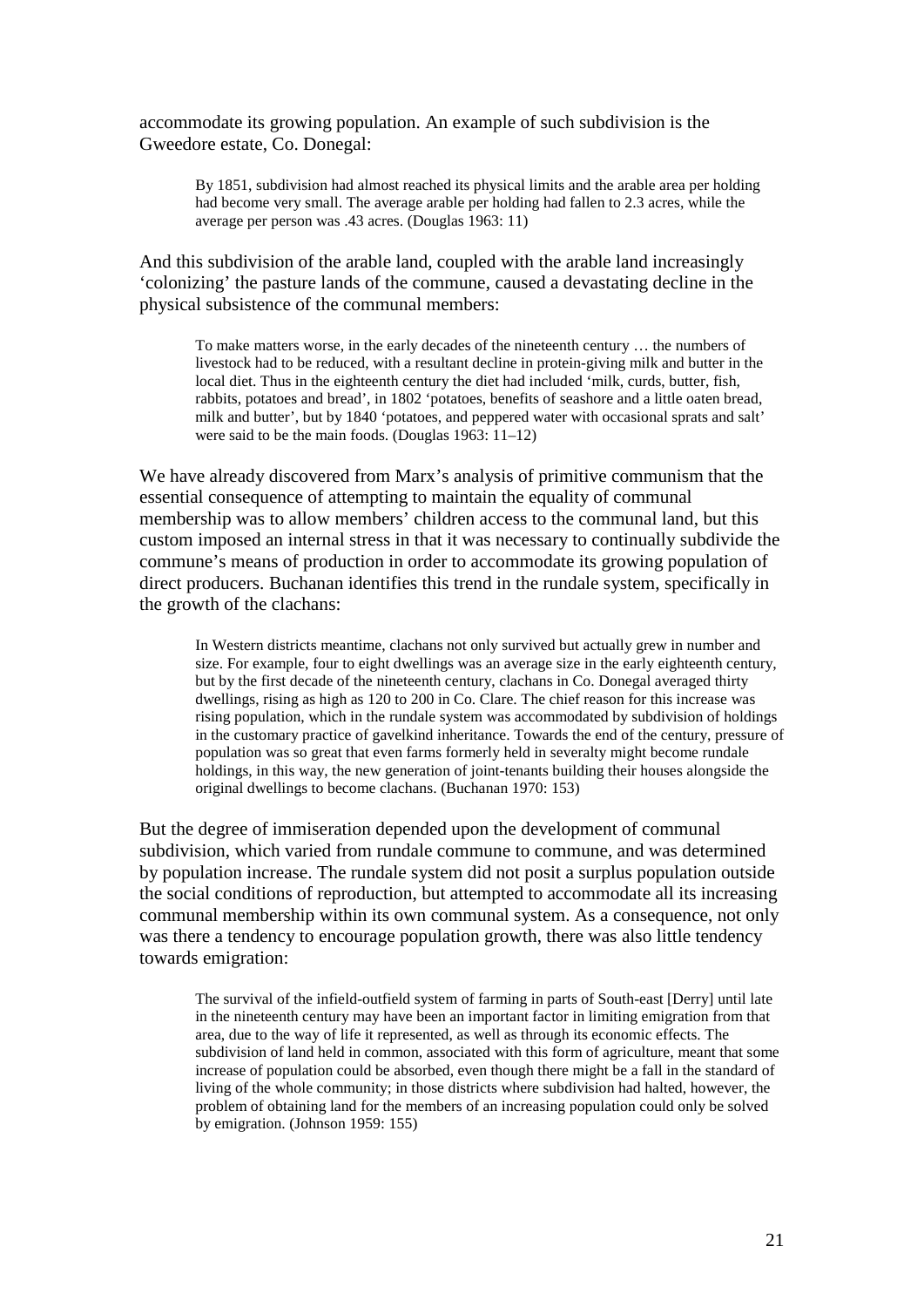So, where there was no barrier of access to land, not only were communal members encouraged to stay, they could also get married without waiting to inherit the leasehold, as occurred where the landlord class determined accessibility to land. In consequence the rundale members tended to marry early. There is some evidence to suggest that they married frequently at the age of sixteen and, in one instance, the combined ages of one couple did not exceed twenty-eight (*Ordnance Survey Memoirs*, 1834, Parish of Desertagney Co. Donegal: 11).

Therefore, early marriages, determined by communal access to land, led to massive population increase in rundale areas. But this type of social and sexual reproduction process has inherent dangers as indicated by the increasing immiseration of the rundale's physical means of subsistence. The lowering of the physical standard of the means of subsistence narrows the ability of the commune to continually reproduce itself. Concretely, this involved the commune subsisting more and more on the potato as its staple crop for subsistence. And any contraction in potato crop yields can force the communal members into a situation where they have no choice but to emigrate. Emigration in this context is the emigration of entire families as they flee starvation, which has come about because of collapse of the physical means of reproduction to maintain itself.

As we have already stated, the arable infield of the rundale system was the hub of the whole system. The infield of the commune was organized through the system of spade husbandry with its inherent structure of 'lazy beds' or ridges. And in the system of changedale, not only were the ridges rotated every one or two years, they were also given to new members of the commune. The consequence of the latter tendency was that the arable infield tended to be increasingly 'parcellized' into smaller individuallyheld plots and that it physically began to expand upon the outfield and the pasture lands of the commune. This, coupled with the physical digging of the lazy beds, meant that the arable area expanded every year, as the following passage from the Devon Commission suggests:

A change takes place in occupation every two years, owing to their mode of tillage, which is very singular. They grow their crops in very wide ridges, which are formed into inclined planes: one side of the ridge being two or three feet higher than the other. The seed is spread upon the ridge and it is covered from a furrow always dug from the high side, so that every year the mould of the field is moved by the breadth of the furrow, or about eighteen inches, from one side of the field to the other. Hence the necessity of a change every two years. (McCourt 1947: 56)

Of course this inherent expansion of the arable infield does not necessarily suggest that the actual location of the infield changed. The opposite is true. The arable infield never rotated with the outfield, but was constantly cropped as is indicated in the following account from the landowner J.N. Thompson's diary, Carndonagh, Co. Donegal:

The system of rundale is still rife and prevails over most of this estate. The ditches are for the most part mere dividing lines over which cattle and sheep can freely pass, even on the best farms well fenced fields are a modern improvement … People too are beginning to understand something of rotations of crops; formerly after potatoes, barley or oats was grown till the land would not longer give corn, then perhaps a wretched crop of flax, then potatoes again. Upland grass was not thought of, and pasture land was quite apart from arable. Some land was always ploughed, other land never, but always kept in pasture. Some of the land I now have I do not think had been rested within living memory. (Thompson, n.d., circa 1801–1833: 237)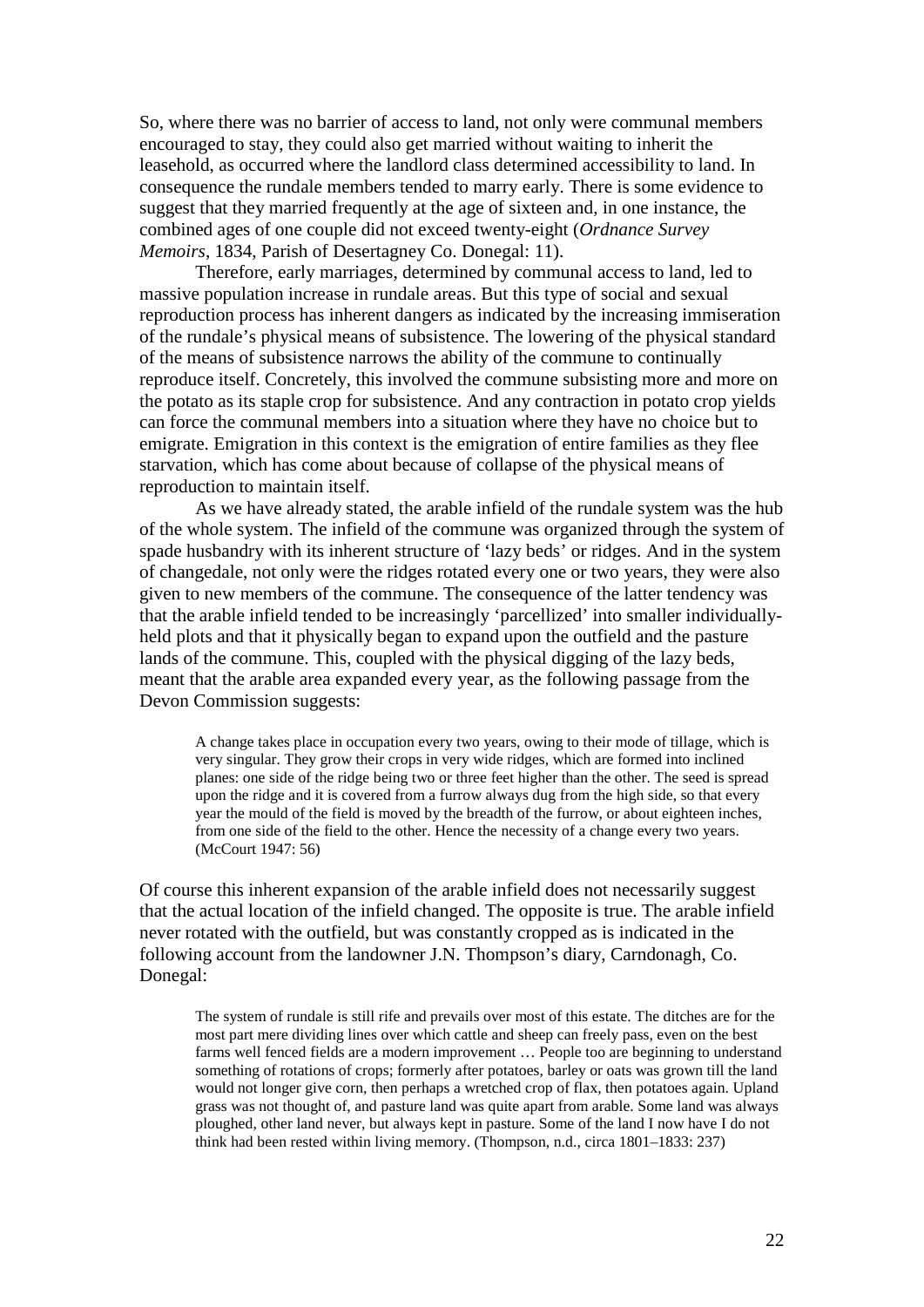These emerging trends of more intensive cultivation of the arable land (through the process of plot subdivision) and the necessary expansion of the arable out on to the pasture lands of the commune were a direct consequence of the rundale system's need to engage in expanded reproduction. This inherent and essential tendency of communal production had a major impact on the labour processes of this particular mode of production in the concrete context of the rundale commune. Because of the necessary requirement to accommodate new family members and allow them access to the arable infield, this spatial area becomes increasingly 'parcellized' (Marx, cited in Shanin 1983: 113) – breaking down into smaller and smaller plots of tillage cultivation. Probably one of the most extreme example of such a process of parcellization, reported by Bell, was the case from Donegal for the 1840s in which 'one man had his land in 42 different places and gave up in despair, declaring that it would take a very keen man to find it' (Bell 2008: 55). Marx has suggested that the land is the essential 'condition of labour' (Marx 1964: 74); with the increasing partitioning of the commune's infield, the labour process itself becomes more fragmented with the declining size of the individual plots of cultivation. Fragmentation of the labour process under these dispersed spatial conditions 'compels a dispersion of strength and time' (Marx, cited in Shanin 1983: 122) of the labour power of the individual communal member and his immediate family. And, although these arable 'tillers' were to be seen working in the infield and apparently side-by-side with each other, they were actually working not with each other but were engaged in 'uncoordinated individual activities on scattered means of production, where each follows the logic of his particular situation and nobody has an overall plan of the totality' (Maguire 1978: 224).

Labouring under these fragmented conditions, the individual commune members appropriated the fruits of their own labour not only from the arable infield but also from the pasturing of livestock on the communal grazing grounds. This surplus product was then sold as a commodity in a market, and thereby the commune entered into simple commodity production.

*b) Simple Commodity Production under the Communal Conditions of the Rundale* Marx, in his discussion of the Russian variant of the agrarian commune, suggested that fragmented labour was the key factor in the private appropriation of surplus product and its realization into exchange value. In the case of the rundale commune, the accumulation of money by the individual communal members was necessary for them to reproduce themselves as members of a society beyond the immediate confines of their particular commune. Money was needed to pay the landlord, the priest, the taxman, the merchant trader and the usurer. $32$ 

Consequently, the mediation of money within the social relations of production in the rundale commune determined that a certain proportion of the commune's surplus product had to be produced for exchange value. And although the essential 'precondition for the continued existence of the community' was the 'maintenance of equality among its free-sustaining peasants', the commune had now become dependent on the accumulation of money to meet these expenses. Whether these necessary expenses were paid by the commune as a whole or by individuals depended upon the degree of individualism developed within each rundale commune.

Besides producing agricultural products as marketable commodities, strategies were developed by the communal members which involved essentially adding more exchange value to the actual agricultural products, by changing 'primary' products into more 'finished' commodities. These subsidiary activities included brick-making,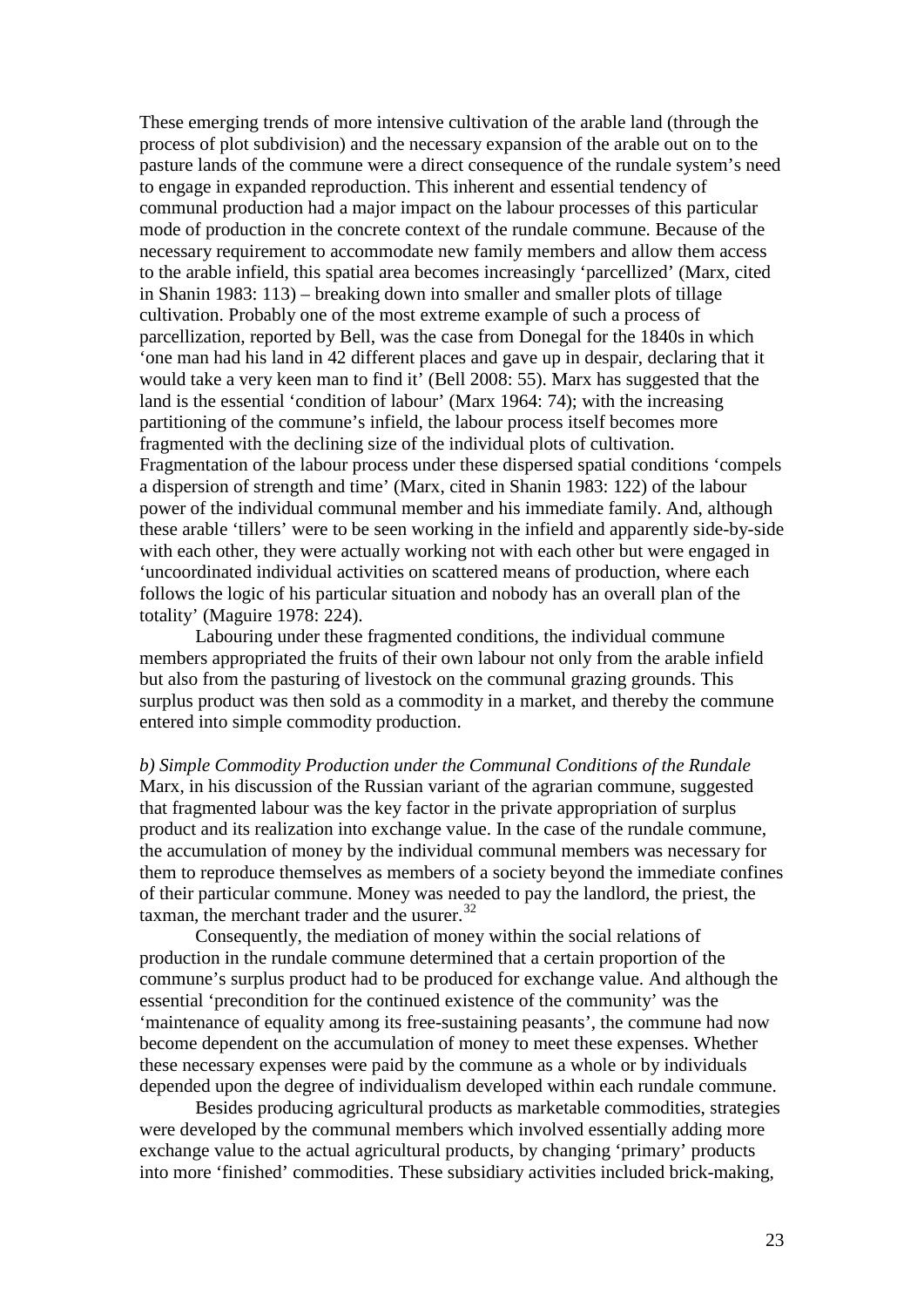fishing, kelping, knitting, flax spinning, the weaving of linen cloth, and the illicit distillation of alcohol. In the Parish of Inniskeel, Co. Donegal for example, poitín was produced:

Barley and oats are the only descriptions of grain grown in the parish, from the universal practice of illicit distillation. (*Ordnance Survey Memoirs*, 1836, Parish of Inniskeel Co. Donegal: 25)

The production of poitín was aided by the communality of the rundale system, and the subsequent difficulties that the Revenue officers had in identifying the individuals involved in producing this illicit alcohol was due to the communality of landholding under the rundale system (Bonner 1969: 82–83). But these subsidiary 'industries' to agricultural production must be seen as an attempt to counteract not only the diminishing material returns from the rundale's immediate agricultural production process but also the diminishing financial returns from the traditional agricultural commodities of the rundale system. But, as can be seen from the apparent diversification of these subsidiary products, their production was extremely nonspecialized and consequently undercapitalized with regard to their production techniques. Therefore, the development of this type of commodity production never got beyond the stage of a putting-out system (linen and wool), in which merchant capital dominated rather than industrial capital as under the capitalist mode of production. However, whether a particular rundale community produced these subsidiary commodities depended on its specific historical conditions and locality as the following indicates for the Parish of Inniskeel, Co. Donegal.<sup>[33](#page-36-9)</sup>

In the districts neighbouring the seashore the females are universally employed in [the] spinning [of] linen yarn – in the mountainous parts of my parish they knit woollen stockings, and on average the knitters earn 5d per day. The neighbouring district of [the] Rosses is celebrated for its knitting of woollen stockings. (Bonner 1969: 69)

In Mayo, for instance, spinning yarn was later substituted by seasonal migration and egg production from rundale areas (Almquist 1977: 253–254). But these subsidiary 'industries' and their specific development have more to do with the reproduction of the rundale system as a whole rather than as a determining structure in this particular mode of production. The reason for this is that these industrial activities were never engaged in under communal conditions of production, and the determining structure continued to be the need to reproduce the individual as a communal member. It should be stressed, however, that the development of exchange-value production meant that more of the rundale system became dependent on market relationships, which had the tendency to encourage the accumulation of money capital by individuals rather than by the commune as a whole.

In the previous section, we observed how population increase imposed severe constraints on the rundale's production process, as it led to increasing fragmentation of the labour processes on the scattered plots. But this tendency had to cope also with the necessary commercialization of production, incorporating both agricultural and 'domestic' industries. The combination of these two tendencies called for expanded production. But what was crucial for expanded production was for the commune to attempt to maintain the market/subsistence balance. For example, for Clare Island, Co. Mayo, Whelan argues that, as the potato became the subsistence crop of the villagers, the oat crop was 'increasingly assigned to the market' (Whelan 1999: 81). This demarcation became so pronounced that the local island population eliminated oats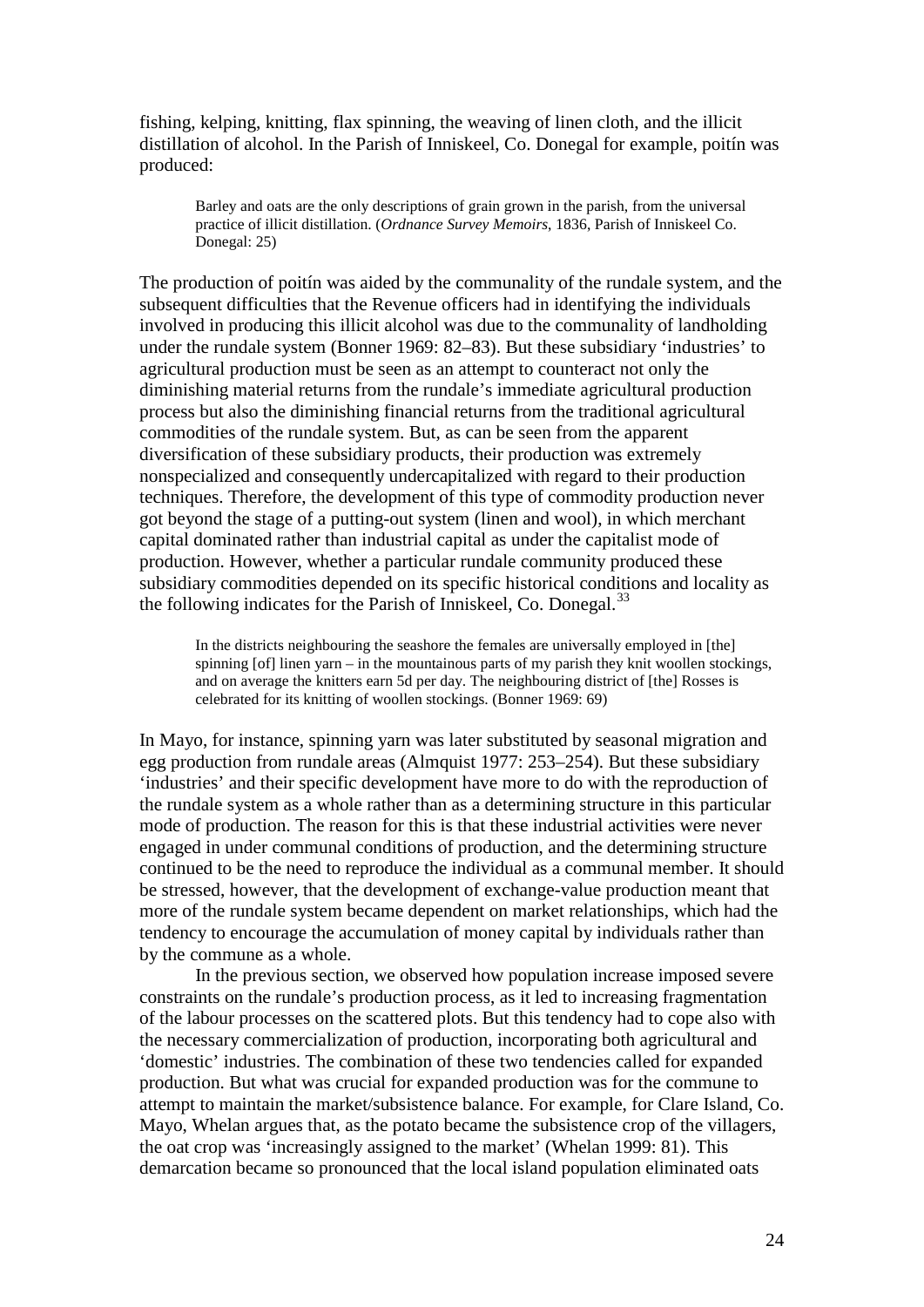from their diet to the extent that they became overdependent on the potato as their only source of subsistence.

The twin stresses of accommodating the rundale's increasing population and of the need to engage in commodity production put extreme pressure on the capacity of the existing means of production to produce sufficient products to meet these competing needs. In fact, these production demands for physical subsistence and commodity production were limiting the development of each other. With increasing population, more of the communal land would have to be given over to providing more of the physical means of subsistence. This eventually would limit the area of land for commodity production. But it is interesting to note that it could not happen the other way around, in that, if the area under commodity production grew to the detriment of the commune being able to provide sufficient subsistence for its members, existing and new, the whole raison d'etre for this form of communal production would collapse i.e. the continuing maintenance of equality, if (and unfortunately when) the subsistence crop failed.

## *c) The Consequences of Restricted Land for Spatial Expansion on the Expanded Communal Reproduction Process*

Marx, in his discussion of the reproduction of the agrarian commune, made it clear that an increase in population in the context of maintaining equal possession of land among its members can become an obstacle to that process of reproduction. Equality for the new members cannot be achieved under the existing spatial conditions. 'If this (obstacle) is to be overcome, colonization will develop …' (Marx 1964: 92). Here, the agrarian commune in question will need to expand spatially in order to provide the land required to maintain that share equality. With regard to the rundale, this necessary process of spatial colonization ideally meant establishing a new commune on unoccupied lands, with its own infield/outfield and clachan locations, which would halt the process of land parcellization. But in the Irish context, especially from the Plantations onwards, this seemingly necessary process of colonization was limited by the impositions of landlordism and their associated form of land tenure. As a consequence, the rundale communes were themselves colonized and many may have been pushed out of the fertile lands and onto the bogs and mountains by the landlords in search of increased rents.<sup>[34](#page-36-10)</sup> Whelan gives an example of this type of external colonization of the rundale communes for the West of Ireland in the early part of the eighteenth century, as cattle grazers, through the power of the landlords, got their hands on the fertile rundale lands, by evicting the members. He quotes an account by Charles O'Hara of this instance of rundale farmers' removal from the limestone lowlands:

By 1720, the demand for store cattle from the south had reached us (in Connacht) and the breeding business grew more profitable. Many villagers were turned off and the lands which they had occupied were stocked with cattle. Some of these village tenants took mountain farms but many more went away. About 1726, the graziers, encouraged by the markets, first raised the price of land in order to cant all the cottagers out of their farms. (Whelan 1999: 78)

The implications of this expropriation of the rundale communes from the low-lying fertile lands may have been quite profound and impacted on them in various ways. Firstly, it limited their own ability to colonize, as the landlords grabbed a large proportion of the West of Ireland land for the grazing entrepreneurs. Secondly, being left with only bog and mountain to exist upon, the rundale communal members had no choice but to physically colonize these marginal lands. Thirdly, since they were being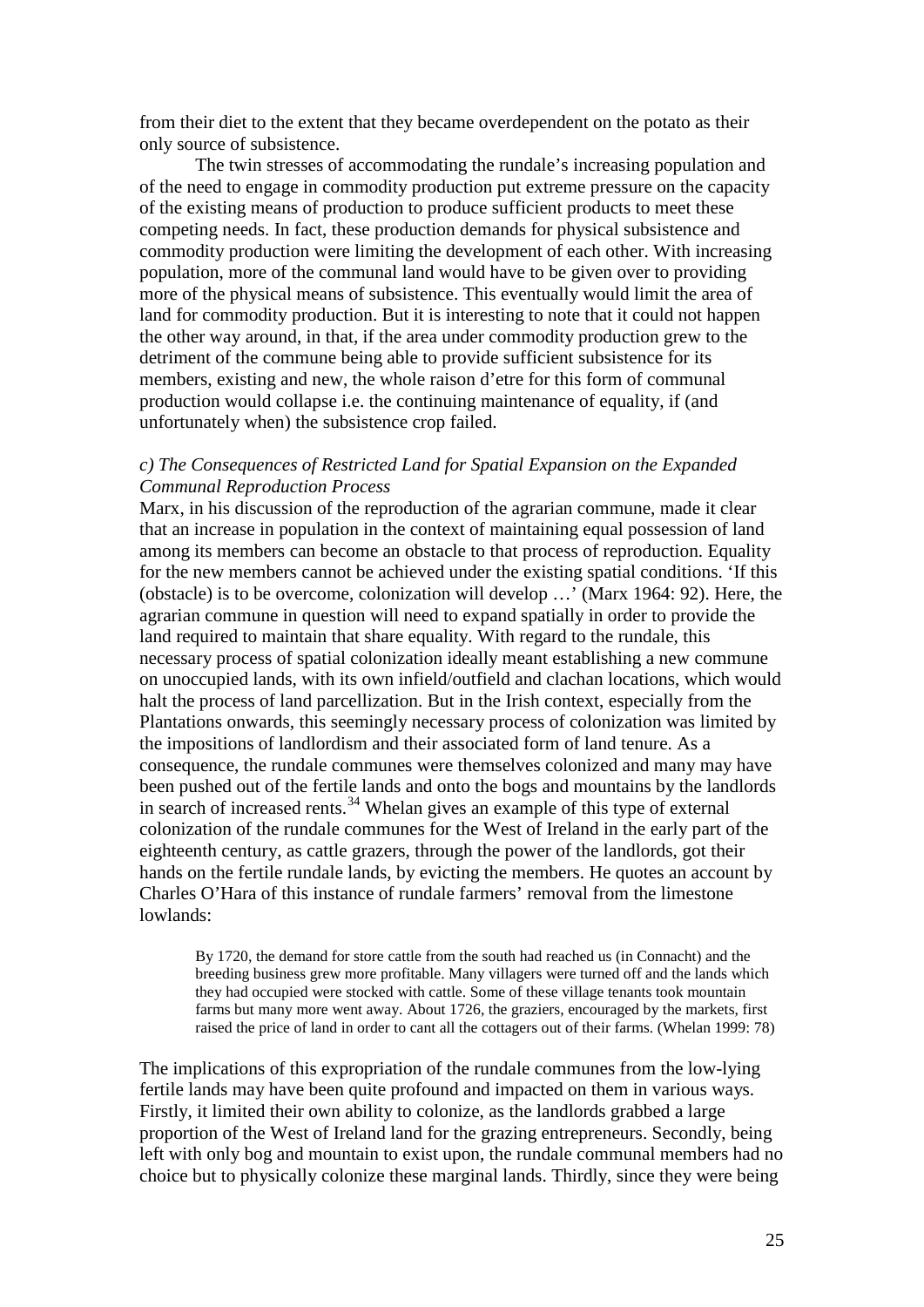colonized, their essential need to colonize in order to maintain equality could only be met internally – within their own communal lands which they themselves controlled. And since the original arable infield is the essential hub of the established commune, and therefore could not be interfered with without undermining the social and material basis of the communal production, the only alternative left was for the agrarian community members to colonize their own 'waste land', in which they had traditionally 'booleyed' their livestock. Clachans, as the most visible indicator of the rundale system therefore, began to 'spring up' not only in old booley mountain locations but also on so-called compact farms where the original legal tenants were able to undermine the landlord's resistance to land subdivision by allowing a rundale commune to establish itself upon these previously enclosed tenant farms.<sup>3</sup>

In certain instances, the landlord attempted to maintain some sort of formal control over this clandestine development by issuing partnership leases to some of the rundale communal members. But, in reality, the landlords in this situation had lost control of access to their estates, and thereby the determination of accessibility had moved from the landlords to the agrarian communes. But this countertendency of the landlord class to maintain its colonial control over 'legally' held estates was very much determined by the power relationships between the landlords and the communes – between formal legal state processes and the customary landholding system of the rundale communities. And, crucially, this resistance to the full operation of landlordism on the part of the rundale commune was very much predicated on their respective overall processes of reproduction. A collapse or even a significant contraction in any one of these mediated processes of reproduction would not only weaken the commune but could spell disaster for the commune as the landlords, seeing a weakness in their ability to resist, pounced on them with the full power of the state legal and military apparatus. Consequently, the sustainability of the rundale system was not dependent upon one essential structure but was determined by a diverse unity of its reproduction processes. Not only had the commune members to survive the vicissitudes of the market and the ever-present opportunism of the landlord class to enclose their communal lands, they also needed to sustain the fertility of their lands, which they physically subsisted upon. The land and its inherent ecological systems on which the rundale communes physically maintained themselves on had to be constantly reproduced.

## **10. The Socio-ecological Metabolism of the Rundale and its emerging Metabolic Rift**

Marx has provided us not only with the complex theoretical tool of the mode of production which has allowed us to begin an exploration of the dynamics of the rundale communal system of production, but he also developed a conceptual framework which can help us to understand the role that the ecological system played in the reproduction of this particular agrarian system. [36](#page-37-1) According to John Bellamy Foster, the theoretical cornerstones of Marx's materialist understanding of society's ecological base were his concepts of the socio-ecological metabolism and the metabolic rift (Foster 1999). These 'ecological' concepts operated at a particular level within the overall workings of a mode of production. As part of this essential aspect of a mode of production, society directly engages with the forces of nature, in which there is a necessary exchange (or flow) of materials from nature to ourselves, and from ourselves back to nature. Marx used the concept of metabolism to capture this reciprocal exchange of materials between living entities such as ourselves and the natural environment. Crucially, this process of metabolism includes both the natural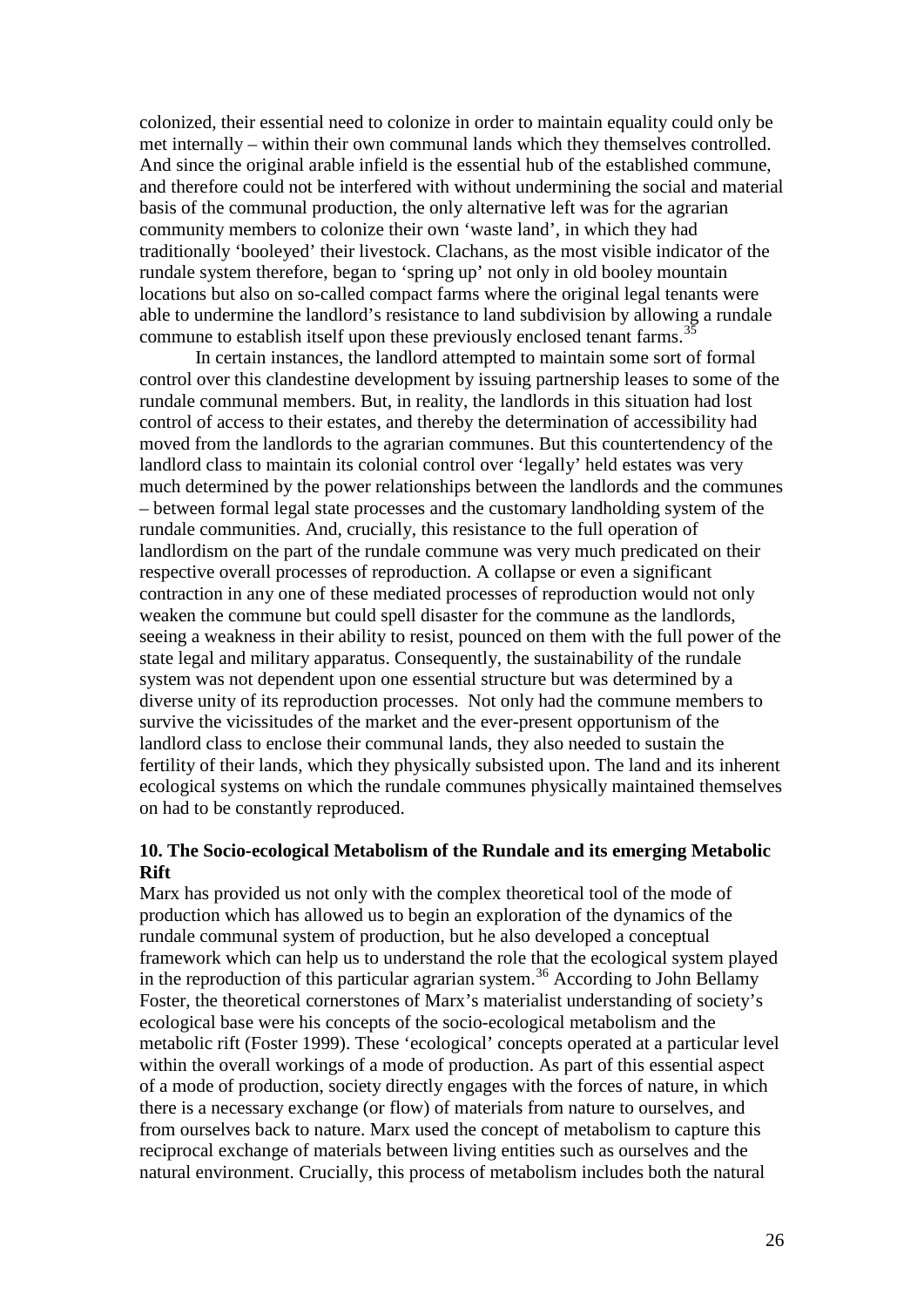and social forms of exchange and this exchange takes place at the level of the labour process within a particular mode of production. Marx states this in the following with regard to how man engages with nature through this process of socio-ecological metabolism:

Labour process ... regulates and controls the metabolism between himself [man] and nature. He confronts the materials of nature as a force of nature. He sets in motion the natural forces … in order to appropriate the materials of nature in a form adapted to his needs. (Marx 1976: 283)

Therefore, the complex relationships expressed in the concept of socio-ecological metabolism are present in all modes of production, but take on a specific form depending on how they are embedded into a particular mode of production.

Marx, inspired by the work of the German agricultural chemist Von Liebig, developed the concept of metabolic rift to explain the situation when the socioecological metabolism becomes disrupted and the nutrients from the soil are not adequately replenished during the agricultural production process. The consequence of this ecological trend is that soil exhaustion emerges as the nutrients continue to be extracted from the soil. The decline in the natural fertility of the soil was due to the disruption of the soil nutrient cycle. As crops and animal products were being produced in agricultural fields, nutrients such as nitrogen, phosphorous and potassium were being removed from these fields and shipped to locations far removed from their points of origin, especially to urban centres. As a consequence, the constituent elements of the soil that made up the products/commodities were also removed and not replaced naturally. The transportation of these nutrients in the form of agricultural commodities had two important consequences. Firstly, they created a rift in the natural soil cycle, which had to be replaced by human intervention or the conditions of reproduction in the soil structure would be permanently undermined. Secondly, the excretion of these nutrients in the urban environment tended to cause pollution in the local waterways (The River Thames in London in the nineteenth century, for example).

As we have discovered in our analysis of the expanded form of communal production, the rundale commune was engaging in commodity production, which saw agricultural products, such as various types of livestock and crops, thrown onto the market. These rundale agricultural commodities with their embedded nutrients were similarly searching for exchange value as capitalist commodities and subsequently entered into the diverse circuits of commodity exchange in this global market context. And, like capitalist agricultural products, their nutrients were forever lost to the local rundale eco-system that helped produce them. In this context, it is likely that the local ecosystems of the rundale communes suffered a similar disruption of their nutrient cycle – a metabolic rift.

## *a) Balancing Livestock with Crops as a way of maintaining an uninterrupted Flow of Nutrients: a 'leaky' Ecological Solution to the Metabolic Rift within Simple Communal Production*

O'Sullivan and Downey provide a good summary of what was seemingly required to maintain the ecological sustainability of the rundale system of farming:

The sustainability of rundale farming required the effective integration of the crop and tillage dimensions of the system. In particular, a dynamic ecological equilibrium had to be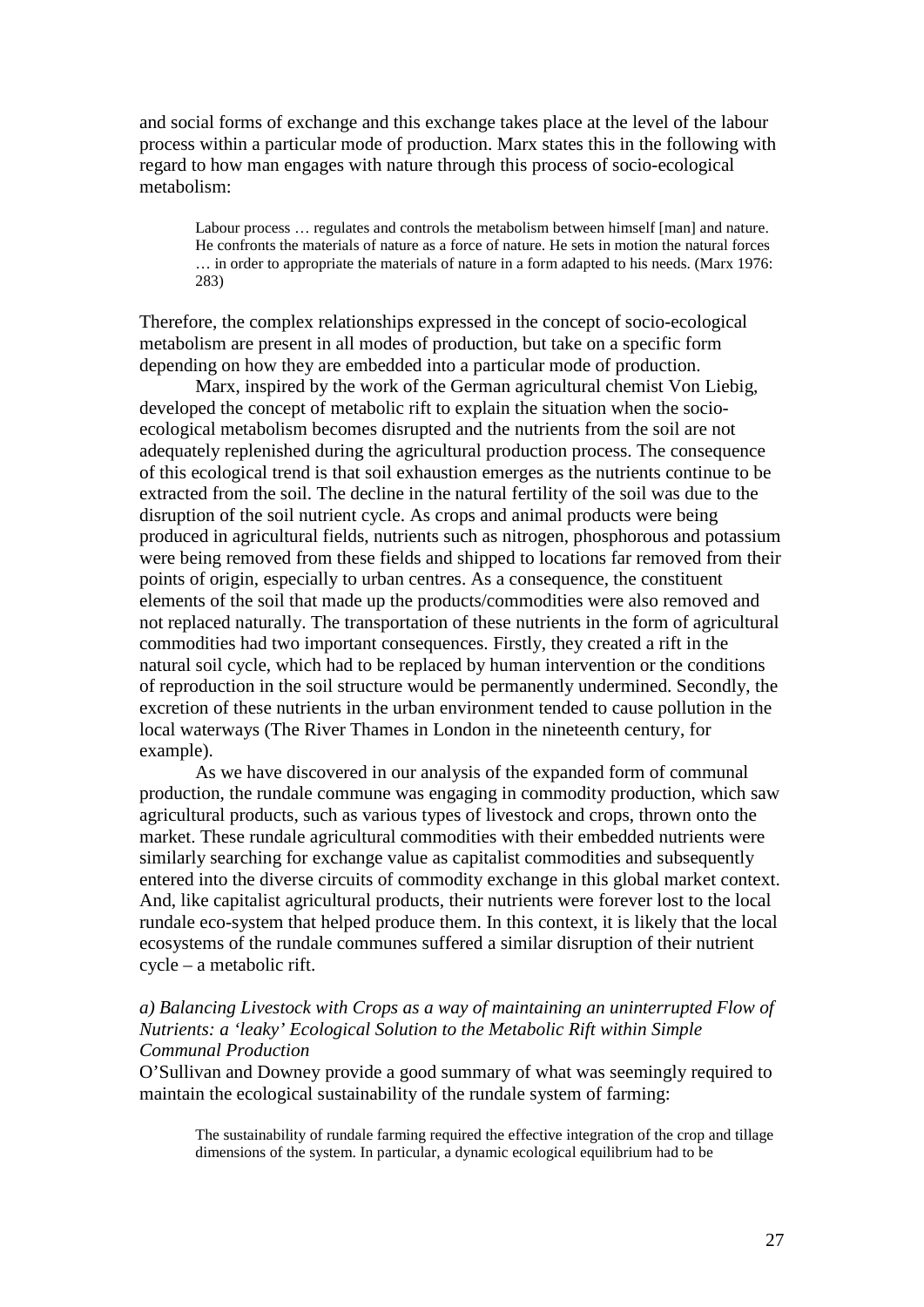maintained between livestock-carrying capacity … and the optimization of crop production. (O'Sullivan and Downey 2008: 23)

And, as we have discovered in our discussion of the simple form of communal production, the arable infield was permanently cultivated and never rested to allow it to restore at least some of its fertility naturally. This endemic metabolic rift was determined not solely by overcropping but also by use of a poor crop rotation system, which did not allow any possibility of the soil restoring fertility by the application of nutrient replacing crops such as red clover or peas, etc. The exclusion of 'green crops' from the rundale crop rotation system meant that white crop rotation dominated the arable infield, which in itself can lead to soil exhaustion. Continuous white crop rotation without fallowing meant that the arable infield could not avoid the emergence of the metabolic rift and its physical manifestation in soil exhaustion. The following Ordnance Survey report from Donegal, where rundale was prevalent, testifies to the determining effects of metabolic rift on local agriculture:

Rotation of crops is badly attended upon here. After they raise their crops of barley, they sow corn after corn, until their land is exhausted before they begin to potato it. (*Ordnance Survey Memoirs*, 1835, Parish of Donagh)

So, in this context, the only means through which the soil could be replenished of its 'lost' nutrients was if the rundale members, either collectively or individually, came up with a strategy which 'sourced' the required nutrients from the non-arable lands of the commune. And, since no artificial fertilizer existed at this time, any attempt at maintaining the fertility of the infield 'was fundamentally dependent upon the availability of animal manure, its single most important nutrient component' (Whelan 1997). Therefore, livestock, especially cattle, performed contradictory roles with regard to the metabolic rift in the rundale system of farming. As potential commodities, the nutrients that they absorbed into their own metabolic system, which became physically part of that system, were to be permanently lost when they were moved off the communal land and sold to cattle buyers. Thus, they were part of the rundale's metabolic rift – a rift in the nutrient cycle of the communal pasture lands. However, while roaming and grazing on the communal pasture lands and even on the winter stubble of the arable infield, they were 'harvesting' the soil's nutrients, which had been metabolized in the natural grasses and flora of the meadow ecosystem. In processing these nutrients through their digestive system, they were not just 'deconstructing' the concrete plant forms of the nutrients but simultaneously concentrating these released nutrients into a more socially useable form of animal manure. In this last stage of the animal phase of the socio-ecological metabolism, the nutrients pass through the body of the beast to finally emerge in a concrete form that can be used by society. Within the animal phase of the metamorphosis, the nutrients get transformed into a transportable form, and in this form they move from their original soil location. When the excrement leaves the body of the animal, it provides the material conditions for the 'socio' to be reunited with the 'ecological' in this constant metabolic movement of nutrients. But in this stage, society becomes the necessary conduit, as the excrement is gathered up to be later put back into the soil. In the case of the rundale, this transfer of nutrients occurs between the communal pastures of the outfield and commonage (including the infield stubble during the winter months) to the individual arable plots of the infield. But, in order to facilitate the accumulation of animal manure, the livestock of the commune were penned in various kinds of spatial locations for short periods of time. The most dramatic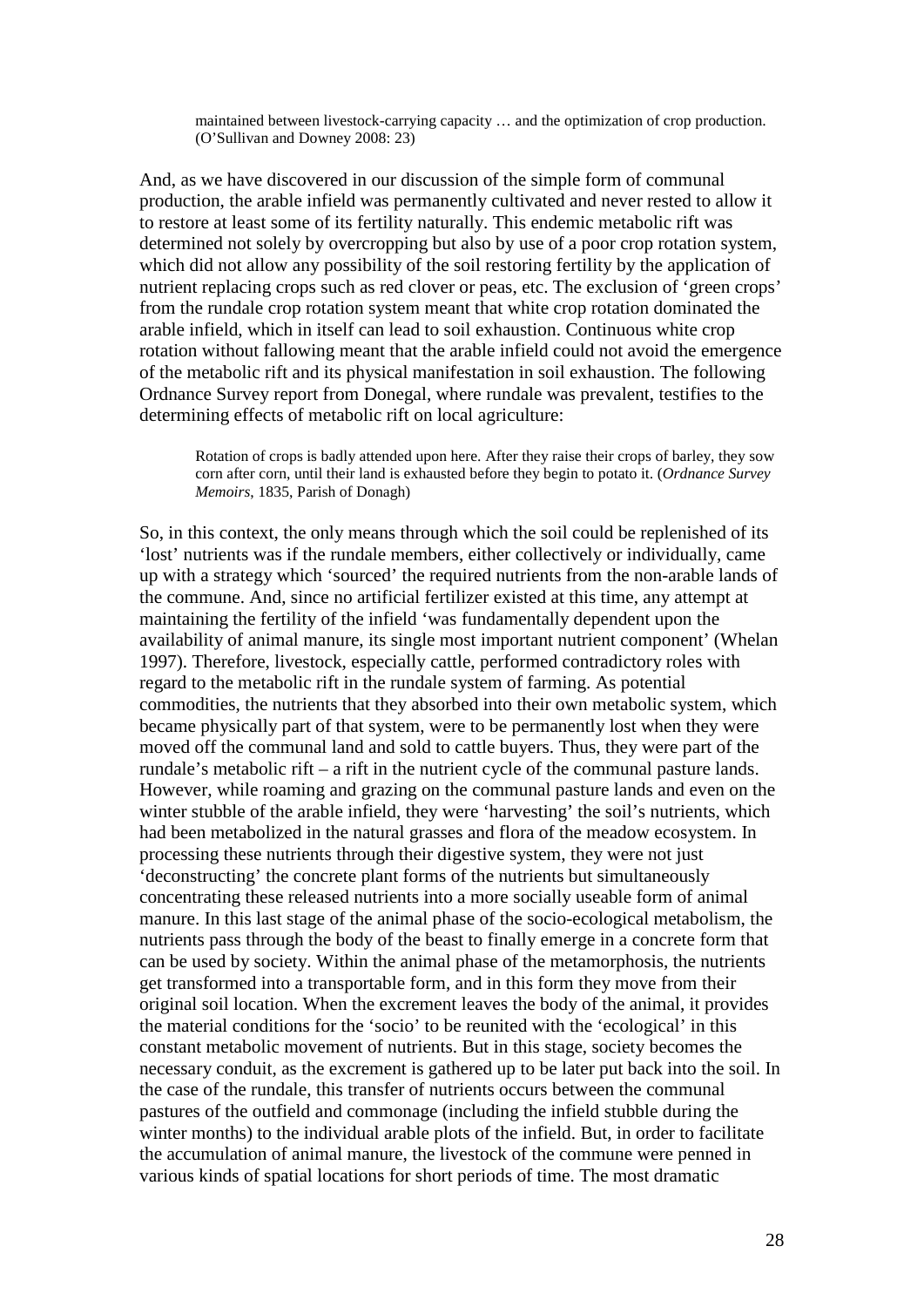example of this was the keeping of livestock, especially milking cows, during the winter nights within the houses of the clachan. At one end of the house, the livestock were penned in by a low partition wall, where they had a littering of straw (Collins 2008: 302). The dung was brought out of the house and piled into individual dungheaps near the door of the clachan house. Evans has even suggested that the lay-out and location of the clachan on the side of a hill was planned in order to facilitate the movement of the manure downhill and into the infield.<sup>[37](#page-37-2)</sup> Another location for the accumulation of useable excrement was when the livestock were moved to their summer booleying grounds on the common mountains. In the evenings, the cows were brought down to a rectangular enclosure beside the booley huts for milking and were kept in over night (Bell 2008: 53). Again this facilitated the construction of a dung 'hill'. The removal of the manure from the stockpiling locations was 'almost entirely the work of the female members of the families' and it was 'conveyed in baskets on women's backs' (Robertson 2007: 244). With increasing parcellization of the land into smaller individual plots and the subsequent scattering of these plots throughout the infield (Marx, cited in Shanin 1983: 122), the work of transporting the dung became more physically demanding as it had to be brought to more and more locations within the infield. The method of removal of the manure by the women population of the individual families further highlights the extent to which individualization was constantly eroding the old communal aspects of the rundale.

Within the infield, the manure was brought to the lazy beds which were being prepared for the potato crop. This was so because the potato crop was the only crop manured in the white crop rotation. The manure was then selectively placed on the potato lazy beds as the following testifies:

He does not spread the manure under the seed, but ribs or prabbrias them. Ribbing is done two ways. The first method was to make a hole in the ground with a stick made for the purpose and drop the seed in it. But a better way is found out – the man digs five shallow marks with a spade in which the dropper deposits the seed, he then digs five more and throws the clay off the spade on the seed already dropped, and so till the Dale is finished. When the fibres of the seed shoot forth [which could not extent so well otherwise] the manure is spread as thin as possible, set sightly dressed, dressed neatly, and by the shovelling heavily a good crop is expected. Some neither set nor rib but prabbin their potatoes. (*Ordnance Survey Memoirs*, 1835, Parish of Donegal, Co. Donegal: 5)

The implication of this selective application of the manure to the lazy beds in the arable infield suggests that the manuring process was inadequate to overcome the loss of nutrients from the tilled soil and thereby unable to repair the damage done to the nutrient recycling process by the metabolic rift. More nutrients apparently leaked from the ecological system than were replaced by the rundale members and this was manifested in the continuing decline in the fertility of the soil. One possible solution to the metabolic rift was to find more nutrients from other sources than the communal livestock – other non-animal fertilizers. But it must be pointed out at this stage in the analysis that, with the continuing presence of the metabolic rift (even after animal manure was used to counteract its effect), the amount of crop production had to keep pace with the population structure of the commune and its necessary financial requirements. The consequence of this is that the arable infield had to logically expand outwards in order to take in new spatial areas which were not as depleted of the soil nutrients as the original infield. The problem was, however, that the new arable plots were on old communal pasturing grounds.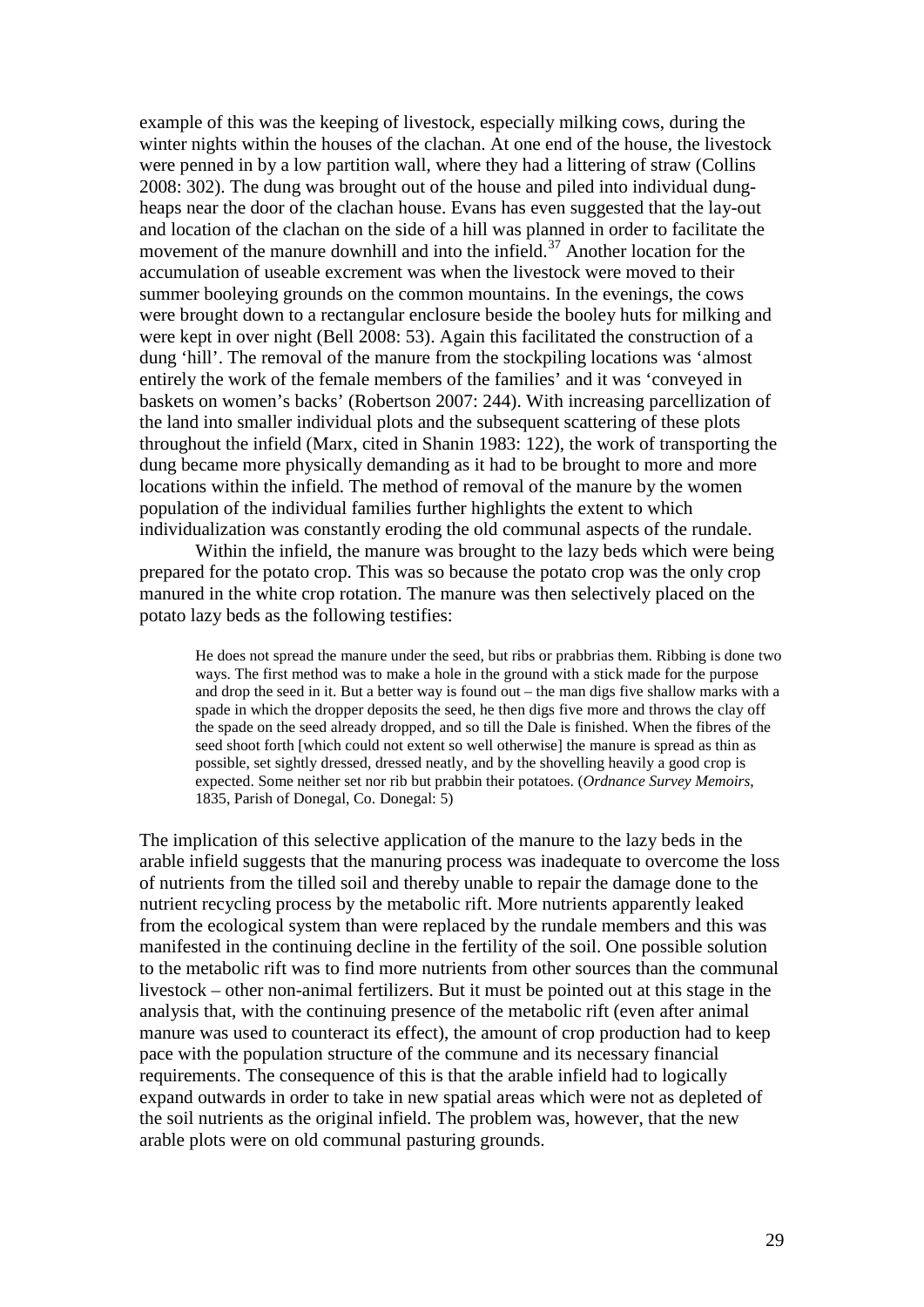## *b) Enclosing the Outfield as the Final Attempt to thwart the Metabolic Rift under the Expanded Communal Production*

The direct producers attempted to counteract the natural tendency of white crop production to exhaust the land by using a diverse range of natural fertilizers with the potato crop, such as marl, lime, burnt sod, peat, mud, sea-sand and shells and bones (Collins, 2008: xv). Of course, cattle manure is constantly used when available and, near the seashore, seaweed was the commonly used form of manure.<sup>[38](#page-37-3)</sup> However, the ability of manure to recuperate the soil's condition from the effects of the metabolic rift depended not just on an adequate availability but also on the quality of the nutrients 'gathered', and the 'harvesting' of the nutrients was determined by the amount of livestock that the commune had. But, with the growth in the commune's population and the subsequent need to expand arable production for subsistence, the demand for manure increased accordingly. But the supply of dung manure was itself limited by the expansion of the area given over to arable production, since the arable area had to encroach on pasture land; the amount of stock, particularly cattle, had to be restricted accordingly. Therefore, as the demand for manure increased with the expansion of arable, its supply was reduced proportionately. McCourt identifies this problem and the measures taken to overcome it:

… less grazing also meant fewer stock could be kept, thereby reducing the quantity of manure at a time when an increase was necessary to sustain corn yields on the infield where diminishing shares, because of increased population, were expected to produce an expanding cash crop. Two short-term measures helped to postpone the crisis. Enclosed pasture was provided on the outfield; and the intensive application of shell-sand, seaweed and, in some areas like Lecale, marl, allowed continuous cropping of the infield to continue, albeit not indefinitely'. (McCourt 1981:125)

The important general conclusion to be reached from our examination of these tendencies was that the manuring process of the rundale system was totally inadequate in preventing the ever-diminishing crop returns due to soil exhaustion. In fact, the failure of the manuring process to revitalize the soil caused even further expansion of the arable cultivation over the pasture, as the commune tried to make up declining yields through further colonization of the commune's own pasture lands, even encroaching on the communal bog and mountain commonage. These newly-reclaimed arable areas produced higher crop yields:

There were three large tracks of reclaimed bog, quite flat without any fences which produce superior crops. (*Ordnance Survey Memoirs*, 1834 Parish of Clonmany Co. Donegal: 25)

Initially these arable plots were allocated according to the amount of collops or sums held in the original infield, but later these plots were given over to individuals on a permanent basis (Buchanan 1973: 595) and probably enclosed on a permanent basis. Consequently, reclamation of land for arable production for expanded reproduction meant that the commune had only two possibilities, as Buchanan stated:

But reclamation of land for cropping led to curtailment of grazing, and a reduction in the number of livestock meant less manure for the infield when animals grazed the stubble. Livestock numbers could be maintained if alternative winter fodder was available and root crops were an obvious solution, used in combination with a green fallow, which in turn would help maintain the fertility of the infield. If this was adopted, however, livestock would have to be denied access to the infield in winter. There were two possibilities: to provide enclosed pasture for the livestock or to enclose the infield strips. The former was often achieved by enclosing the individually owned plots on the outfield, or on the edge of the common grazing;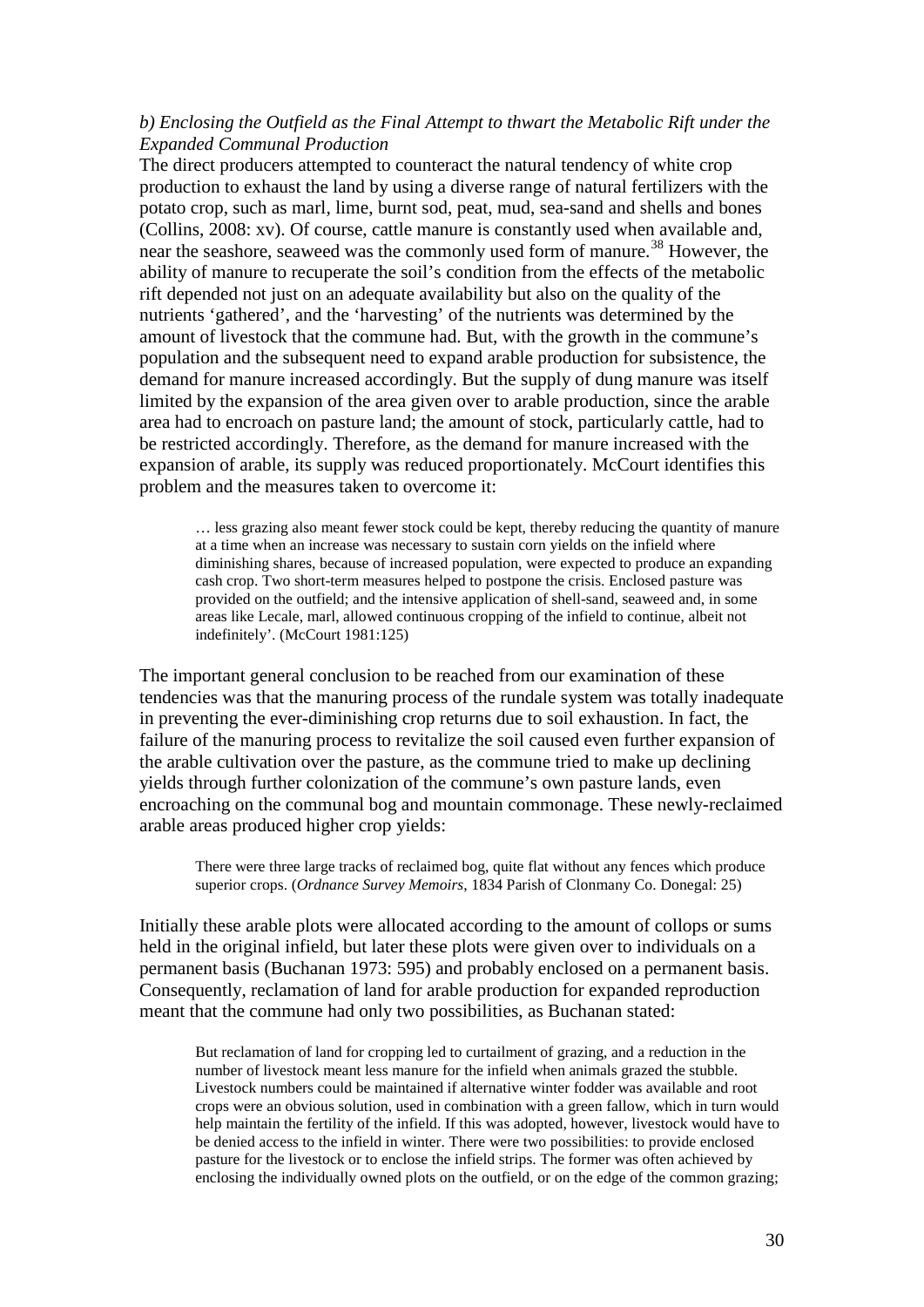but the latter required common agreement since it denied rights of common grazing. This was impossible to achieve where changedale was practised, and it became increasingly difficult as subdivision progressed. (Buchanan 1973: 595–596)

It is interesting to note that there was greater flexibility in the outfield to allow for the development of individualized landholding than in the arable infield. These newlyenclosed fields were thereby capable of overcoming the declining productiveness of the arable production under the rundale system. But this measure came at a price, in the sense that these new cuts allowed for a greater individualization of communal production. Therefore, this practical solution to declining soil fertility was the beginning of the gradual process of disintegration of this form of communality within the pasture lands of commune. This final process began on the fringes of the rundale system rather than in the essential core of the system – the arable infield. The reason for this was that root crops and artificial grasses not only needed to be physically enclosed, they were also winter-sown crops. This could not be done if the rundale commune wanted to maintain its communality within the arable infield. McCourt sees the consequences of such alternatives:

In such circumstances, the ultimate solution lay with the 'new husbandry' – the introduction into the rotation of root crops and green fallow, usually clover, which provided alternative fodder in winter and summer, and enhanced soil fertility. However, being winter crops, the stubbles could no longer be thrown open to the stock after harvest in the traditional way. The alternative was to consolidate and enclose the infield, creating compact holdings more attuned to the production of a commercial surplus. (McCourt 1981: 25)

The inability of green fallow to integrate itself into the arable infield was not just determined by the communality of changedale, but also by the customary time restraints of booleying. The booleying of livestock from the infield to the mountain pastures and back again was the determining factor in the timing of sowing and harvesting of the arable crops. There was a dramatic strategy which the rundale commune could take in order to overcome the problem of booleying and crop production. This was to enclose some of the outfield and mountain pastures so that the commune could grow winter-sown potatoes and wheat, which seems to have happened in West Ulster (McCourt 1981: 125), leaving the infield to oats and barley. And it was only a matter of time when the infield would be enclosed, leaving the only remnants of communal land to be mountain commonage and bog. The rundale agrarian commune had now become a patch-work of small enclosed fields which existed beyond the clachan. And becoming such a spatial entity meant that the process of individuality had finally ousted communal property relationship from the infield and the outfield and banished it to the areas of commonage. This all came about because of the inability of the rundale commune to deal with its metabolic rift.

However, the enclosure of the communal pasture lands and the subsequent triumph of individualism over communality were rarely achieved by the communal members themselves, through this process of internal colonialization. What mostly occurred was that the landlords, seeing a very visible decline in the fortunes of the rundale communes, took the opportunity to take back their control of the rundale lands and subsume the members under a rental regime. The Great Famine provided the ideal opportunity for the landlords to send in the crowbar brigade, which Marx dramatically expressed in a headline taken from a Galway newspaper of 1852: 'The sun that rose on a village sets on a desert'. This recolonizing of their rundale landed estates through enclosure by the landlord class … therefore, is about external stresses on the rundale system and how that communal system was subsumed under a feudal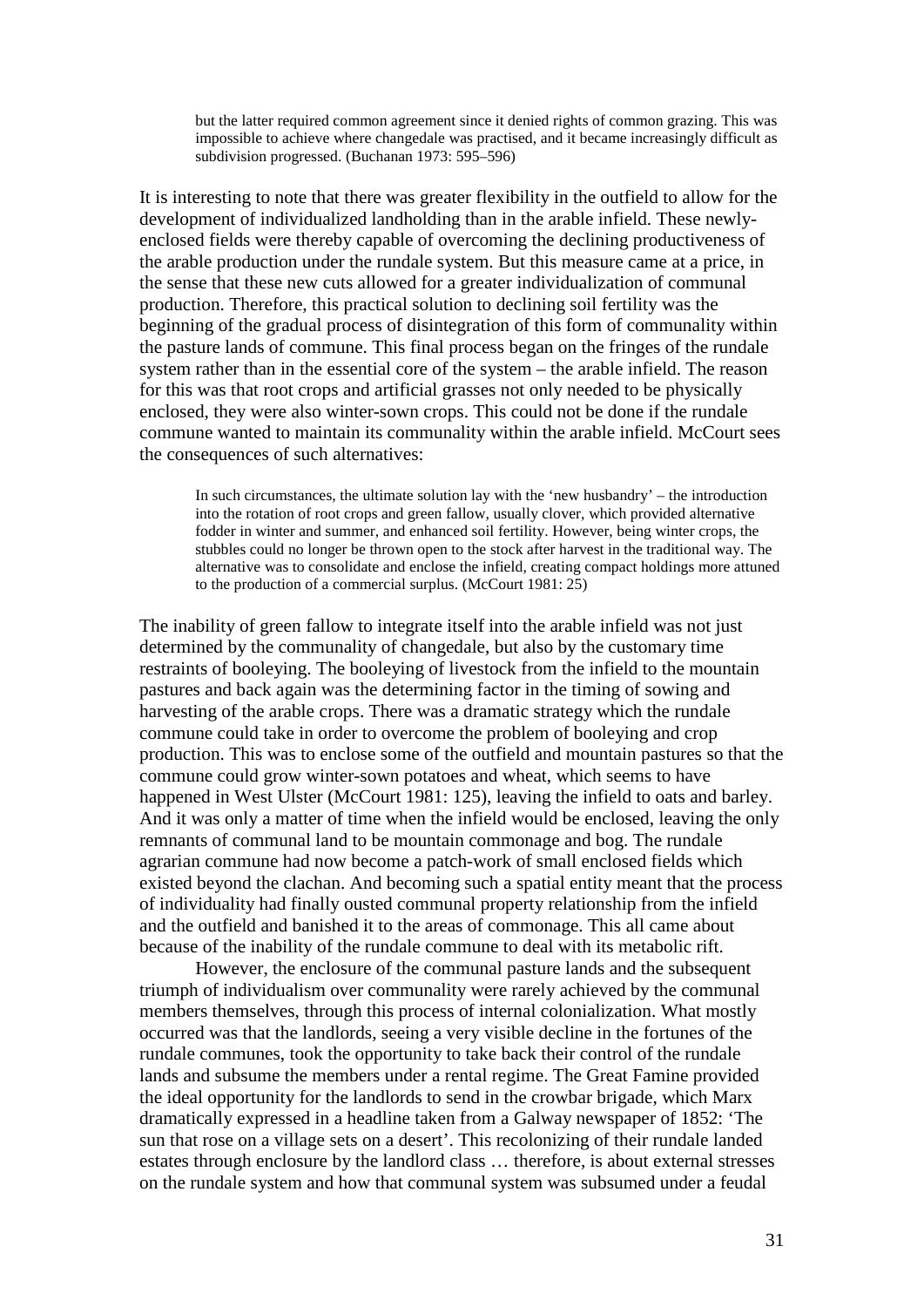mode of production (Slater and McDonough 1994). We have only concentrated on the internal stresses, in order to adress the essential dynamics of the rundale agrarian commune. The external stresses are about the co-existence of the rundale agrarian commune with other modes of production and that is another story!

## **11. Conclusion: The significance of socio-ecological metabolic system**

What we have attempted to uncover in this essay were the internal tendencies and laws of development of the rundale agrarian commune. In this pursuit we discovered that the system of production was very much prone at the ecological level to soil exhaustion. With Marx's concept of the primitive communist mode of production we were able to account for the emergence in Ireland of a particular socio-ecological metabolism which created a metabolic rift in the agricultural ecosystem of the rundale agrarian commune. And the specific characteristics of this rundale socio-ecological metabolism were the increasing penetration of individualism over the various communal aspects of the rundale system. This itself was 'fueled' by the inability of the commune to cope with its own population growth. These levels of determination formed a complex unity, which we needed to unravel in order to discover the internal dynamics of the rundale agrarian commune.

<span id="page-32-5"></span><span id="page-32-4"></span><span id="page-32-3"></span><span id="page-32-2"></span><span id="page-32-1"></span><span id="page-32-0"></span>What we believe is significant in the Marxist approach is how the material form of an object metabolizes with the social and natural forms and their respective processes in which the immediate forms are mere moments in a constant state of flux. An agricultural product is not just a physical amalgamation of nutrients it also possesses diverse social forms which can be valorized under various social conditions. For example, an agricultural product can realize itself as a commodity with exchange value in the market place. But that same money form of the agricultural product can be partly used to purchase seed or pay the rent, or even provide a donation to the priest. Accordingly, the exchange form of the original product becomes a moment in the social processes of the rental system, the circulation process of circulating and fixed capitals and the social costs of reproduction. The same physical object simultaneously performs functions for the natural ecosystem and the social processes of production. Crucially the material object of the agricultural product acts as a conduit for the natural and social processes that not only pass through the physical entity but also structure that entity in their metabolizing movements. For example, a potato, if left to natural evolutionary propensities, as a moment in the natural ecosystem, will eventually rot and return its nutrients to the soil. But, when the same potato is metabolized as a mere moment of a social process, it is destined to be physically appropriated by society either as a commodity or a means of human subsistence, and its departure from its immediate ecosystem will create a rift in the soil nutrient cycle – a metabolic rift. In this context crop production under whatever agricultural system will give rise to a metabolic rift with regard to the original ecosystem that 'produced' the crop as it is removed from that ecosystem. Therefore, the concept of metabolic rift is very much part of the natural ecosystem, although it is a disruption in the flow of the ecosystem's nutrients. But, crucially, what determines this metabolic rift in the natural nutrient cycle is the specific social form in which our potato is embedded. For example, if the potato is to be a commodity, its respective nutrients will be lost forever as it gets traded to far-off locations through a market system. However, if it is destined to be consumed locally as a means of subsistence, its encased nutrients may make it back into its ecosystem of origin. But this depends on the manuring practices carried out by the crop cultivators. If the human excrement is actually collected and reapplied to the depleted original ecosystem, then the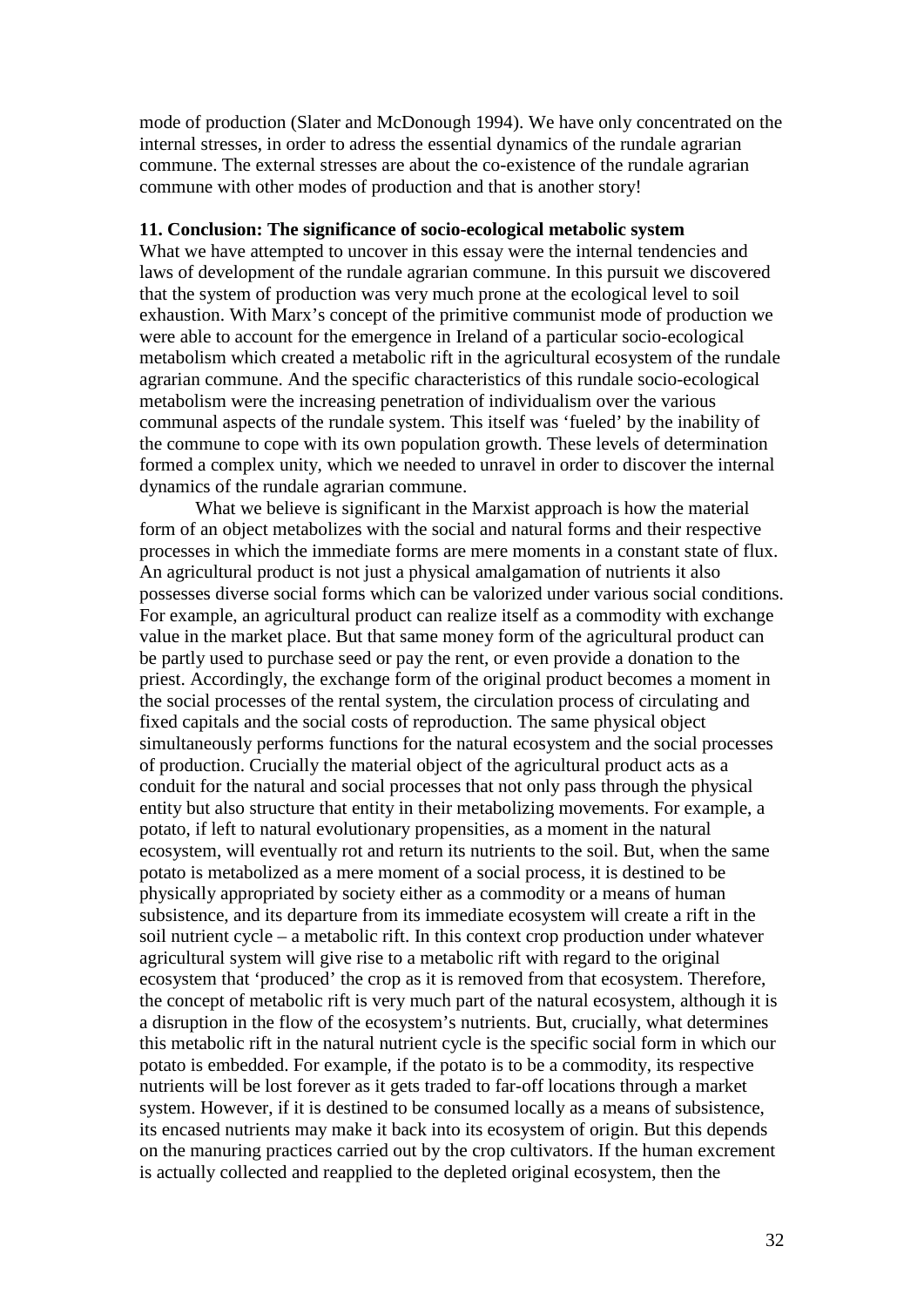metabolic rift is overcome. But, in reality, nutrients 'harvested' from other soil locations is more likely to happen as we discovered when the grazing cattle of the rundale commune were gathering nutrients while grazing from the communal pasture lands and the individual families were spreading them as manure onto their respective tillage plots of the infield. Consequently, it is the socio-ecological metabolic process rather than the metabolic rift that becomes the more significant determination in the overall flow of nutrients out of and into the ecosystem of the farmed lands. It is the specific social conditions under which the direct cultivators work in their labour processes that determine the flow of nutrients. The metabolic rift is therefore a mere consequence of the socio-ecological practices performed by the agricultural producers which are themselves determined by the specific mode of production under which these producers are working. The socio-ecological metabolism of the mode of production becomes the essential level of analysis in which we can explore further our societal relationship with nature. And Marx's legacy to us of the twenty-first century is that he has provided us with the necessary roadmap to continue such a vital intellectual exploration.

There is no incontrovertible evidence for the existence of the single-farm system in pre-Celtic Ireland, but both literary and archaeological evidence shows that the raths, cashels and crannogs of the Gaels were the isolated homes of chieftains and freemen. Where then did the peasantry live? Neither history nor archaeology furnishes us with much evidence, but working back from the recent past, we can say that the traditional unit of settlement accompanying rundale or infield/outfield system … was the hamlet or kin-cluster. Both clustered settlement and some kind of infield/outfield agriculture have their historical parallels in Highland Celtic Britain, and these cultural traits have accordingly been labelled Celtic … (Evans 1992: 53)

<sup>6</sup> Andrews points out the distinctions between Evans's approach and that of the broader established tradition of Historical Geography. His situating anthropogeographic generalization against historicalgeographical specialism allows us to glimpse something of the broader paradigmatic debates occurring in geography throughout the 1970s. Notwithstanding, the implications of Evans's work are of a relatively static and unchanging society of Celtic descent, 'who live in clustered kin groups and practise something analogous to rundale cultivation, remaining largely unchanged until  $18<sup>th</sup>$  century market influences begin to undermine the peasant economy' (Andrews 1974: 1).<br><sup>7</sup> The 'peasant model' that emerged from Evans's work faced subsequent criticism in the context of T.

Jones Hughes's writings on the diversity of pre-famine Irish class structure:

<span id="page-33-0"></span> $1$  Dunlap (1980) coined the term 'human exemptionalism' to describe this academic trend. <sup>2</sup> See also Benton 1994, and Foster 1999.

**Notes**

<sup>&</sup>lt;sup>3</sup> 'Oueens School', in this sense, refers broadly to subsequent (mainly doctoral) graduates of the Queen's Institute of Irish Studies, whose work constitutes the most comprehensive body of collated knowledge on the rundale system to date. For a complete bibliography of McCourt, see C. Thomas 1986, *Rural Landscapes and Communities: Essays Presented to Desmond McCourt*, Irish Academic Press (A bibliography of the writings of Desmond McCourt: 19–21). For a complete bibliography of Estyn Evans, see R.H. Buchanan, E. Jones and D. McCourt 1971, *Man and His Habitat: Essays presented to Emyr Estyn Evans*, London: Routledge & Keegan Paul (A bibliography of the writings of

 $\frac{4}{4}$  Doherty's comments give an interesting insight into the theoretical underpinnings of early 20<sup>th</sup> century Irish historical scholarship, most notably the broad 'Darwinian assumptions of unilinear development' occluding the possibility of nucleation in early Irish settlement patterns (Doherty 1999: 56).  $\frac{5}{5}$  According to Evans,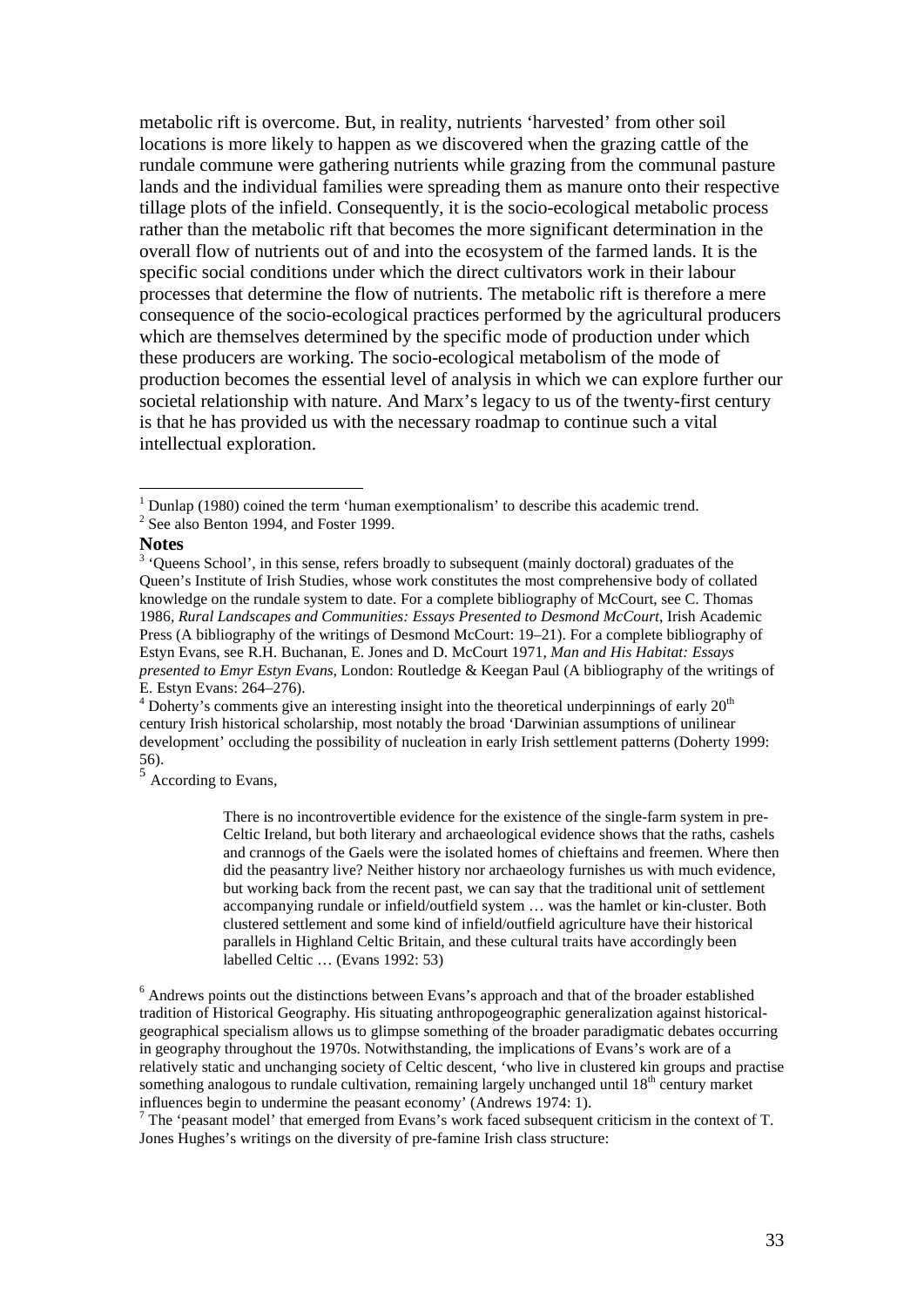The peasant scenario elided class differences by ignoring the intense social stratification of pre-Famine Irish life … he established (long before it became fashionable among historians) that pre-Famine Ireland was not an undifferentiated mass of unrelieved poverty and that class, itself determined by broader economic forces, was the key to understanding Irish settlement history in the post-seventeenth-century period. (T. Jones-Hughes, cited in Whelan 1999: 188)

Kevin Whelan has attempted to overcome the reductionist models of Irish society as expounded by authors such as Evans, developing a pluralist schema of regional archetypes to overcome the epistemological limitations of earlier work – the 'deceptive homogeneity' – and, in relation to the archetype of the small farm, he locates the emergence of rundale clearly within a context of functional adaptation (Whelan 1999: 190 and Whelan 1995: 24).

<span id="page-34-0"></span><sup>8</sup> Gibbons has placed similar emphasis:

Concern for others in extreme situations was not discretionary, a matter of private charity or philanthropy, but was part of the underlying connective tissue of society. So far from being obsolete in Ireland, moreover, these sentiments formed the basis of the moral economy of the countryside as exemplified by the communalism of the 'Rundale' system in Irish agriculture, and the close webs of affiliation through which rural townlands wove their identities. (Gibbons 1997: 253)

<span id="page-34-1"></span><sup>9</sup> The extent to which Evans idealized peasant society has been questioned by Crossman and McLoughlin (1994: 90)

<span id="page-34-2"></span> $10$  The debate itself began (and featured prominently in the later works of McCourt) over the accuracy of Seebohm's, and later Meitzen's emphasis of the Einzelhof pattern of settlement across Ireland as a seventh-century Celtic continuity, to the exclusion of clustered settlement (McCourt 1971: 127). Subsequent studies and critiques of approaches to the rundale have relied heavily on limiting spatial arguments (Graham 1994: 194).

<span id="page-34-3"></span><sup>11</sup> See Doherty (1999: 55–56) and Whelan (1999: 187–188) for a criticism of Evans's theoretical formulations on peasant society. See Jones-Hughes, 'Society and Settlement' (cited in Whelan 1999: 188) for a development of the diversity of class structure; see Graham (1994) for a discussion of the political context of Evans's writings; see Crossman and McLoughlin (1994: 80) and Graham (1994) for comments on Evans's noted avoidance of political, religious and class dimensions.<br><sup>12</sup> Dated February/March, 1881 (Shanin 1983: 117).

<span id="page-34-4"></span>

<span id="page-34-5"></span> $13$  The problem of interpreting what Marx is attempting to express in the drafts is compounded by his continually eliding the concrete level of analysis with a more abstract level of analysis – the two forms of dualism is an example of this practice.

<sup>14</sup> Adjectives applied by Marx across various moments of the social relationships of production. Italics indicate our proposed opposing concept where Marx did not specify one in his original draft.

| Fragmented tillage/agriculturelarge-scale agriculture |  |
|-------------------------------------------------------|--|
|                                                       |  |
|                                                       |  |
|                                                       |  |
|                                                       |  |
|                                                       |  |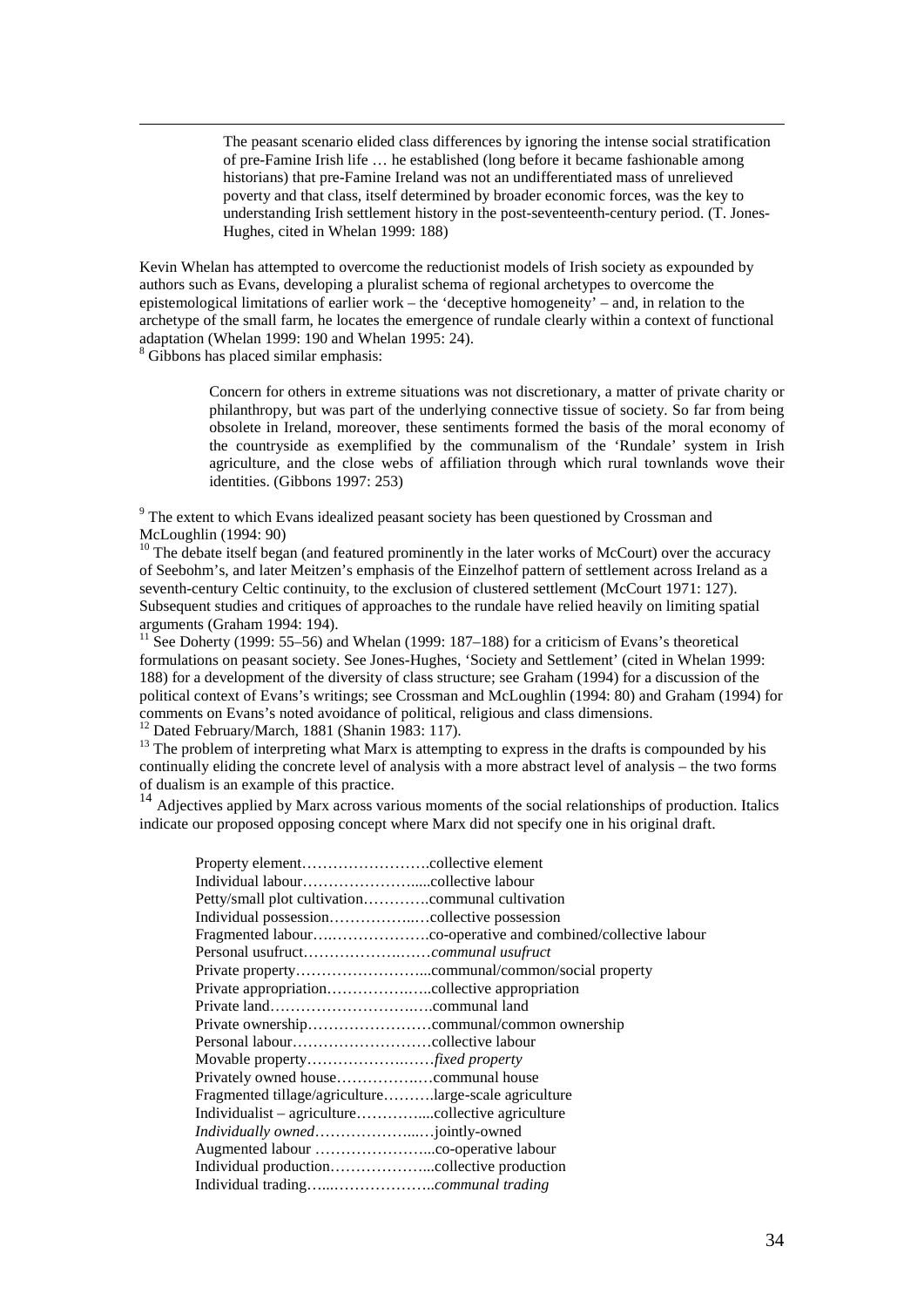Scattered means of production……….socially concentrated means of production

<span id="page-35-1"></span><span id="page-35-0"></span> $15$  Marx stated this in the following way: 'The history of the decline of the primitive communities has to be written (it would be wrong to put them all on the same plane; in historical as in geological formations, there is a whole series of primary, secondary, tertiary and other types' (Marx, cited in Shanin 1983: 107, footnote C).<br><sup>16</sup> See M. Cain and A. Hunt (eds), 1979. *Marx and Engels on Law*. Academic Press.

<span id="page-35-3"></span><span id="page-35-2"></span><sup>17</sup> See M. Head, 2008. *Pashukanis: A Critical Reappraisal*. Oxford: Routledge-Cavendish (p.32).<br><sup>18</sup> See Anderson (2007) for comments on Irish manuscript material written by Marx and Engels during

<span id="page-35-4"></span>the 1860s.

<span id="page-35-5"></span> $19$  'Among the Celts, Germans and Slavs community ownership can still be traced historically, and among the Slavs, Germans and also the Celts (rundale) it still exists even in the form of direct (Russia) or indirect (Ireland) feudal bondage' (F. Engels, 1878 – Engels's preparatory writings for *Anti-Duhring.* p. 481), while pasture and bog are in common*.* But only fifty years ago, cases were frequent in which the arable land was divided in farms which shifted among the tenant-families periodically, and sometimes annually.

 According to Maine, 'the Irish holdings "in rundale" are not forms of property, but modes of appropriation'. But the lad himself remarks: 'archaic kinds of tenancy are constantly evidence of ancient forms of proprietorship … Superior ownership arises through purchase from small allodial proprietors, through colonization of village waste-lands become in time the lord's waste, or (in an earlier stage) through the sinking of whole communities of peasants into villeinage, and through a consequent transformation of the legal theory of their rights. But even when a chief or lord has come to be recognized as legal owner of the whole tribal domain, or great portions of it, the accustomed methods of occupation and cultivation are not altered' (Marx 1881: 5).

<span id="page-35-6"></span> $20$  Marx refers to this trend in the following way:

Where property exists only as communal property, the individual member as such is only the possessor of a particular part of it, hereditary or not, for any fraction of property belongs to no member for himself, but only as the direct part of the community, consequently as someone in direct unity with the community and not as distinct from it. The individual is therefore only a possessor. What exists is only communal property and private possession. (Marx 1964: 75)

<span id="page-35-7"></span><sup>21</sup> Writing of Tory Island, Fox describes the presence of equal opportunity to access the communal land in the following way:

Every child of a landholder has a right to a portion of his or her land, no matter what happens to the land, all the heirs retain a claim to it … But that every heir has a right, and can make a claim, does not mean that every heir gets a portion. Some will, some will not. Some will press their claims and be denied, others simply will not press them at all. But, in the end, every household will end up with some land ... (Fox 1979: 99)

<span id="page-35-8"></span><sup>22</sup> In *Béaloideas*, the Irish Folklore Journal, Seamus Ó Duilearga stated the following:

The principle of rundale was that each legitimate participant in the division should get not an equal **amount** of land in superficial extent, but an equal amount in **value**. If the farm lay on a hillside, each person in the division got some of the good land below and some of the poor land high up the hill. (Ó Duilearga 1939: 290)

<span id="page-35-9"></span> $^{23}$  In Mayo, this cow's grass was called a collop and in Ulster it was known as a sum. These 'units' would be broken down further where a sum equals three parts of a horse, four sheep, eight goats or twenty geese. (Evans 1967: 36)

 $^{24}$  In one of his letter drafts to Vera Zasulich, Marx stated this tendency in the following way with regard to the communal arable ground:

> The members, without studying the theory of ground-rent, realized that the same amount of labour expended upon fields with a different natural fertility and location would produce different yields. In order to [secure the same economic benefits and] equalize the chances of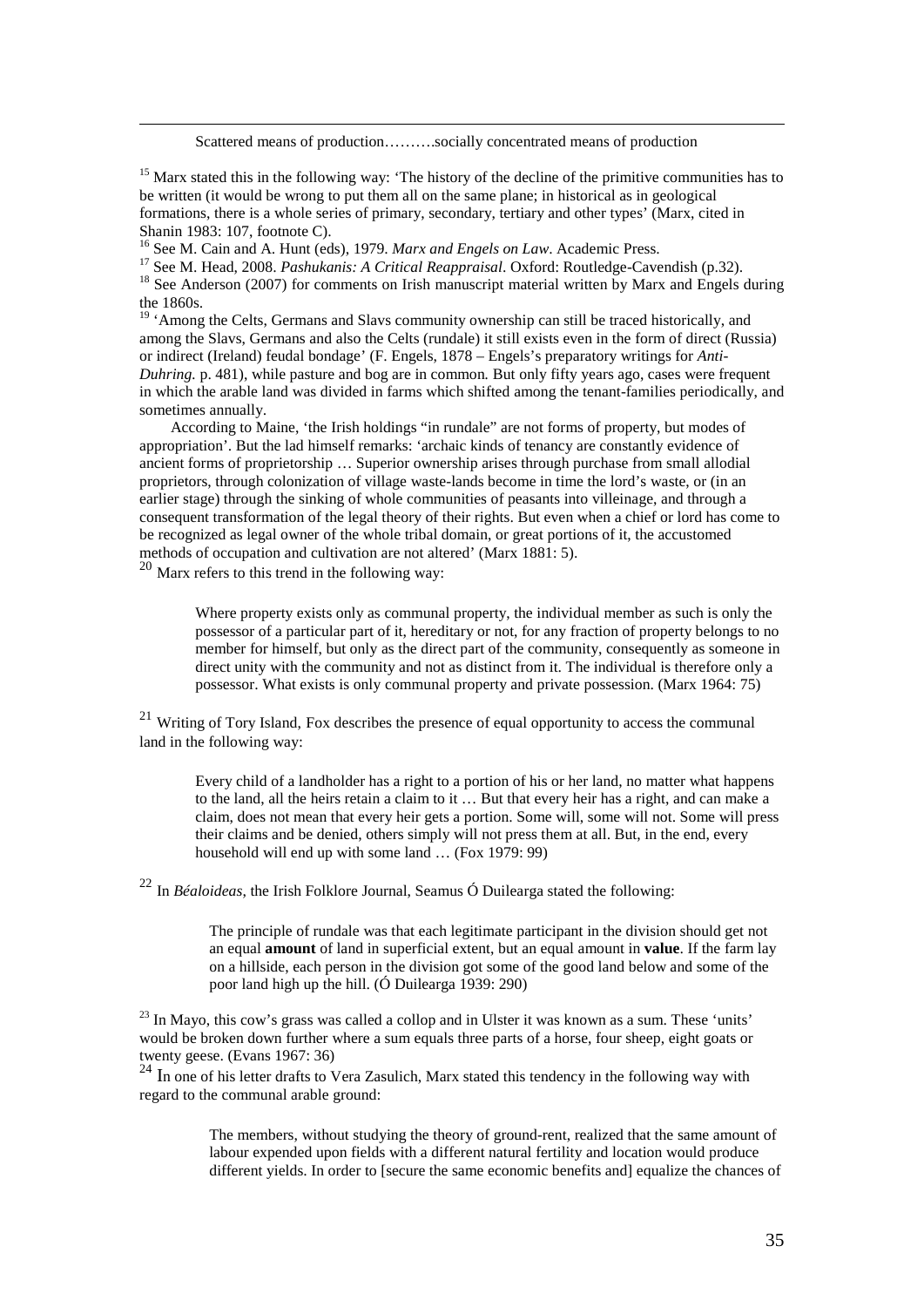labour, they therefore divided the land into a number of areas according to natural and economic variations, and then subdivided these areas into as many plots as there were tillers. Finally, everyone received a patch of land in each area. (Marx, cited in Shanin 1983: 122)

<span id="page-36-2"></span><span id="page-36-1"></span><span id="page-36-0"></span><sup>25</sup> Knight's original footnote.<br><sup>26</sup> See Mac Cnáimhsí 1970: 83 for how fighting acted as a bar to improvement through disputes over lot  $\frac{1}{27}$  quality.

<span id="page-36-3"></span>See Uhlig 1961 for a discussion of the agricultural commune in Western and Central European context. See in particular Uhlig (1961: 291–293) for a discussion of the 'The clachans of Ireland' with comparisons to the Germanic form.

<span id="page-36-4"></span> $28$  Evans invokes the term 'clachan' to differentiate functional settlement (defined as former nuclei of townlands, containing services such as shops and inns) from those associated with rundale:

> Here and there, especially in the west, we see little 'clusters' 'onsets' or 'clachans' of peasant houses, a dozen or so together … the houses were clustered without plan or order (and never strung together end-to-end) generally in some sheltered hollow in the richest part of the townland … the village had neither shop nor inn, and required little besides salt and iron from the market town. These self-sufficing communities were held together by blood ties and by the exchange of services under the Irish open-field or 'rundale' system of cultivation. (Evans 1967: 47–50)

<span id="page-36-5"></span><sup>29</sup> The following report of the Ordnance Survey for Co. Donegal confirms the lack of fencing, under the Rundale system:

> There are large districts totally unenclosed … cattle during the winter being permitted to roam at large, destroying the wretched fences now in use, they must be consequently made a new each successive spring. (*Ordnance Survey Memoirs*, Parish of Iniskeel, Co. Donegal, Royal Irish Academy, Box 21, ms, p.5)

<span id="page-36-6"></span><sup>30</sup> *Ordnance Survey Memoirs*, Parish of Desertagney, Co. Donegal, Royal Irish Academy, Box 21, mss: 9–10.

<span id="page-36-7"></span> $31$  Marx identified the financial guns that pounded the walls of the Russian agrarian commune with the following question:

How can the commune resist, pounded by state exactions, plundered by trade, exploited by landowners, and undermined from within by usury! (Marx, cited in Shanin 1983: [p?]).

Similar guns had the rundale communes in their sights. Nixon, for example, attempted to impose poor law tariffs upon his tenants, despite their valuations falling below the £4 threshold (Mac Cnáimhsí, 1970: 193). The practice of 'taxing' rundale sub-tenants through increasing rates in accordance with agricultural prices is noted by Cunningham (1981: 30).<br>32 T

<span id="page-36-8"></span>The mere existence of the rent payments between the rundale commune and the landlord, coupled with payments for governmental taxation such as county cess and poor law, and church tithes would be sufficient in itself to force the rundale commune into commodity production. But, the commune had also to pay a certain amount to cover production costs such as seeds, spades and milking equipment, and like everyone in Ireland at the time they had social costs – marriages, church dues, dress and when necessary purchased food. Although the rundale village lacked elements of a real village, such as an inn and shops, this does not suggest that they did not buy and sell commodities. Evans suggests the following:

> Itinerant 'tinkers and tailors' paid periodic visits and with the peddlers and beggars brought news of other districts, but the economic and social needs of the hamlet were met by periodic visits to the fairs and by seasonal gatherings of various kinds. (Evans 1979: 31)

<span id="page-36-10"></span>

<span id="page-36-9"></span> $\frac{33}{34}$  Knight (1836) also remarked on the extent of illicit distillation in Erris.<br><sup>34</sup> Such enclosures on the Nixon and Leitrim estates in Donegal, and the resultant stress placed upon the rundale has been discussed by Mac Cnáimhsí (1970) and Mac Aoidh (1990).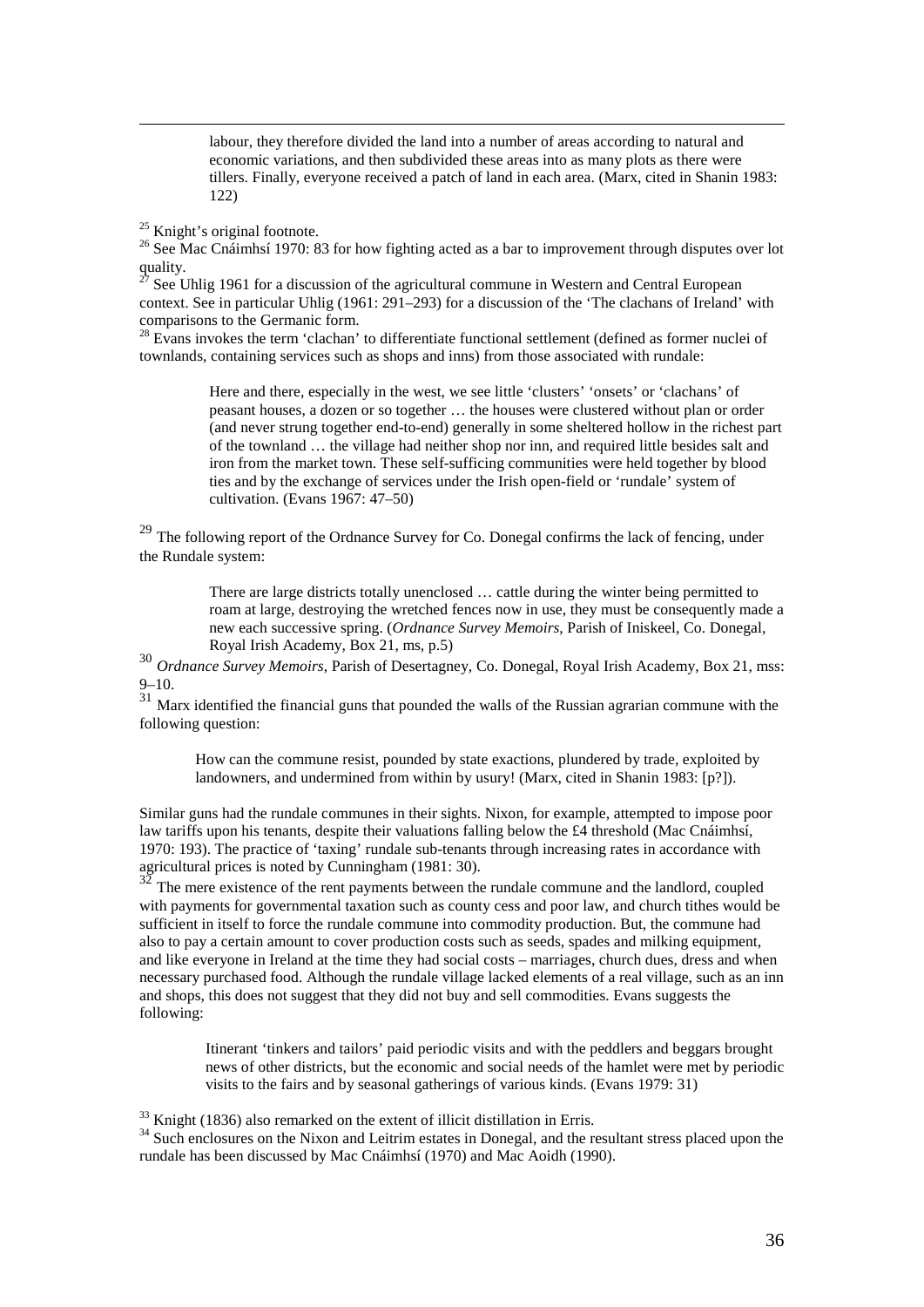<span id="page-37-0"></span><sup>35</sup> See McCourt: 'Even when it is evident that fragmentation had occurred through the subdivision of an original group of two, three contiguous farms, these in the beginning were also often held in severalty' (McCourt 1971: 131). See also Currie on the various circumstances through which rundale emerged in Derry: '… (iii) the need for co-operation in clearing, enclosing and draining land which would have been beyond the technical and financial capacity of the individual tenant, despite the fact that contemporary leases lay the responsibility for such work on the lessee and not the landlord; (iv) the abundance of marginal land especially mountain, bog, and natural meadow which was 'conducive to exploitation by the communal methods of rundale' (Currie 1986: 100).<br><sup>36</sup> Downes and Downey explore the concept and dynamics of 'systems' in detail (see Downes and

<span id="page-37-1"></span>Downey 2009).

<span id="page-37-2"></span><sup>37</sup> Evans even suggested that:

The Irish clachan was often placed at the infertile apex of a deltaic fan, the slope facilitating the washing and carrying-down of the accumulated manure, human as well as animal. (It is an interesting detail that for this purpose the women went with the cows and the men with the horses). (Evans 1956: 299)

<span id="page-37-3"></span><sup>38</sup> However, it should be stressed that, although the use of seaweed as a fertilizer was extremely beneficial to the potato crop, it had detrimental effects on other crops, as the following quotation from the Ordnance Survey Reports from Donegal suggests:

Their land they say does not answer for oats and flax, and this defect they attribute to the constant use of sea manure. (*Ordnance Survey Memoirs*, 1835, Parish of Clondavaddog, Co. Donegal).

#### **References**

- Almquist, E., 1977. *Mayo and Beyond: Land Domestic Industry and Rural Transformation in the Irish West*. Boston: Boston University PhD.
- Anderson, J., 1995. 'Rundale, Rural Economy and Agrarian Revolution: Tirhugh 1715– 1855', in W. Nolan, L. Ronayne and M. Dunlevy (eds), *Donegal: History and Society*. Dublin: Geography Publications. **[pp?]**
- Anderson, Kevin B., 2007. 'Marx's late writings on non-Western and precapitalist societies and gender', *Rethinking Marxism: A Journal of Economics, Culture & Society*, 14: 84–96.
- Andrews, J.H., 1974. 'The Ethnic factor in Irish Historical Geography'. Presentation to the Annual Conference of Irish Geographers.
- Andrews, J.H., 1977. 'The Geographical Study of the Irish Past'. Presentation to the Annual Conference of Irish Geographers.
- Banaji, Jairus, 1979. 'From commodity to capital: Hegel's Dialectic in Marx's *Capital*', in Diane Elson (ed.), *Value: The Representation of Labour in Capitalism*. London: CSE Books. [pp?]
- Bell, J., 2008, 'Rundale in the Glens of Antrim', *Ulster Folklife*, 52, 38–59.
- Benton, Ted, 1991. 'Biology and Social Science: Why the return of the repressed should be given a cautious welcome', *Sociology*, 25, 1–29.
- Benton, Ted, 1996. 'Marxism and Natural Limits: An Ecological Critique and Reconstruction', in T. Benton (ed.), *The Greening of Marxism*. London: Guildford.
- Bonner, B., 1969. 'Distilling Illicit and Otherwise in Inishowen', *Donegal Annual*, 8(1) [pp?].
- Buchanan, R.H., 1958. *The Barony of Lecale, County Down, A Study of Regional Personality*. Belfast: Queens University, PhD. Thesis.
- Buchanan, R.H., 1970. 'Rural Settlement in Ireland' in N. Stephens and R. Glasscock (eds), *Irish Geographical Studies*. Belfast: Queens University.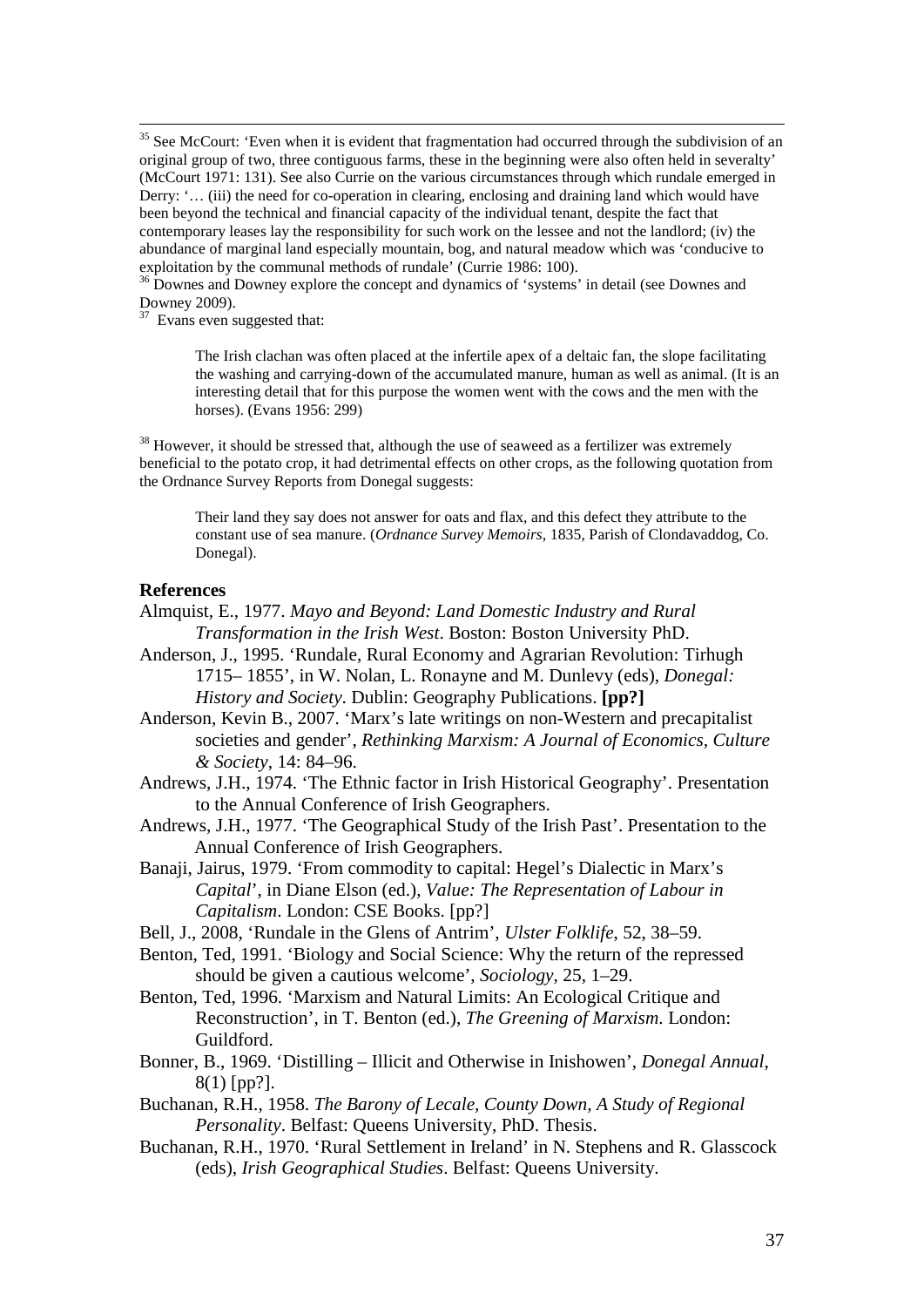Buchanan, R.H, E. Jones and D. McCourt, 1971. *Man and His Habitat: Essays presented to Emyr Estyn Evans*. London: Routledge & Keegan Paul.

-

- Buchanan, R.H., 1973. 'Field Systems of Ireland', in A.R. Baker and R.A. Butlin (eds), *Studies of Field Systems in the British Isles*. Cambridge. [publisher? Pp?]
- Buchanan, R.H., 1984. 'Historical Geography of Ireland Pre–1700', in *Irish Geography: The Geographical Society of Ireland, Golden Jubilee, 1934–1984*. Dublin: The Geographical Society of Ireland.
- Cain, M. and A. Hunt (eds), 1979. *Marx and Engels on Law*. London: Academic Press.
- Collins, J., 2008. *Quickening the Earth: Soil Minding and Mending in Ireland*. Dublin: UCD Press.
- Crossman, C. and D. McLoughlin, 1994. 'A Peculiar Eclipse: E. Estyn Evans and Irish Studies', *The Irish Review*, 15, 79–96.
- Cunningham, J. B., 1981. 'William Conolly's Ballyshannon Estate, 1718–1726', *Donegal Annual*, 33, 27–44.
- Currie, E.A., 1986. 'Settlement changes and their measurement: a case study from Co. Londonderry, 1833–1906', in R.H. Buchanan (ed.), *Rural Landscapes and Communities: Essays presented to Desmond McCourt*. Dublin: Irish Academic Press. [pp?]

DeLaveleye, E., 1878. *Private Property*. Dublin: MacMillan & Co.

- Dewar, D., 1812. *Observations on the character, customs and superstitions of the Irish*. London: Gale and Curtis.
- Doherty, C., 1999. 'Settlement in Early Ireland: A Review', in T. Barry (ed.), *History of Settlement in Ireland*. Florence KY: Routledge. 50–80.
- Douglas, J.N.H., 1963. 'Emigration and Irish Peasant Life', *Ulster Folklife*, 9:11.[?]
- Downes, M. and L. Downey, 2009. 'Farming Systems'. Paper presented to the Agricultural History Society of Ireland, Dublin, March 2009.
- Dunlap, Riley E., 1980. 'Paradigmatic Change in Social Science: From Human Exemptions to an Ecological Paradigm', *American Behavioral Scientist*, 24,  $5-14.$
- Engels, F., 1878. Engels's preparatory writings for *Anti-Duhring*. London: Martin Lawrence.
- Engels, F., 1884. *The Origin of the Family Private Property and the State*. Peking: Foreign Languages Press.
- Engels, F., 1888. *The Communist Manifesto*. 1998: Verso edition.
- Evans, E. Estyn, 1939. 'Some Survivals of the Irish Openfield System', *Geography*, 24, 24–36.
- Evans, E. Estyn, 1956. 'The Ecology of Peasant life in Western Europe', in W. Thomas (ed.), *Man's Role in Changing the Face of the Earth*. Washington: Wenner-Gren Foundation for Anthropological Research. [pp.]
- Evans, E. Estyn, 1967. *Irish Heritage*, Dundalk: Dundalgan Press.
- Evans, E. Estyn, 1979. *Irish Folk Ways,* London: Routledge.
- Evans, E. Estyn, 1992. *The Personality of Ireland*. Dublin: The Lilliput Press.
- Foster, John Bellamy, 1999. 'Marx's Theory of Metabolic Rift: Classical Foundations for Environmental Sociology', *American Journal of Sociology*, 105(2), 366– 405.
- Foster, John Bellamy, 2002. *Marx's Ecology: Materialism and Nature*. New York: Monthly Review.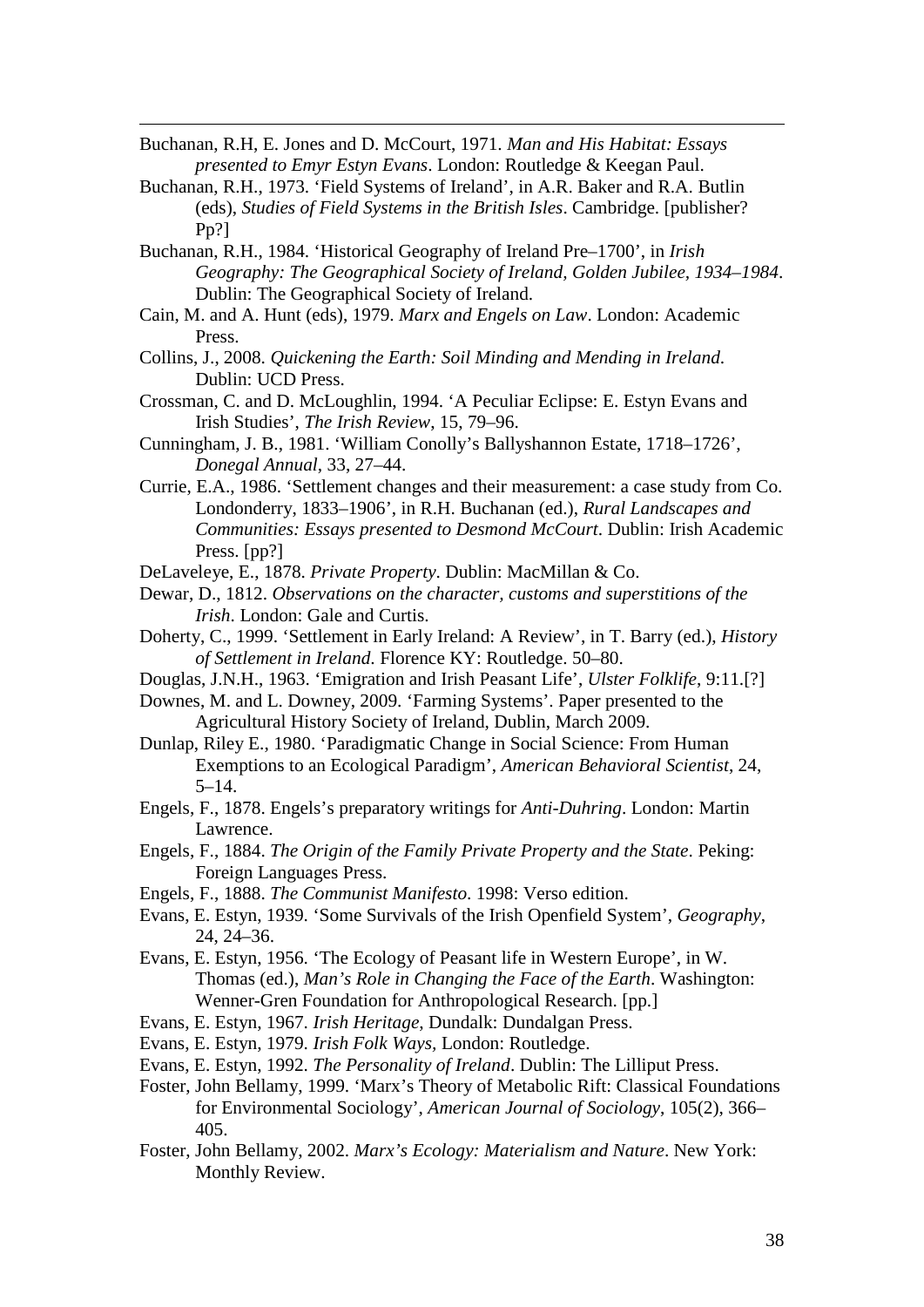Foster, T.C., 1846. *Letters on the Condition of the People of Ireland*. Dublin. [publisher?]

-

- Fox, J. R., 1966. 'Kinship and Land Tenure on Tory Island', *Ulster Folklife*, 12, 1–17.
- Fox, J.R., 1979. *The Tory Islanders, A People of the Celtic Fringe*. Cambridge: Cambridge University Press.
- Freeman, T.W., 1965, *Ireland: A General and Regional Geography*. London: Methuen & Co.
- Gailey, R.A., 1970. 'Irish Corn-Drying Kilns', in D. McCourt and R.A. Gailey (eds), *Studies in Folklife*. Belfast: Ulster Folk Museum. [pp.?]
- Gibbons, L., 1997. 'Doing Justice to the Past: The Great Famine and Cultural Memory', in T. Hayden (ed.), *Irish Hunger: Personal Reflections on the Legacy of the Famine*. Roberts Reinhart Publishers. [pp.?]
- Gibbs, F., 1870. *English Law and Irish Tenure*. London: W. Ridgway.
- Graham, J., 1954. *Transhumance in Ireland with Special Reference to its Bearing on the Evolution Of Rural Communities*. Belfast: Queens University, PhD. Thesis.
- Graham, B.J., 1994. 'The Search for the common ground: Estyn Evans's Ireland', *Transactions of the Institute of British Geographers*, 19, 183–201.
- Head, M., 2008. *Pashukanis: A Critical Reappraisal*. Oxford: Routledge-Cavendish.
- Hill, G., 1887. *Facts from Gweedore*. Dublin: P.D. Hardy.
- Johnson, J.H., 1959. 'Population Movements in Co. Derry, During the Pre-Famine Year', *Proceedings of the Royal Irish Academy*, 60: 155. [pp?]
- Knight, P. 1836. *Erris in the Irish Highlands and the Atlantic railway*. Dublin: M. Keene.
- Krader, L., 1974. *The Ethnological Notebooks of Karl Marx*. Assen: Van Gorcum.
- Lewis, S., 1837. *A Topographical Dictionary of Ireland*. London: S. Lewis and Co.
- Mac Aoidh, S., 1990. 'Nixon A Tyrant Landlord', *Donegal Annual*, 42, 45–48.
- Mac Cnáimhsí, B., 1970. 'North-West Donegal after the Great Famine', *Donegal Annual*, 9(2), 178–202.
- Maguire, J., 1978. *Marx's Theory of Politics*. Cambridge: Cambridge University Press.
- Marx, K, 1964. *Pre-Capitalist Economic Formations* (with an Introduction by Eric Hobsbawm). London: Camelot Press.
- Marx, K., 1973. *Grundrisse*. London: Penguin.
- Marx, K., 1975. *Capital*. Volume 2. London : Penguin.
- Marx, K., 1976. *Capital*. Volume 1. London: Penguin.
- Marx, K., 1977. *A Contribution to a Critique of Political Economy*. London: Penguin.
- Marx, K., 1978, 'Record of a speech on the Irish Question Delivered by Karl Marx to the German Worker's Educational Association in London on December 18, 1867', in Marx and Engels: *Ireland and the Irish Question*. Moscow: [publisher?][pp?]
- Marx, K., 1981. *Capital*. Volume 3. London: Penguin.
- McCarthy, M., 2002. 'Writing Ireland's historical geographies', *Journal of Historical Geography*, 28(4), 534–553.
- McCourt, D., 1947. *Rundale and its Social Concomitants*. Belfast: Queens University, M.A. Thesis.
- McCourt, D., 1955. 'Infield and Outfield in Ireland', *Economic History Review*, 7(3). [pp?]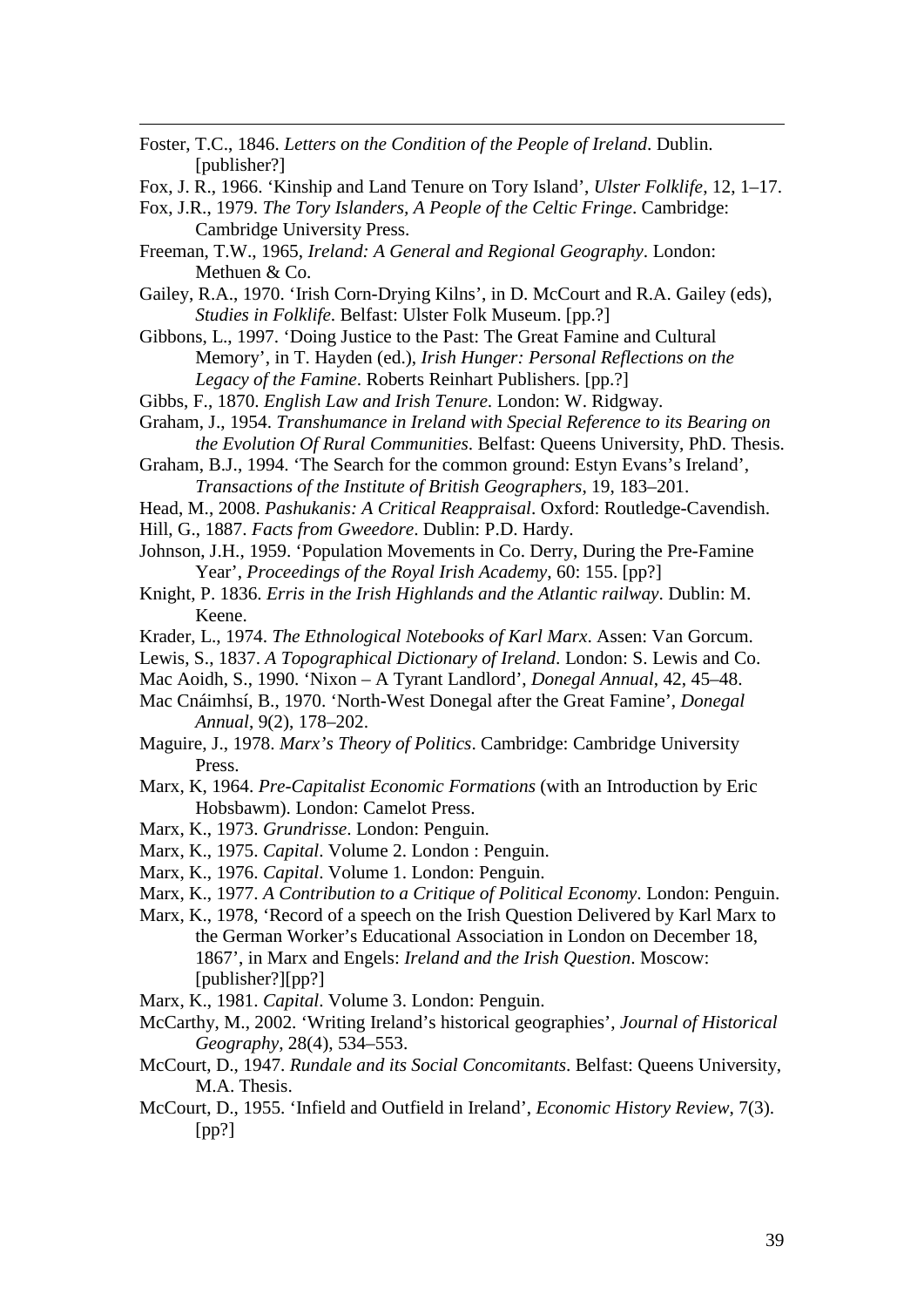- McCourt, D., 1971. 'The dynamic quality of Irish rural settlement', in R.H. Buchanan, E. Jones and D.McCourt (eds), *Man and His Habitat: Essays presented to Emyr Estyn Evans*. London: Routledge & Keegan Paul. [pp?]
- McCourt, D., 1981. 'The Decline of Rundale, 1750–1850', in P. Roebuck (ed), *Plantation to Partition, Essays in Ulster History*. Belfast: Blackstaff Press.  $[pp?]$

-

- Nash, C., 2005. 'Local Histories in Northern Ireland', *History Workshop Journal*, 60, [pp?]
- Ó Catháin, Séamas and Patrick O'Flanagan, 1975. *The Living Landscape: Kilgalligan, Erris County Mayo*. Dublin: Comhairle Bhéaloideas Éireann, An Coláiste Ollscoile.
- Ó Danachair, Caoimhín, 1981. 'An Rí (The King): An example of Traditional Social Organisation', *Journal of the Royal Society of Antiquaries of Ireland*, 111, 14– 28.
- Ó Duilearga, Séamus, 1939. 'Varia: Reliques of the Brehon Laws and other Ancient Usages in Ulster', *Béaloideas*, 9, 288–97.
- *Ordnance Survey Memoirs*, 1834. Parish of Clonmany Co. Donegal. Royal Irish Academy, Box 21.
- *Ordnance Survey Memoirs*, 1835. Parish of Clondavaddog, Co. Donegal. Royal Irish Academy, Box 21.
- *Ordnance Survey Memoirs*, 1835. Parish of Donagh, Co. Donegal. Royal Irish Academy, Box 21.
- *Ordnance Survey Memoirs*, 1835. Parish of Donegal, Co. Donegal. Royal Irish Academy, Box 21.
- *Ordnance Survey Memoirs*, 1836. Parish of Desertagney Co. Donegal. Royal Irish Academy, Box 21, ms: 11.
- *Ordnance Survey Memoirs*, 1836. Parish of Pyemoaghy, Co. Donegal. Royal Irish Academy, Box 21, ms: 53.
- *Ordnance Survey Memoirs*, 1836. Parish of Urney, Co. Donegal. Royal Irish Academy, Box 21, ms: 6.
- *Ordnance Survey Memoirs*, 1836. Parish of Inniskeel Co. Donegal. Royal Irish Academy, Box 21, ms: 25.
- O'Sullivan, M. and L. Downey, 2008. 'Post-Medieval Fieldscapes Part 2: Rundale', *Archaeology Ireland,* Autumn, 22–25.
- Otway, C., 1841. *Sketches in Erris and Tyrawly*. Dublin: William Curry.
- Robertson, W.R., 2007. 'On the present condition of agriculture in the counties of Cork and Kerry, February 1867 – A Report by W.R. Robertson', *Analecta Hibernica,* no. 40. [pp?]
- Robinson, H.A., 1924. *Further memories of Irish Life*. London. [publisher?]
- Sayer, D., 1987. *The Violence of Abstraction*. Oxford: Basil Blackwell.
- Shanin, T., 1983. *Late Marx and the Russian Road*. London: Routledge.
- Sigerson, G., 1871. *History of the Land Tenures and Land Classes of Ireland*. London: Longmans.
- Slater, E., 1993, 'Contested Terrain: Differing Interpretations of Co. Wicklow's Landscape', *Irish Journal of Sociology*, 3. [pp?]
- Slater, E. and T. McDonough, 1994. 'Bulwark of Landlordism and Capitalism: The Dynamics of Feudalism in Nineteenth Century Ireland', in P. Zarembka (ed.), *Research in Political Economy*, 14: 63–118.